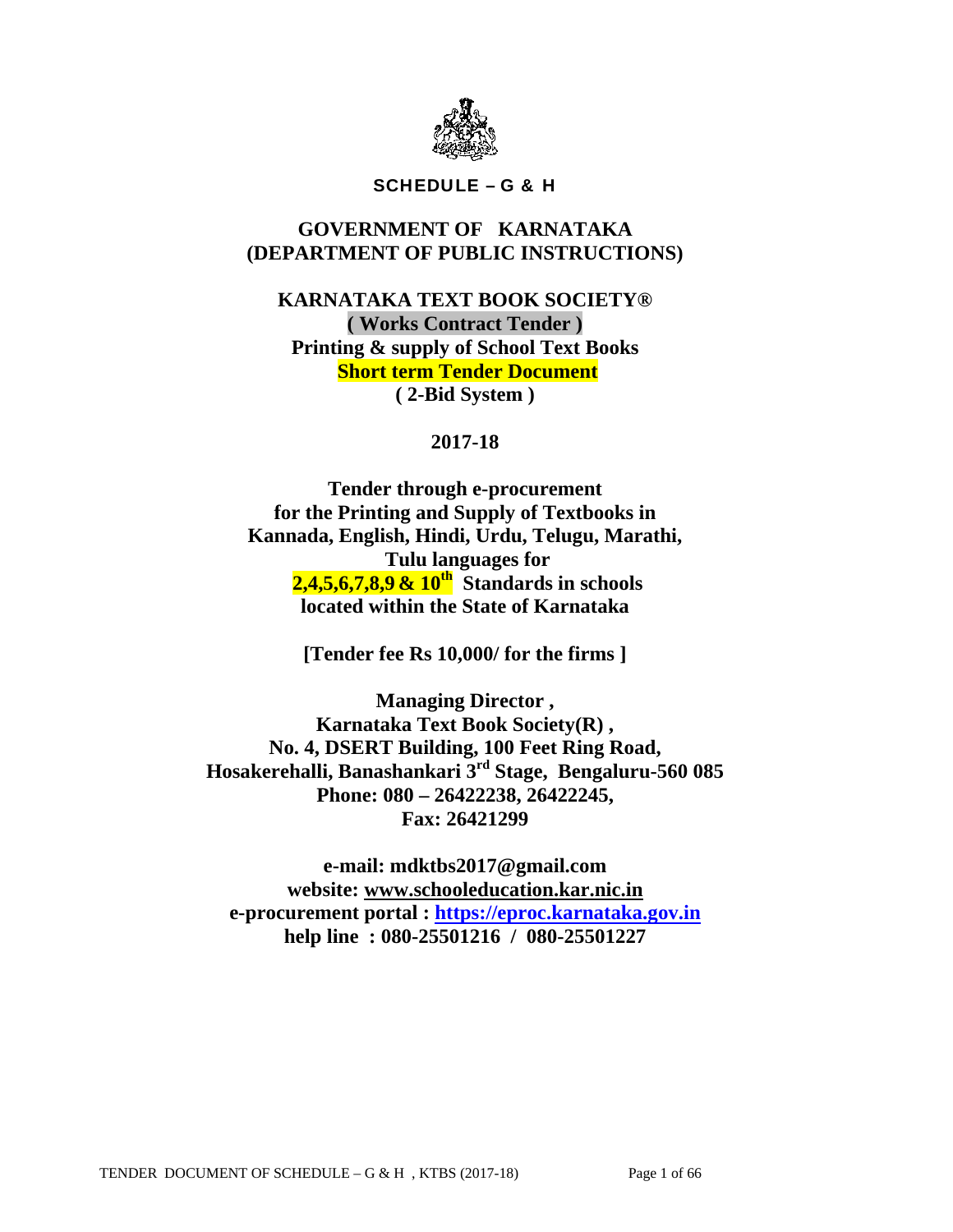

#### **GOVERNMENT OF KARNATAKA (DEPARTMENT OF PUBLIC INSTRUCTION) KARNATAKA TEXT BOOK SOCIETY ®**

Phone: 080 – 26422238, 26422245, No. 4, DSERT Building, 100 Feet Ring Road, Fax: 26421299 **Hosakerehalli, Banashankari 3<sup>rd</sup> Stage**, e-mail id : mdktbs2017@gmail.com Bengaluru – 560085 No:A7/ KTBS/2017-18 TBP-Tender-05/14/2016-17 Dated: 08/03/2017

#### **SHORT TERM TENDER NOTIFICATION**

(e- procurement)

 Tenders are invited under Two Bid System on Government of Karnataka e-procurement platform from eligible printers having Infrastructure as stipulated in the Tender Document within the States of Karnataka, Maharashtra, Andhra Pradesh, Telangana, Tamil Nadu, Pondicherry, Kerala & Goa to print and supply about **41.36** lakhs of textbooks for classes **2,4,5,6,7,8,9 & 10<sup>th</sup>** in the Karnataka State for the year 2017-18.

| e-procurement portal address | https://eproc.karnataka.gov.in |
|------------------------------|--------------------------------|
| <b>Portal Help line</b>      | 080-25501216 / 080-25501227    |

 There are in all **24** titles of textbooks to be printed, which have been classified as Schedule-**G & H** containing **– packages** for bidding as mentioned here under.

| Tender Notification No.                                              | Date of the  | Particulars                                                                                                                                                                                    | <b>EMD</b>    |
|----------------------------------------------------------------------|--------------|------------------------------------------------------------------------------------------------------------------------------------------------------------------------------------------------|---------------|
|                                                                      | Notification |                                                                                                                                                                                                | prescribed in |
|                                                                      |              |                                                                                                                                                                                                | lakhs of Rs.  |
| No:A7/KTBS/2017-18<br>TBP-Tender-04/14/2016-<br>17 Schedule-G        | 08-03-2017   | <b>Schedule-G</b> : Packages containing<br>both 4 Colour Text Books and single<br>colour Text books in the size of $1/4^{\text{th}}$<br>Crown i.e $18.3*24.5$ cms.<br>(Total)<br>03 Packages). | 3.00          |
| No:A7/KTBS/2017-18<br><b>TBP-Tender-04/14/2016-</b><br>17 Schedule-H | 08-03-2017   | <b>Schedule-H:</b> Packages containing<br>both 4 Colour Text Books and single<br>colour Text books in the size of $1/4^{\text{th}}$<br>Crown i.e $18.3*24.5$ cms.<br>(Total)<br>03 Packages).  | 3.00          |

 Each schedule is treated as a separate tender and detailed tender documents are available separately in the e-portal and are also published **separately** for each schedule for reference in the department website **www.schooleducation.kar.nic.in.**

The last date for submission of Tender is **18/03/2017 before 17.30 hrs**. The pre-qualification bids ( Technical bid ) will be opened online on **20/03/2017** at **17.30 hrs**. online through eprocurement portal. No separate intimation in this regard will be given individually.

The financial bids of only those bidders who satisfy pre-qualification criteria upon evaluation will be opened on specified date mentioned in tender document.

Sd/-

**Managing Director, Karnataka Text Book Society.**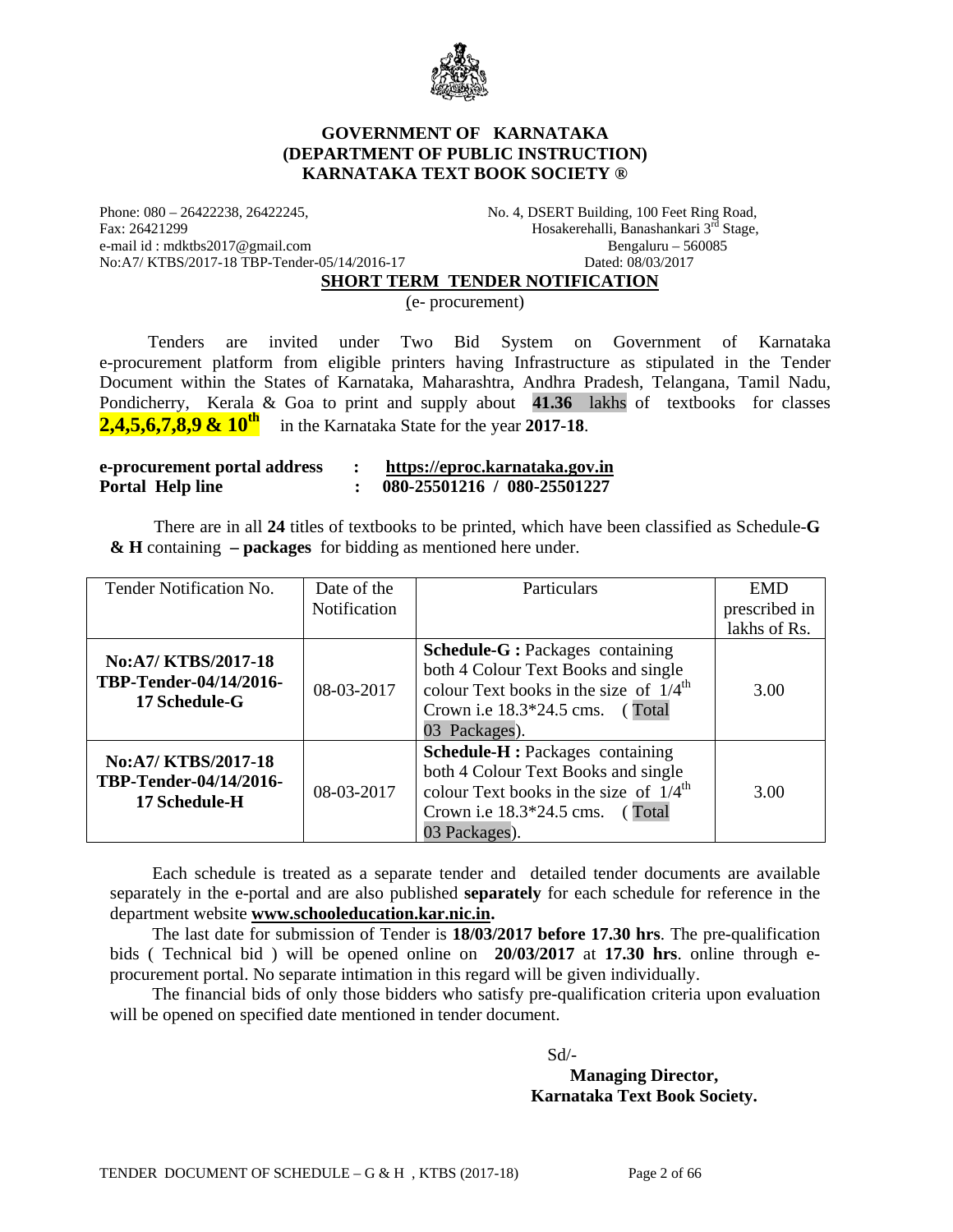

### **GOVERNMENT OF KARNATAKA**

### **OFFICE OF THE MANAGING DIRECTOR, THE KARNATAKA TEXT BOOK SOCIETY,® NO.4. 100 FT. RING ROAD, HOSKEREHALLI, BSK III STAGE, BENGALURU-85 Phone Nos. 080-26422238, 080-26422245 FAX: 26421299**

#### **TENDER DOCUMENT FOR PRINTING AND SUPPLY OF PRIMARY AND SECONDARY SCHOOL TEXTBOOKS TO BLOCK EDUCATIONAL OFFICERS (BEO'S) SCHEDULE – G & H PACKAGES (Two Bid system)**

| Sl No          | Particulars                                    | Particulars                           |
|----------------|------------------------------------------------|---------------------------------------|
|                | <b>Bid Reference</b>                           | Notification No: A7/KTBS/2017-18 TBP- |
|                |                                                | Tender-05/14/2016-17 Schedule-G &H    |
|                |                                                | dated: 08/03/2017                     |
| 2              | Online Availability of Bid Document            | 08/03/2017, 11.00hrs                  |
| 3              | Bidding document available on the<br>site till | 18/03/2017, 17.30 hrs                 |
| $\overline{4}$ | <b>Last Date for submission of Bids</b>        | 18/03/2017, 17.30 hrs                 |
| $\overline{5}$ | Time and Date of opening:                      |                                       |
|                | <b>Technical Bid</b>                           | 20/03/2017, 11.00 hrs                 |
|                | <b>Financial Bid</b>                           | 22/03/2017, 11.00 hrs                 |
| 6              | Opening of Bids                                | Online through e-procurement portal   |
|                |                                                |                                       |
| 7              | <b>Address for Communication</b>               | The Managing Director,                |
|                |                                                | Karnataka Textbook Society®           |
|                |                                                | No.4, DSERT Building,                 |
|                |                                                | 100 Ft Ring Road, BSK III Stage,      |
|                |                                                | Bengaluru - 560 085                   |
|                |                                                | Karnataka State, India.               |

All bids must be accompanied by bid security( EMD ) and Tender Document Fee amount as specified under clause **1.2.1** of Section 1.

Bids will be opened online through e-procurement portal. No separate intimation in this regard will be given individually.

 In the event of the date specified for bid submission and opening being declared as a holiday for Karnataka Textbook Society, opening of bids will be on the following working day at the scheduled time.

Sd/- Managing Director Karnataka Text Book Society® Bengaluru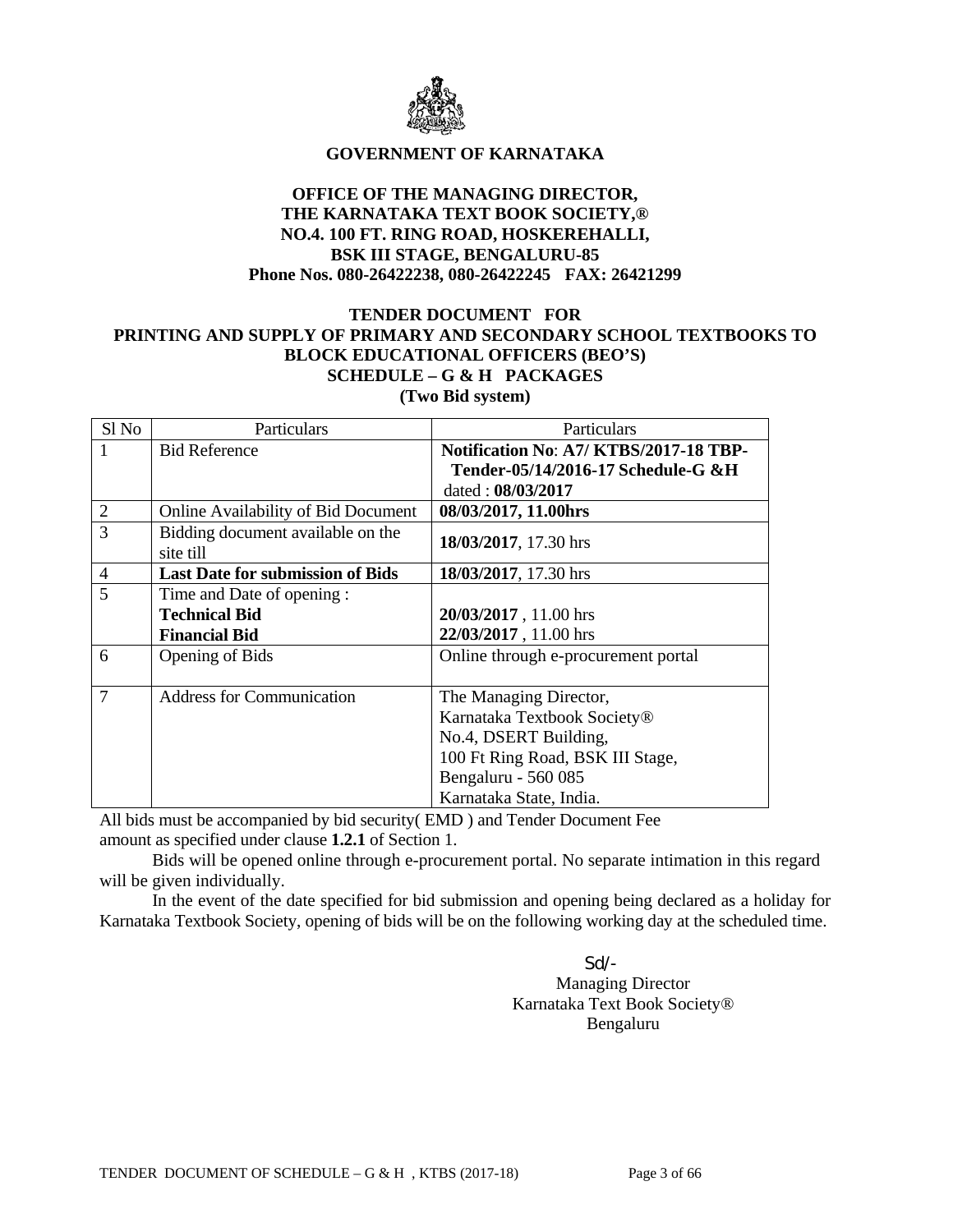# **Tender Document - Index**

| Sl No          | Particulars                                                                                | Page No         |
|----------------|--------------------------------------------------------------------------------------------|-----------------|
| 1              | <b>Cover Page</b>                                                                          | 1               |
| $\overline{2}$ | Notification                                                                               | $\overline{2}$  |
| $\overline{3}$ | Bid schedule                                                                               | $\overline{3}$  |
| $\overline{4}$ | Index                                                                                      | $\overline{4}$  |
| $\overline{5}$ | Brief Description of KTBS & Scope of work                                                  | $\overline{5}$  |
| 6              | Section 1 Instruction to Bidders                                                           | $6 - 7$         |
| $\tau$         | Section 2 General Information to Bidders                                                   | $7 - 15$        |
| $8\,$          | Section 3 Evaluation for Qualification                                                     | $15 - 18$       |
| 9              | Section 4 Evaluation of Price Proposal                                                     | 18-19           |
| 10             | Section 5 Bidding Schedule                                                                 | 19              |
| 11             | Section 6 General Conditions of Contract                                                   | 19-31           |
| 12             | Section 7 Special Conditions of Contract                                                   | 31-34           |
| 13             | Volume 1 : Contract Form                                                                   | 34-36           |
| 14             | Volume 2: Schedule of Place of delivery                                                    | 37-43           |
| 15             | Volume 3 : Package-wise / Title-wise details                                               | 44-45           |
| 16             | Table 1 - Bid Form                                                                         | 46              |
| 17             | Appendix A - Format for letter of proposal                                                 | 47              |
| 18             | Appendix B - Format for Power of Attorney                                                  | 48              |
| 19             | Appendix C - Details of Bidder                                                             | 49              |
| 20             | Appendix D - Format for Anti-collusion certificate                                         | $\overline{50}$ |
| 21             | Appendix E - Format for Bid Security                                                       | 52              |
| 22             | Appendix F - Format for Undertaking of being a Printer                                     | 53              |
| 23             | Appendix G1- Format for Statement of Experience                                            | 54              |
| 24             | Appendix G2 -Format for Statement of Financial Capability                                  | 55              |
| 25             | Appendix G3- Format for Statutory Auditors Certificate                                     | 56              |
| 26             | Appendix H - Format for Statutory Auditors Certificate<br>regarding Financial Capability   | 57-58           |
| 27             | Appendix I -<br>Format for indicating the Package group<br>preferences and Bidder Capacity | 59              |
| 28             | Appendix J - Tender Form & Price Schedule (Cover 2)                                        | $60 - 61$       |
| 29             | Appendix K- Declaration of work completion                                                 | 62              |
| 30             | Appendix L- Declaration by bidder                                                          | 63              |
| 31             | Appendix M - Penalty for Deviation in Quality.                                             | 64-65           |
| 32             | Appendix N- PROFORMA OF CHALLAN                                                            | 66              |

Sd/-

**Managing Director Karnataka Text Book Society®**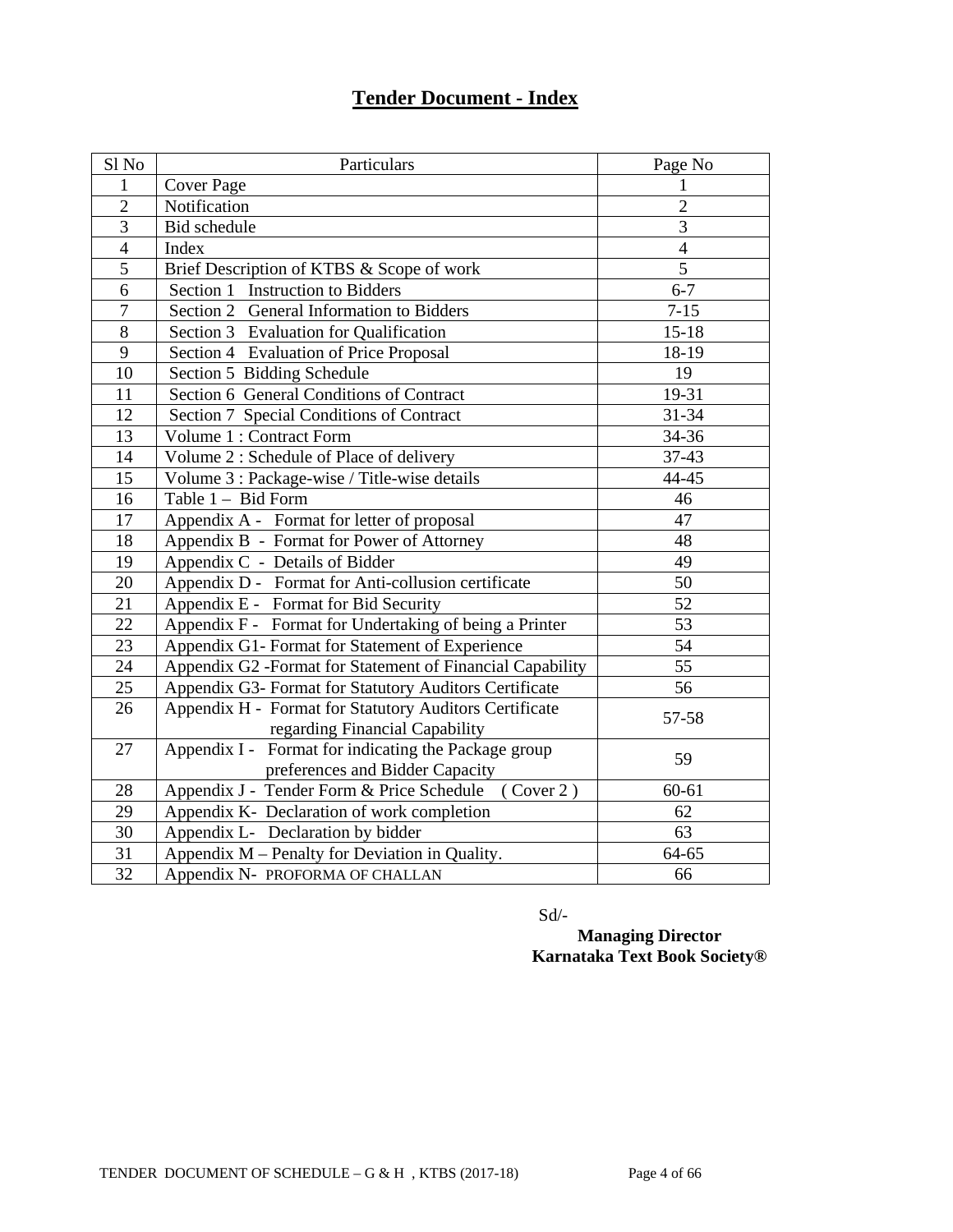## **PRINTING AND SUPPLY OF SCHOOL TEXTBOOKS**

### **A BRIEF DESCRIPTION**

#### **1. INTRODUCTION**

- 1.1 The Karnataka Textbook Society® herein after referred to as `the Society` is registered under the Societies Act 1960, functioning under the Education Department, Government of Karnataka. The Society is wholly financed by the Government of Karnataka.
- 1.2 The objective of the Society is to provide quality Textbooks to Primary and Secondary School students of the schools across the state of Karnataka in accordance with the rules.
- 1.3 Free textbooks are provided to 1<sup>st</sup> to 10<sup>th</sup> Standard students of all government schools and 9<sup>th</sup> &  $10<sup>th</sup>$  class students of all Aided Schools as per the Government policy and to  $1<sup>st</sup>$  to  $8<sup>th</sup>$  Standard students of all aided schools as sponsored under the project of Sarva Shikshana Abhiyana (SSA) , Karnataka .
- 1.4 Sale Textbooks are provided to all students of unaided schools in Karnataka.
- 1.5 This is a tender for printing and supply of Textbooks under free & sale category for the academic year 2017-18.

#### **2. SCOPE OF WORK**

- 2.1 About  $101.14$  lakh children are studying in  $60,913$  primary schools and  $15,140$  high schools in Karnataka. For the year  $\frac{2017-18}{18}$ , out of a total of about  $\frac{511}{18}$  lakh Textbooks, about an average of  $375$  lakh textbooks have to be printed under free category &  $136$  lakh textbooks under Sale category under this Tender. Free & Sale category books are to be supplied to the office of all 204 Block Educational Officers (BEO) of Karnataka, who in turn have to distribute well in time to the schools in their jurisdiction before the commencement of the academic year.
- 2.2 The successful bidder is responsible to enter into an agreement with KTBS. He should procure the paper and shall provide the information about the same to the KTBS and the certifying agency appointed by the Society viz**`the Director of Printing, Stationery & Publications, Government of Karnataka, Bengaluru** and then print and supply Free & Sale Categories of textbooks to BEO's after ensuring the quality.
- 2.3 The successful bidder is also responsible and accountable for all the printing and supply process throughout the contract period. He has to chalk out the programme of work/ route map/ time schedule from the date of commencement of work and up to the completion of the work and intimate the same to the purchaser along with the contract agreement.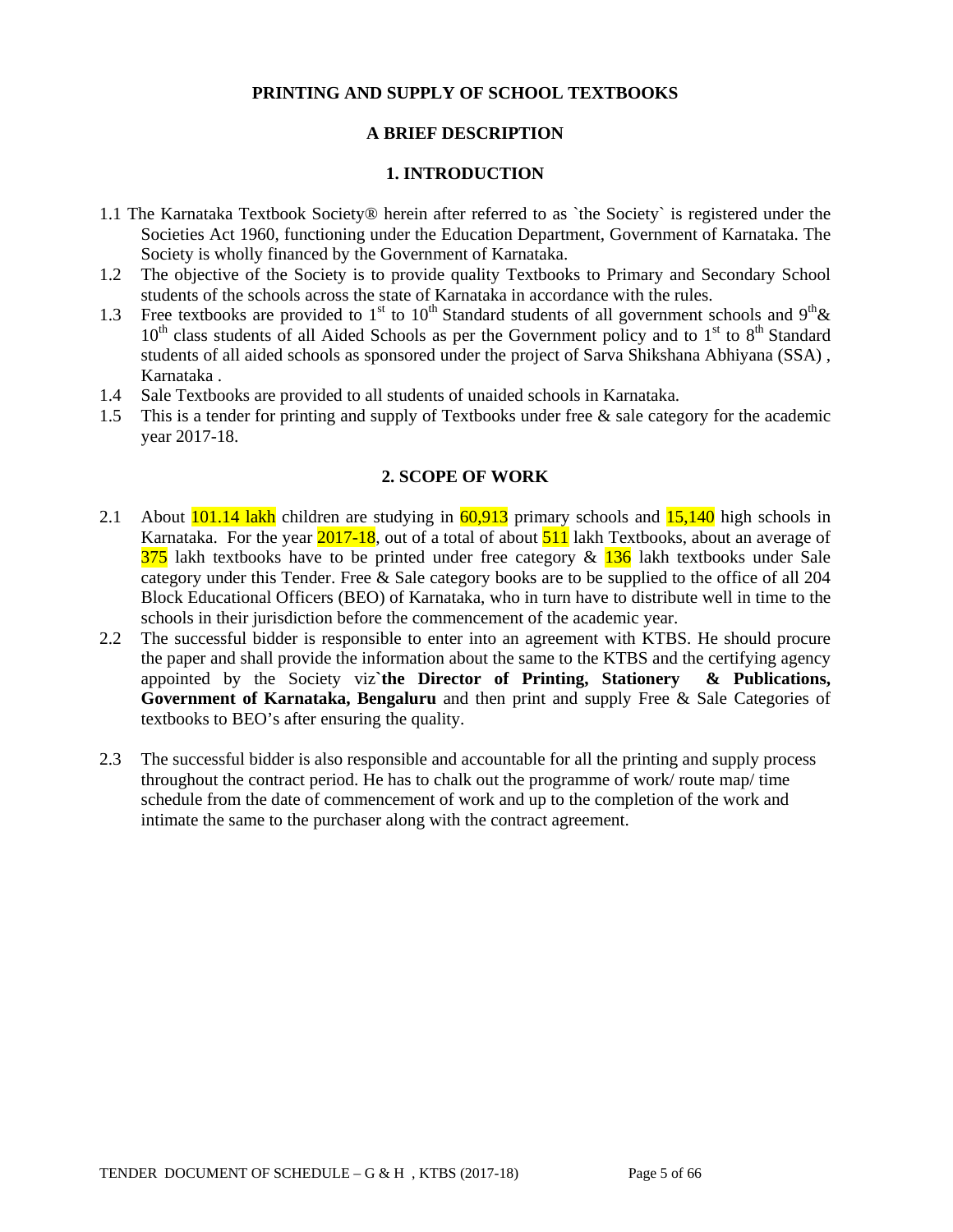## **SECTION 1**

#### **INSTRUCTION TO BIDDERS**

#### **1.1. INTRODUCTION AND BACKGROUND**

- 1.1.1 Government is distributing free textbooks to all the government school students and aided school students of standards 1 to 10 and sale Books to un-aided schools across the state of Karnataka .
- 1.1.2 In pursuance of this objective, the Karnataka Textbook Society® of Government of Karnataka invites open tenders from interested parties for the printing and supply of free & sale textbooks to all 204 BEO's. Interested parties ("Bidders") are invited to submit detailed Bids.
- 1.1.3 The Bids would be evaluated on the basis of the evaluation criteria set out in this document in order to identify the successful Bidder. In order to do so, the Purchaser himself or his authorized representative may inspect the premises of the bidder.
- 1.1.4 The Successful Bidder would then have to enter into an Agreement with The Managing Director, KTBS, and perform the obligations as stipulated there, in respect of the Project. The Draft Agreement forms part of this document.
- 1.1.5 The Successful Bidder would be required to print and supply Free & Sale category textbooks to 204 BEO's of Karnataka in accordance with the terms and conditions laid down for further distribution by them.
- 1.1.6 The period of the contract shall be upto the end of academic year 2017-18 from the date of its execution.
- 1.1.7 Upon satisfactory completion of the printing and supply of school text books, payments will be made in accordance with the terms and conditions set out in this Document.

#### **1.2. BRIEF DESCRIPTION OF BIDDING PROCESS**

1.2.1 The Society intends to follow a single stage, two Bid process for selection of the successful Bidder for the Project.

#### **Documents Constituting the Tender ( Two Bid)**

 The tender (two Bid) prepared by the Tenderer shall comprise the following components i.e. Technical Bid and Financial Bid. Both shall have to be submitted online in the formats available in the e-portal.

#### **Technical Bid**

1. Earnest money deposit ( EMD ) and Tender Document fee as prescribed. Tender Document fee is required to be furnished in the form of Demand draft(DD). A scanned copy of the DD shall be uploaded and the DD will be collected by KTBS during office hours on the working days prior to opening of Technical Bids. Non submission of Tender Document fee in the form of DD before the time of opening of Technical bids may lead to rejection of the bid.

#### **Scanned images of the following Documents**

- 1. Relating to establishing the qualification of the Bidder in terms of Documents/undertakings/declarations as per Appendix A to Appendix I
- 2. Registration Certificate of VAT/CST
- 3. Registration Certificate under Factories Act.
- 4. PAN card.
- 5. Latest VAT returns filed for the month of June 2016 or quarter ending June-2016.
- 6. Annual VAT returns filed for the preceding three years i.e. for the years 2013-14, 2014-15 and 2015-16.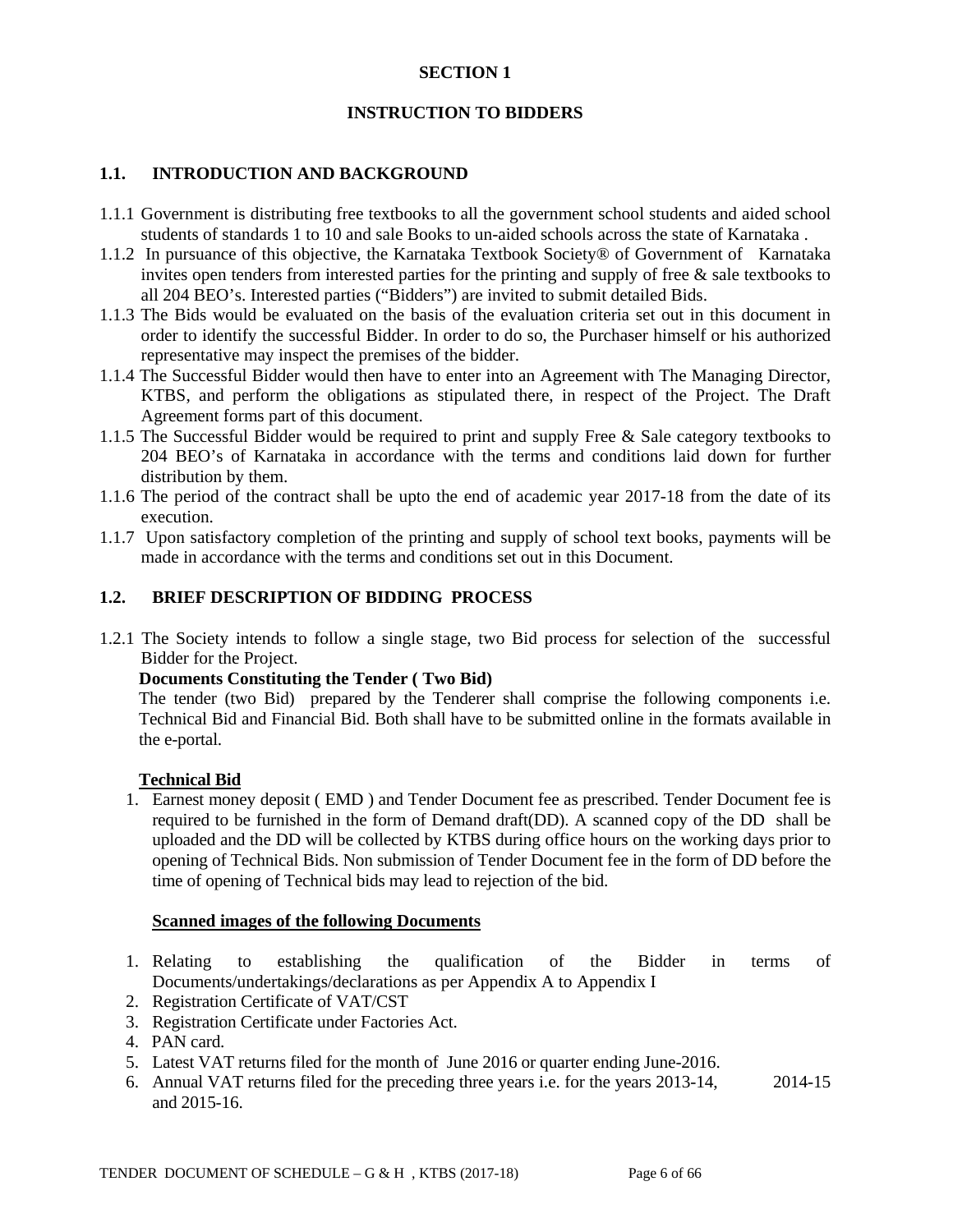- 7. Acknowledgement of IT returns filed for the preceding three years i.e. for the Assessment years 2013-14, 2014-15 and 2015-16.
- 8. Declaration of work completion as per Appendix-K
- 9. Copy of the documents as required under clause 2.1.7
- 10. Details and correct address of the places of production.
- 11. Official e-mail address of the firm, name of the person who has been designated to coordinate with the KTBS and his/her mobile number.
- 12. Bank Solvency from Nationalized Bank as per Appendix-N

### **Financial Bid:-**

The Tender Form and the Price Schedule which **form** the Financial Bid shall be submitted online in the provided manner . A Scanned copy as per **Appendix-J** is to be uploaded as an additional document.

### **1.2.2 Evaluation Process**:-

### **Technical Evaluation:**

The evaluation of the Proposals would be carried out as follows:-

 **a)***"Test-of- responsiveness"*. This stage involves an evaluation based on Qualification Submissions. Proposals found to be substantially responsive would be selected for qualification evaluation.

 **b)** "*Qualification".* In this Stage the information of the Bidders relating to their experience, financial and infrastructural capability would be evaluated. Bidders meeting the experience, financial & infrastructure capability criteria as set out in this Document shall be short-listed as *"Qualified Bidders".* 

**Financial Evaluation** :This stage is called *"Eligibility".* In this stage the Price Bid of the *"Qualified Bidders"* would be evaluated based on the evaluation criteria **as mentioned in Section 4.** for the Price Bid. The successful price bidder shall be declared as the *"Eligible Bidder."* 

### **1.3 AVAILABILITY OF TENDER DOCUMENT In the e-procurement portal https://eproc.karnataka.gov.in**

1.3.1 All subsequent notifications, changes and amendments on the project or tender document would be posted only on the **e-procurement portal viz** *https://eproc.karnataka.gov.in*

#### **1.4 PROPOSAL DUE DATE**

The proposal should be uploaded on or before **18-03-2017,** before **17.30hrs**.

#### **SECTION 2 INFORMATION TO BIDDERS**

## **A. GENERAL INFORMATION**

## **2.1 BIDDERS**

- 2.1.1 The Legal entity eligible for participating in the qualification process shall be `**the Printer**` belonging to any of the States of Karnataka, Maharashtra, Andhra-Pradesh, Telangana, Tamil Nadu, Pondicherry, Kerala and Goa.
- 2.1.2 **The Printer** means an entity with the prescribed eligibility who is engaged in the business of printing and supplying of books and who has a Minimum of 3 years experience in printing and supply of books.
- 2.1.3 The legal entity should possess Technical facilities of the National/International standards. The legal entity should also have experience in printing and supply of books for a State Government/ Educational Institutions / Reputed Private Institutions located in any State of India.
- 2.1.4 The Legal Entity should have been registered as printer either under Factories Act and shall have registrations under Sales Tax Act or Value Added tax Act or under Local Tax Act in their respective States in India.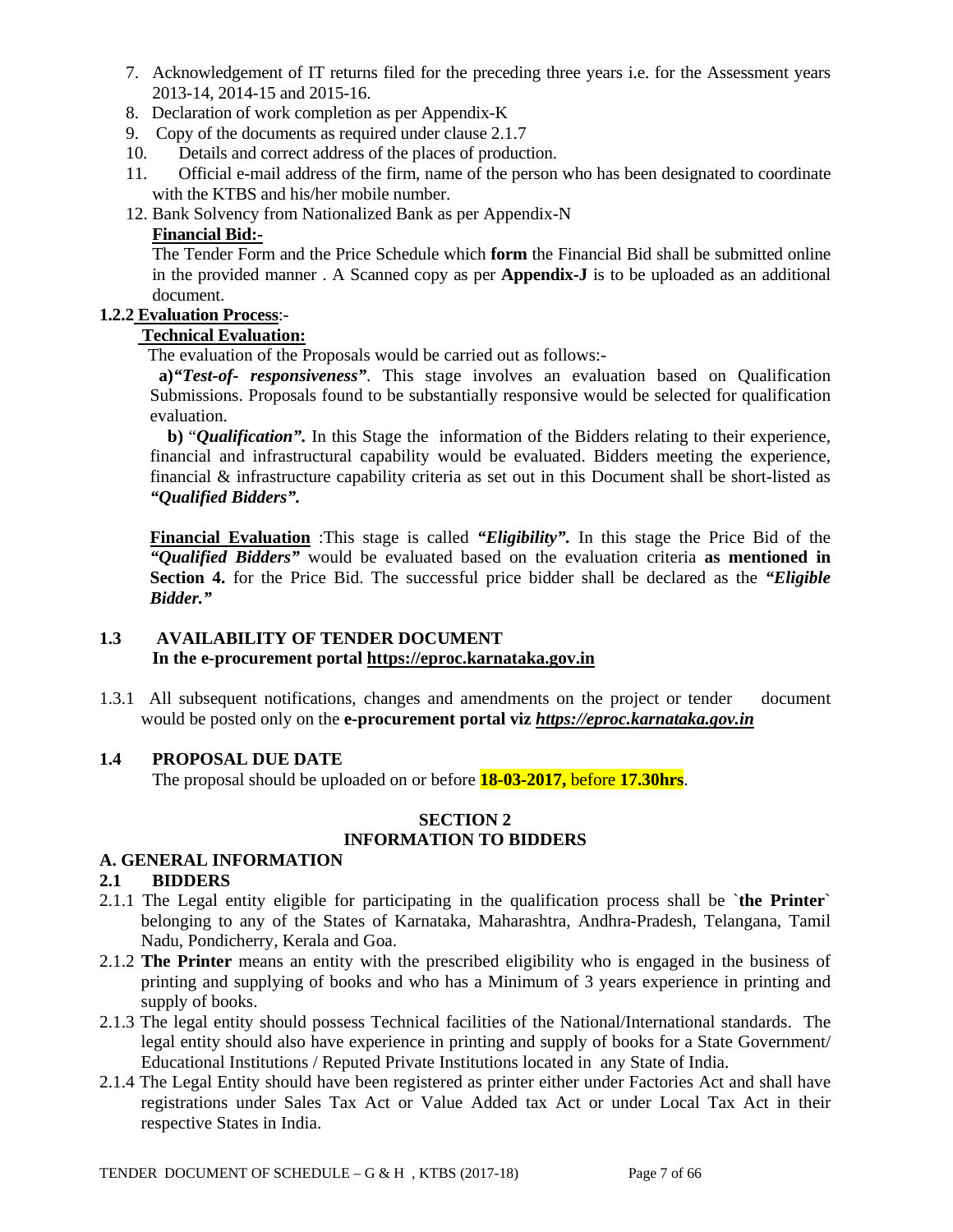2.1.5 The main business of the Legal Entity in the immediately preceding 3 years should be as a printer in any of the states of Karnataka , Maharashtra , Andhra-Pradesh , Telangana, Tamil-Nadu , Pondicherry , Kerala and Goa.

2.1.6 The Legal Entity should have achieved a minimum annual turnover of Rs.45.00 lakhs for Packages in each of the preceding 3 years i.e. 2013-14, 2014-15 and 2015-16.

- 2.1.7 The following documents / information shall be submitted by the Bidders along with the Qualification Submissions:
	- A legal entity incorporated as Private/Public Limited Company shall submit Certificate of Incorporation, Memorandum & Articles of Association.
	- A Partnership Firm shall submit Partnership Deed.
	- An individual or a HUF shall submit copy of VAT / ST / Local Sales Tax / Local VAT Certificate.
- 2.1.8 Any Entity which has been barred by the Education Department, Government of Karnataka (GoK), any other State Governments(SG) or Government of India (GoI), or any of the agencies of GoK/SG/GoI would not be eligible to submit a Proposal. The Bidder shall execute an undertaking to this effect as per the format enclosed in Appendix D.
- 2.1.9 Any Entity which has been declared as blacklisted by the KTBS would not be eligible to submit a proposal.

## **2.2 NO CONSORTIUM**

 Bidder should be an individual entity and should submit their bids individually*.* More specifically, consortium of bidders is barred from participation in the tender.

### **2.3 NUMBER OF PROPOSALS & PACKAGE DETAILS**

- 2.3.1 Each Bidder shall submit only one Proposal in response to this Tender document. Any Bidder, who submits or participates in more than one Proposal, shall be disqualified and shall also cause disqualification of all the proposals in which such Bidder has participated.
- 2.3.2 **A Bidder who already allotted for a maximum of 4 packages in A,C,E&F Schedule and 2 Packages in B,D,E&F Schedule will be eligible to participate in this tender for 1 Package in these schedules (Schedule G& H) and others can participate for the shortfall of 7 Packages. List of work packages along with titles is as shown in Volume 3. A bidder shall and shall bid for the eligible number of packages as per his production capacity on order of his preferences.**
- 2.3.3 Packages are allotted as per the terms at the sole discretion of the purchaser. As referred in clause 2.3.2, maximum number of packages to be allotted in this tender is for including 4 packages in Schedule A,C,E,F and 2 packages in Schedule B,D,E,F allotted bidders only and it shall be decided on the assessed capacity by the purchaser. If the bidder bids for the packages more than his capacity and in case the same bidder being L1 in any or all of the packages, then if the bidder subsequently shall back out of the packages whether on his own or as per the assessed capacity the Purchaser shall unilaterally decide the packages to be allotted irrespective of the preference shown and it shall be binding on the bidder .

 In such circumstances the other packages may be offered to L2 bidders or to any capable printer with or without negotiations and the purchaser may penalize for the damages due to such misrepresentation. The penal charges shall be worked out considering the difference in L1 ad L2 rates .

- 2.3.4 If any of the packages left Unquoted then the Managing Director has the right to dispose such packages by calling rates from the eligible bidders whose rates are L1 or as per the discretion of the Managing Director.KTBS
- 2.3.5.A bidder is entitled to bid for only 1 package if the bidders **who has already allotted for a maximum of 4 packages in A,C,E,F Schedule and 2 Packages in B,D,E,F Schedule** as in the order of his preference.
- 2.3.6. Number of textbooks to be printed under the Work Packages as shown in Volume 3 is provisional and indicative and actual numbers of Textbooks to be printed and supplied will be as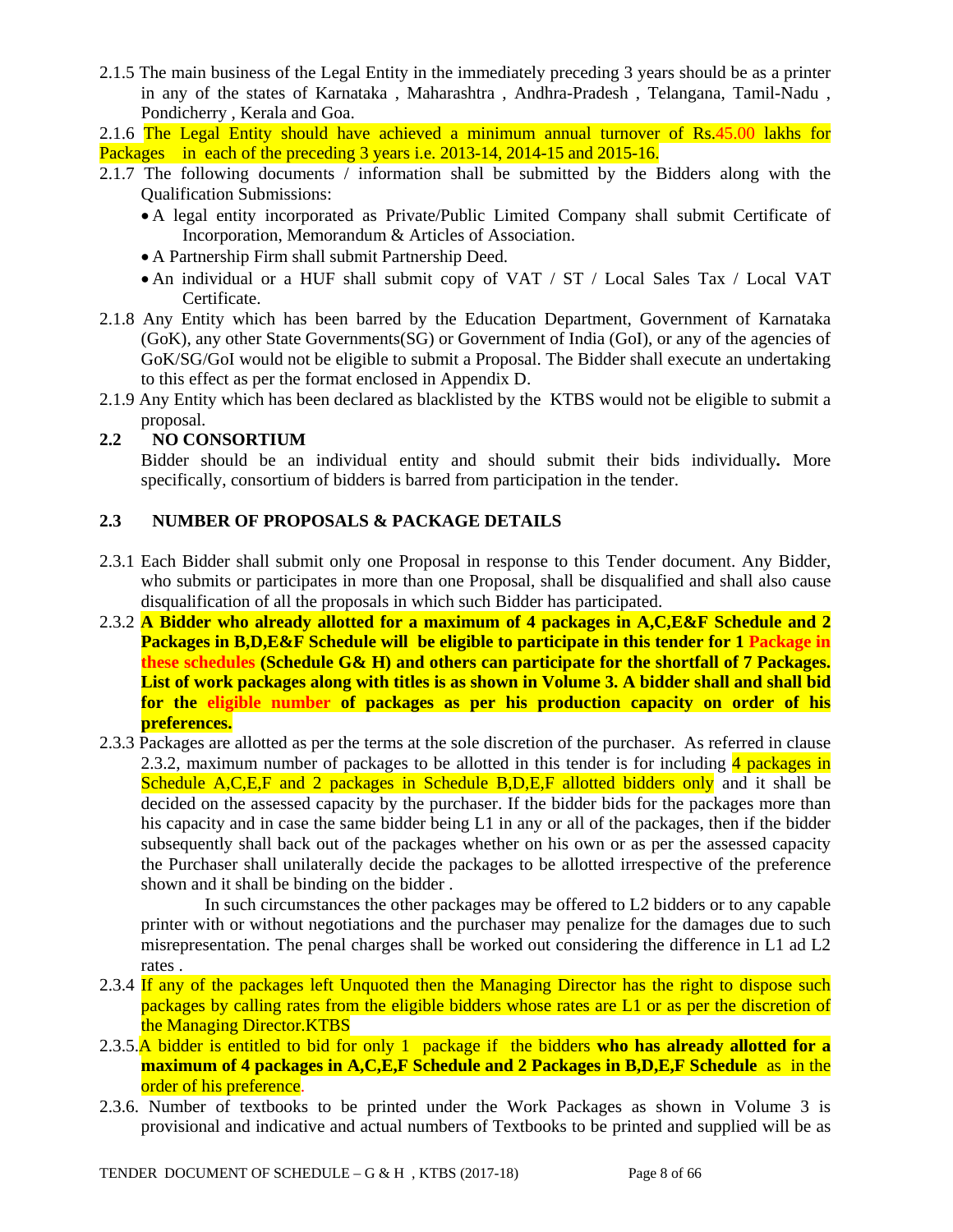provided in the Purchase Order and the Distribution List. The number of pages in a book are all indicative.

- 2.3.7. Number of books to be printed may go up by 25% or get reduced by 25% as per the actual requirement and they shall be as in the Purchase order and the Distribution List . In exceptional circumstances the numbers may go up or get reduced further.
- 2.3.8. Details of number of textbooks (Supply List) to be supplied to each destination shall be provided along with the Purchase order.

## **2.4 PROJECT INSPECTIONS AND VISIT TO THE SITES**

- 2.4.1 It is desirable that each Bidder submits his Proposal after visiting some of the 204 Block Educational Offices and ascertaining for himself the location, surroundings, or any other matter considered relevant. Schedule of place of delivery is shown under **Volume 2** of this document.
- 2.4.2 It would be deemed that by submitting the Proposal for Tender document, the Bidder
	- a) made a complete and careful examination of the Tender Document,
	- b) received all relevant required information from *KTBS* and
	- c) made a complete and careful examination of the various aspects and locations of the Project.

## **2.5 RIGHT TO ACCEPT OR REJECT ANY OF THE PROPOSALS**

- 2.5.1**The Managing Director, Karnataka Textbook Society,** Bengaluru reserves all the rights to accept or reject any bid and to annul the bidding process and reject all bids at any time prior to award of contract, without thereby incurring any liability or any obligation to inform the affected bidder or bidders of the grounds for the said action. Any Bid with incomplete information is liable for rejection. For each category of pre-qualification criteria, the documentary evidence is to be produced duly attested by the bidder, serially numbered and enclosed with the bids. If the documentary proof is not enclosed for any/all criteria the Bid is liable for rejection.
- 2.5.**2 If any information given by the bidder is found to be false / fictitious, the bidder will be debarred and will be recommended for blacklisting and in such a situation the purchaser i.e.***KTBS,* **may,** 
	- **a)** invite the next best Bidder to match the Proposal submitted by the best Bidder;

OR,

b) take any such measure as may be deemed fit in its sole discretion including annulment of the bidding process.

#### **B. DOCUMENTS**

#### **2.5.3 CONTENTS OF TENDER DOCUMENT**

**2.5.4** The Tender Document comprises the contents as listed below, and would additionally include any Amendment / Addenda issued in accordance with Clause 2.6.

|                | Section 1 | <b>Instructions to Bidders</b>      |
|----------------|-----------|-------------------------------------|
| $\overline{2}$ | Section 2 | <b>Information</b> to Bidders       |
| 3              | Section 3 | <b>Evaluation for Qualification</b> |
| $\overline{4}$ | Section 4 | <b>Evaluation of Price Proposal</b> |
| 5              | Section 5 | <b>Bidding Schedule</b>             |
| 6              | Section 6 | General conditions of Contract      |
| 7              | Section 7 | Special Conditions of Contract      |
| 8              | Volume 1  | Draft Agreement                     |
| $\mathbf Q$    | Volume 2  | Schedule of Place of Delivery       |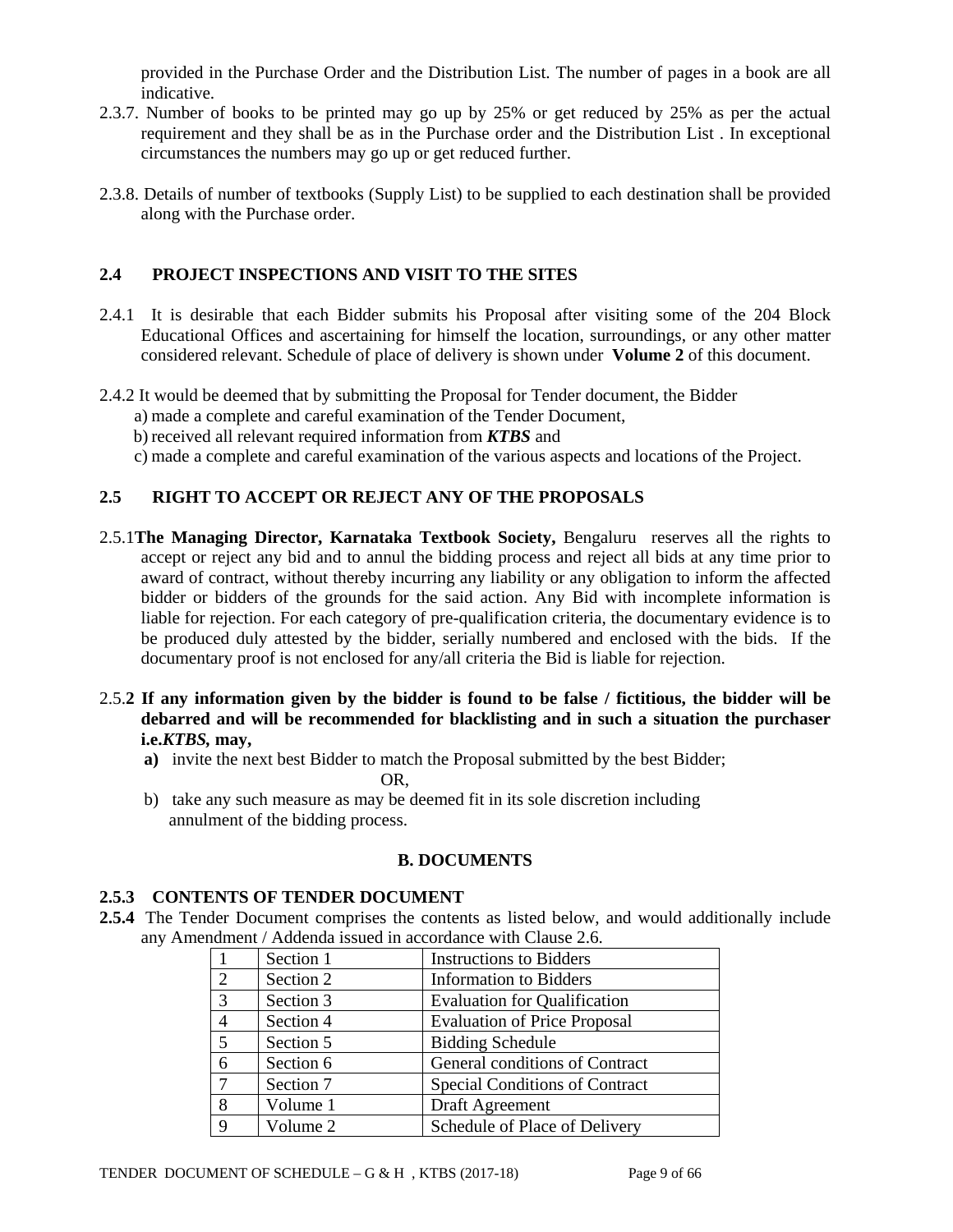| $^{\prime}$ olume $\sim$ | List of Packages |
|--------------------------|------------------|
| Append <sub>1X</sub>     | -                |

## **2.6 CLARIFICATIONS/AMENDMENTS / ADDENDA OF TENDER DOCUMENT**

- 2.6.1 A prospective Tenderer requiring any clarification of the tender documents may notify the Purchaser in writing or by fax or by e-mail at the Purchaser's mailing address indicated in the Invitation for Tenders. The Purchaser will respond to any request for clarification of the tender documents which it receives in e-portal no later than 5 days prior to the deadline for submission of tenders prescribed by the Purchaser. Purchaser's response (including an explanation of the query but without identifying the source of inquiry) will be notified in the e-procurement portal.
- 2.6.2 At any time prior to the Proposal Due Date, the purchaser may, for any reason, whether at its own initiative or in response to clarifications requested by a Bidder, modify the Tender Document by the issuance of Addenda.
- 2.6.3 Any Addendum thus issued will be hosted on the e-procurement website and department website www.schooleducation.kar.nic.in.
- 2.6.4 In order to provide the Bidders a reasonable time to examine the Addendum, or for any other reason, KTBS may, at its own discretion, extend the Proposal Due Date.

### **C. PREPARATION AND SUBMISSION OF PROPOSAL**

#### **2.7 LANGUAGE**

The Bid and all related correspondence and documents should be written in English language. Supporting documents and printed literature furnished by the Bidder with the Proposal may be in any other language provided that they are accompanied by appropriate translations of the pertinent passages in the English language. Supporting materials, which are not translated into English, may not be considered. For the purpose of interpretation and evaluation of the Proposal, The English language translation shall prevail.

#### **2.8 BID SECURITY (EMD)**

- 2.8.1 Each Proposal should be accompanied by a Bid Security (EMD) **of Rs 2,50,000/ -(Rupees Three Lakhs only) for the bidder who participates for these Packages.** The Bid Security shall be kept valid for at least 60 days in addition to the Proposal Validity Period and would need to be extended, if so required, for any extension in Proposal Validity Period.
- 2.8.2 EMD (Bid Security) and Tender processing fee should be paid through **e-payments, credit card, direct debit(internet banking), NEFT(National Electronic Fund Transfer), OTC(Over the counter)).**
- 2.8.3 The Bid Security shall be returned to the unsuccessful Bidders within a period of eight (8) weeks from the date of announcement of the Successful Bidder. The Bid Security (EMD) submitted by the Successful Bidder shall be refunded after accepting performance security of 5% of Package Value as mentioned in L.O.A & in Clause 2.28.
- 2.8.4 The Bid Security shall be forfeited in the following cases:
	- a) If the Bidder modifies or withdraws its Proposal except as provided in Clause 2.16.1;
	- b) If the Bidder withdraws its Proposal during the interval between the Proposal Due Date and expiration of the Proposal Validity Period.
	- c) If the Successful Bidder fails to provide the Performance Security within the stipulated time or the extended time thereof.
	- d) If any information or document furnished by the Bidder turns out to be misleading or untrue in any material respect.
	- e) on refusal to enter into contract after the award of contract.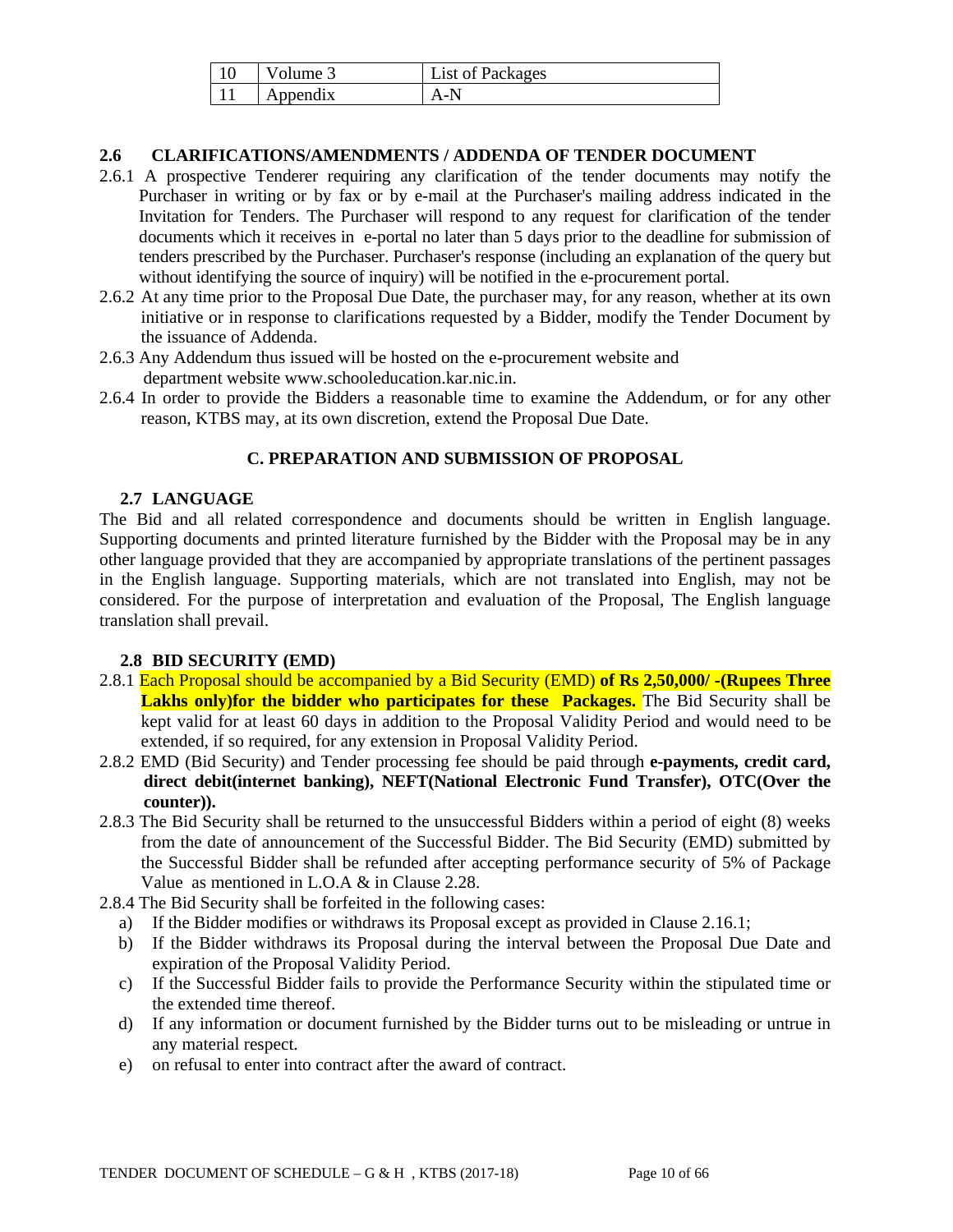## **2.9 QUALIFICATION BID SUBMISSION**

Qualification Submissions shall consist of two sub-parts: Non-submission of any of the documents may lead to disqualification at the discretion of KTBS

- i. Qualification Documents
- ii. Other Documents

#### **Qualification Documents***–***Qualification documents shall consist of the following:**

- i. Certificate of Incorporation or equivalent or a declaration about the constitution of the firm.
- ii. Undertaking of being a Printer as per Appendix F
- iii. Statement of Experience as per Appendix G-1
- iv. Statutory Auditor's Certification of Financial Capability as per Appendix G-2 or A declaration as mentioned in the Clause 3.3.3 of Section 3
- v. Statutory Auditor's Certificate for Project Experience of Printing and Supply of books for the following years 2013-14,2014-15,2015-16 as per Appendix G-3.
- vi. Appendix I indicating whether he is Web sheet offset printer / Sheet fed offset Printer category and his printing capacity .
- vii. Bid Security(EMD)
- viii. Qualification Proposal to establish infrastructural capability shall be as per the format set out in Appendix H.
- *ix.* Proof of Ownership of Web/Sheetfed offset printing machines and their location within the states of Karnataka, Maharashtra, Andhrapradesh, Telangana, Tamilnadu, Pondicherry, Kerala, Goa.
- *x.* **Other Documents**

### **Other documents shall consist of the following:**

- i. Letter of Proposal as per Appendix A
- ii. Power of Attorney as per Appendix B, authorizing the signatory of the Proposal to commit on behalf of the Bidder
- iii. Details of Bidder as per Appendix C
- iv. Anti-Collusion Certificate as per Appendix D
- v. Cost of the Tender Document(in the form of Demand Draft)
- vi. An oath for having read the document in full as per **Appendix-L**
- vii. VAT Registration Certificate . VAT Returns / Sales Tax returns Statement as filed before the proper authority
- viii. PAN Certificate and IT returns.
- ix. Copy of the title deed or lease agreement in support of ownership / lease of additional machinery / infrastructure facilities like building & godown
- x. Copy of the address and official e-mail ID, Contact persons names, their status in the organisation and their phone numbers.
- xi. Declaration of work completion as per Appendix K.

## **2.10 PRICE PROPOSAL**

- 2.10.1 Price Proposal shall consist of:
	- a) Price Proposal as per the format set out in Appendix J and is required to be submitted online in the formats available in the **e-portal**. The scanned copy of the Appendix J shall be uploaded as an additional document.
	- b) The bidders can quote their lowest cost per page, for different size and colour of the Text Book, title wise, for the packages. Prices should be inclusive of printing of text pages, cover page printing, U.V. Varnish/Lamination, binding, packing cost, transportation cost, transit insurance, all taxes other than VAT. VAT should be indicated separately any applicable duties etc. and the cost per page shall be quoted in Indian Rupees to the last **4 decimal places**.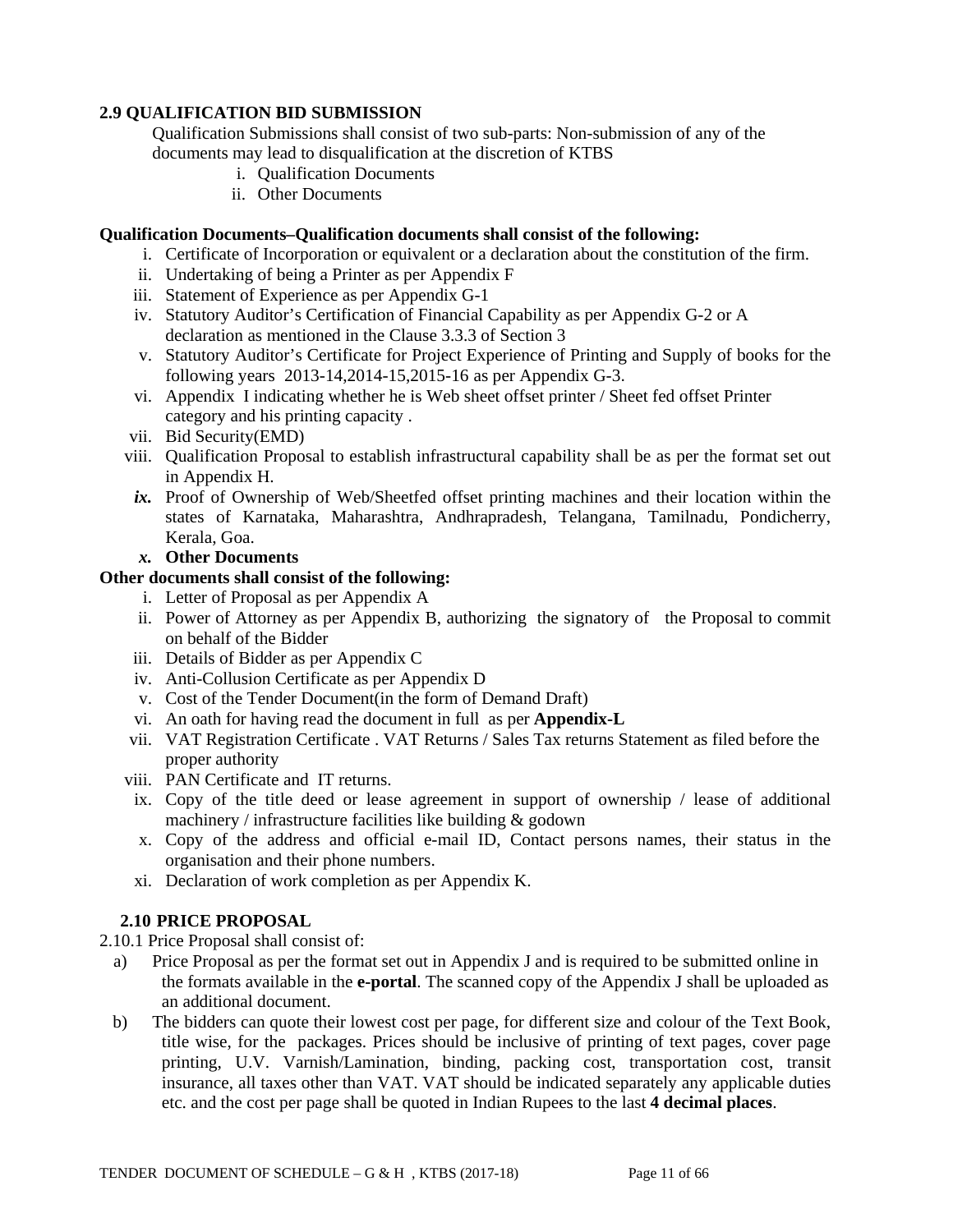c) In case, price is quoted for the package for which the bidder is not eligible to quote and the rate turns out be L1 then bidder shall be penalized in accordance with the provisions available in the previous clauses of this document.

## **2.11VALIDITY OF PROPOSAL**

 Tenders shall remain valid for a period not less than ninety days(90 days) after deadline date for tender submission. A tender valid for a shorter period shall be rejected by the Employer as nonresponsive.

 In exceptional circumstances, prior to expiry of the original time limit, the Employer may request that the Tenderers may extend the period of validity for a specified additional period. The request and the Tenderers responses shall be made in writing or by cable. A tenderer may refuse the request without forfeiting his earnest money deposit. A Tenderer agreeing to the request will not be required or permitted to modify his tender,but will be required to extend the validity of his earnest money deposit for a period of the extension and in compliance.

### **2.12 EXTENSION OF VALIDITY OF PROPOSAL**

In exceptional circumstances, prior to expiry of the original Proposal Validity Period, *KTBS* may request Bidders to extend the Proposal Validity Period for a specified additional period.

### **2.13 FORMAT AND SIGNING OF PROPOSAL**

- 2.13.1 The Bidder would provide information required as per this Tender Document. **KTBS**  reserves the right to evaluate only those Proposals that are received in the required format and is complete in all respects.
- 2.13.2 The Bidder shall submit the proposal in two Covers online, namely,
	- a) Technical Bid, consisting of the details mentioned in **section 2** of this tender document and
	- b) Price Bid, consisting of the Bidders lowest quoted rate excluding VAT. VAT should be indicated separately, being the financial proposal for the project in prescribed format (Appendix J).

## **2.14 METHOD OF SUBMISSION OF PROPOSALS**

- 2.14.1 The proposals shall be submitted online in the e-portal in the Provided formats only. Scanned copies of the same shall be uploaded where ever sought
- 2.14.2 The e-portal itself will disqualify the improper and delayed Bids and KTBS shall assume no responsibility for any such eventualities.

## **2.15 PROPOSAL DUE DATE**

- 2.15.1 Proposals should be submitted only on-line and through the notified Government of Karnataka e-procurement platform before 17.30hrs on the Proposal Due Date mentioned in the Bidding Schedule in the manner and form as detailed in this Tender Document. Proposals submitted in any other mode shall not be acceptable.
- 2.15.2 *KTBS* may, in exceptional circumstances, and for reasons to be recorded in writing, extend the Proposal Due Date, by issuing an Addendum in accordance with Clause 2.6, uniformly for all **Bidders**

#### **2.16 MODIFICATIONS/SUBSTITUTION/WITHDRAWAL OF PROPOSALS**

- 2.16.1 Any modification, Substitution, withdrawal of proposal can be made by the tenderer only through the said e-portal in the form and manner as provided.
- 2.16.2 To assist in the examination, evaluation, and comparison of Proposals, KTBS may utilize the services of consultant(s) or advisor(s).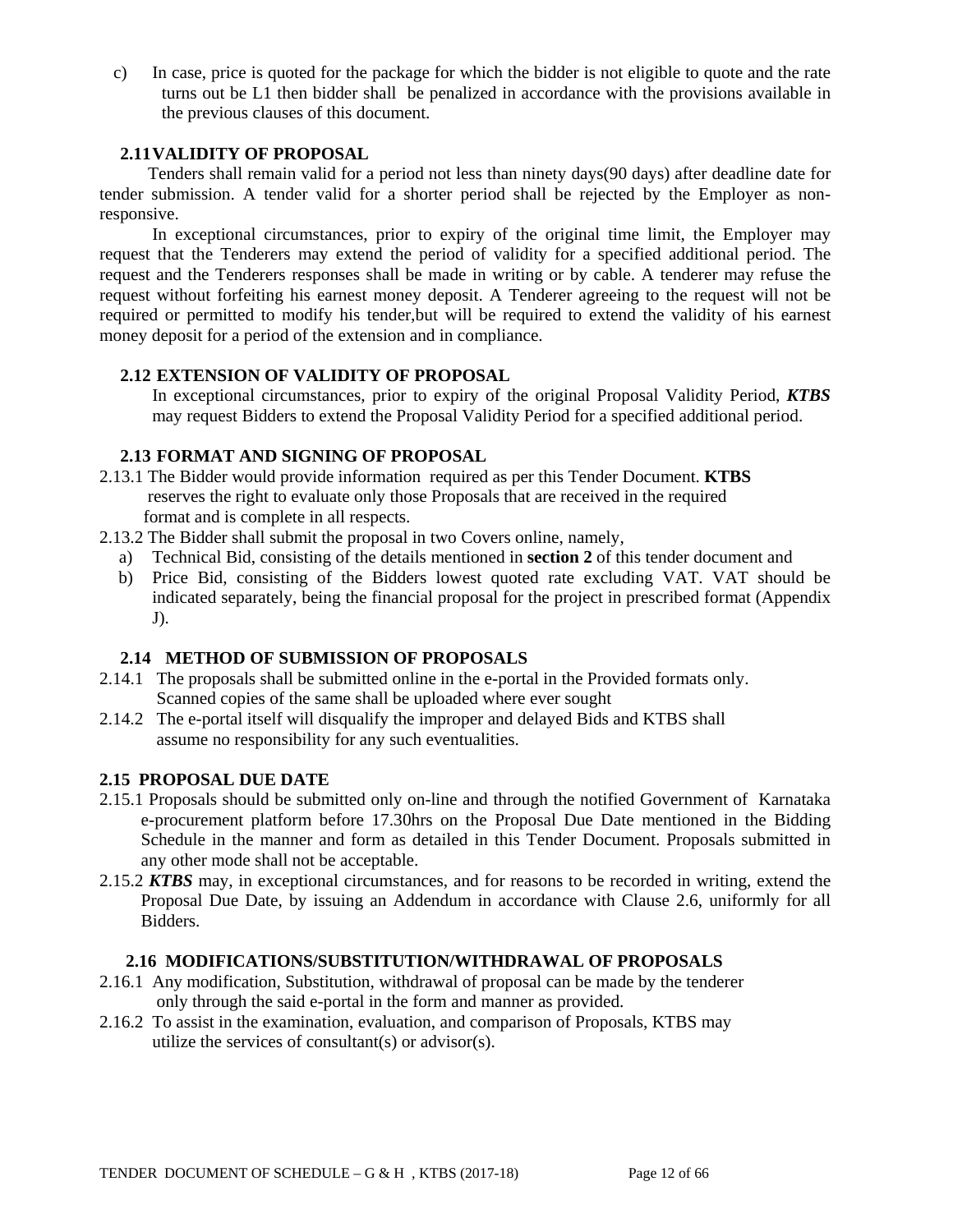## **D. EVALUATION OF PROPOSAL**

### **2.17 PROPOSAL OPENING**

- 2.17.1 *KTBS* would open online, the Qualification, Submissions as per the schedule for the purpose of evaluation.
- 2.17.2 Proposals for which an acceptable notice of withdrawal has been submitted in accordance with **Clause 2.16** will not be opened. However for technical reason if it opens it will not be considered.
- 2.17.3 *KTBS* would subsequently examine and evaluate Proposals in accordance with the criteria set out in Sections 3, 4 and 5 of this Tender Document.

## **2.18 CONFIDENTIALITY**

Information relating to the examination, clarification, evaluation, and recommendation for the Bidders shall not be disclosed to any person not officially concerned with the process. *KTBS* will treat all information submitted as part of Proposal in confidence and would require all those who have access to such material to treat the same in confidence. *KTBS* will not divulge any such information unless it is ordered to do so by any authority pursuant to applicable law or order of a competent court or tribunal, which requires its disclosure.

## **2.19 TESTS OF RESPONSIVENESS**

- 2.19.1 Prior to evaluation of Proposals, *KTBS* will determine whether each Proposal is responsive to the requirements of the Tender Document. A Proposal shall be considered responsive if the Proposal:
	- a) is received/deemed to be received by the Proposal Due Date including any extension there of pursuant to Clause 2.15
	- b) is accompanied by the Power of Attorney, the format for which is specified in Appendix B
	- c) contains all the information as requested in this document
	- d) contains information in formats same as those specified in this document
	- e) Proof of Ownership of a Printing Press as per the criteria prescribed and their location within the states of India .
	- f) VAT Registration Certificate .
	- g) VAT Returns filed before proper authorities .
	- h) PAN Certificate . IT returns filed before proper authorities .
	- i) Copy of the title deed or lease agreement in support of ownership / hire / lease of infrastructure facilities like building / godown
	- j) mentions the validity period as set out in Clause 2.11.
	- k) Bank solvency certificate as per Appendix N
- 2.19.2 *KTBS* reserves all the rights to reject any Proposal which is non-responsive and no request for alteration, modification, substitution or withdrawal shall be entertained by *KTBS* in respect of such Proposals.

## **2.20 CLARIFICATIONS**

To facilitate evaluation of Proposals, *Purchaser* may, at its discretion, seek clarifications in writing from any Bidder regarding its Proposal.

## **2.21 QUALIFICATION SUBMISSIONS**

- 2.21.1 The Qualification Submissions of the Bidders would first be checked for responsiveness as set out in Clause 2.19 above. All Proposals found to be substantially responsive shall be evaluated as per the Qualification Criteria set out in Section 3.
- 2.21.2 Bidders who meet the qualification criteria shall be short-listed *("Qualified Bidders")* for further evaluation.
- 2.21.3 The Price Bid of the Bidders who do not meet the Qualification Criteria shall not be opened.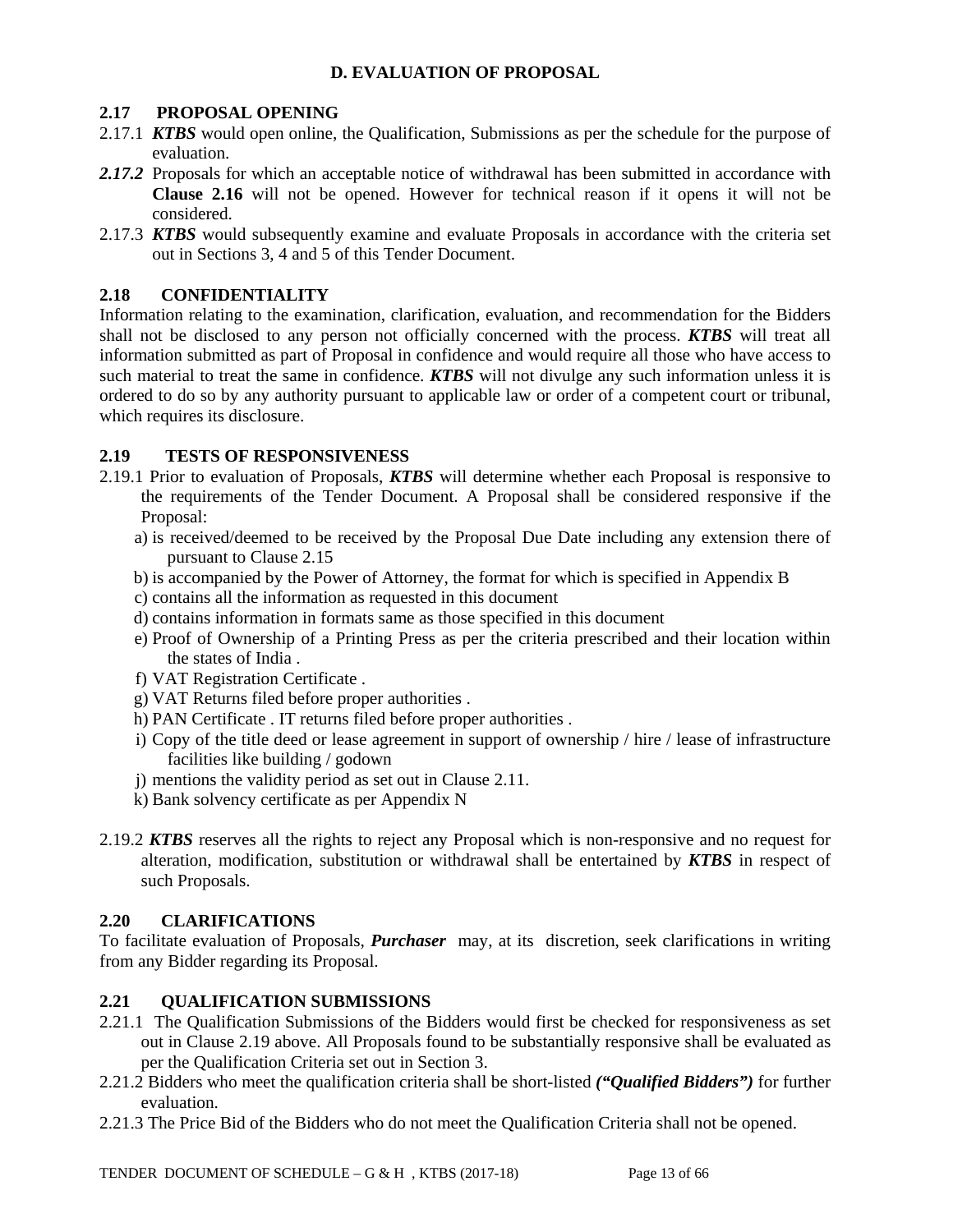2.21.4 The Qualification Submissions of the Qualified Bidders would be evaluated as per the Qualification Evaluation Criteria set out in Section 3. The Purchaser either himself or through his representative may inspect the factory premises of the bidder regarding the availability of the facilities as per qualification documents submitted.

## *2.22 Qualified Bidders*

 Bidders who are found to be acceptable as *"Qualified Bidders"* would be considered for evaluation in the next stage.

## **2.23 PROPOSAL EVALUATION: PRICE BID**

 Price Proposal of only the *Qualified Bidders* would be opened and evaluated as per process set out in Section 4 to identify an *Eligible Bidder*.

#### **2.24 DECLARATION OF SUCCESSFUL BIDDER**

- 2.24.1 *KTBS* may either choose to accept the Proposal of an *Eligible Bidder* or invite him for negotiations.
- 2.24.2 Upon acceptance of the Proposal of the *Eligible Bidder* with or without negotiations, *KTBS*  shall declare the *Eligible Bidder* as the *Successful Bidder*.

#### **2.25 NOTIFICATIONS**

 *KTBS* will notify the Successful Bidder through e-procurement platform or by facsimile or email and by a Letter of Acceptance (LOA) that his Proposal has been accepted.

#### **2.26 KTBS's RIGHT TO ACCEPT OR REJECT PROPOSAL**

- 2.26.1 *KTBS r*eserves all the rights to accept or reject any or all of the Proposals without assigning any reason and to take any measure as it may deem fit, including annulment of the bidding process, at any time prior to award of the Project, without liability or any obligation for such acceptance, rejection or annulment.
- 2.26.2 *KTBS* reserves all the rights to invite revised Proposals from Bidders with or without amendment of the Tender Document at any stage, without liability or any obligation for such invitation and without assigning any reason.
- 2.26.3 *KTBS* reserves the right to reject any Proposal at any time if:
	- a) a material misrepresentation made at any stage in the bidding process is uncovered; or
	- b) the Bidder does not respond promptly and thoroughly to requests for supplemental information required for the evaluation of the Proposal. This would lead to the disqualification of the Bidder. If such disqualification / rejection occurs after the Proposals have been opened and the Successful Bidder gets disqualified / rejected, then *KTBS* reserves the right to:
		- i. declare the Bidder with second lowest Price Proposal/ Modified Price Proposal as the Eligible Bidder and where warranted, invite such Bidder for negotiations; or,
		- ii. take any such measure as may be deemed fit in the sole discretion of *KTBS*, including annulment of the bidding process.

#### **2.27 SUBMISSION OF LETTER OF ACCEPTANCE AND EXECUTION OF AGREEMENT**

- 2.27.1 Within 3 days of issue of LOA, the successful bidder shall accept the LOA and return the same to KTBS, The successful bidder shall furnish a security deposit of 5% of Package value mentioned in the LOA and will sign the agreement and deliver it to the purchaser, within  $\frac{3}{3}$  days of the issue of LOA or within such further time as **KTBS** may agree to at its discretion.
- 2.27.2 If the Successful Bidder wants to authorize any person on behalf of him to sign the agreement, he shall, before signing of the Agreement, submit to *KTBS***,** a power of attorney to sign the Agreement with *KTBS***.**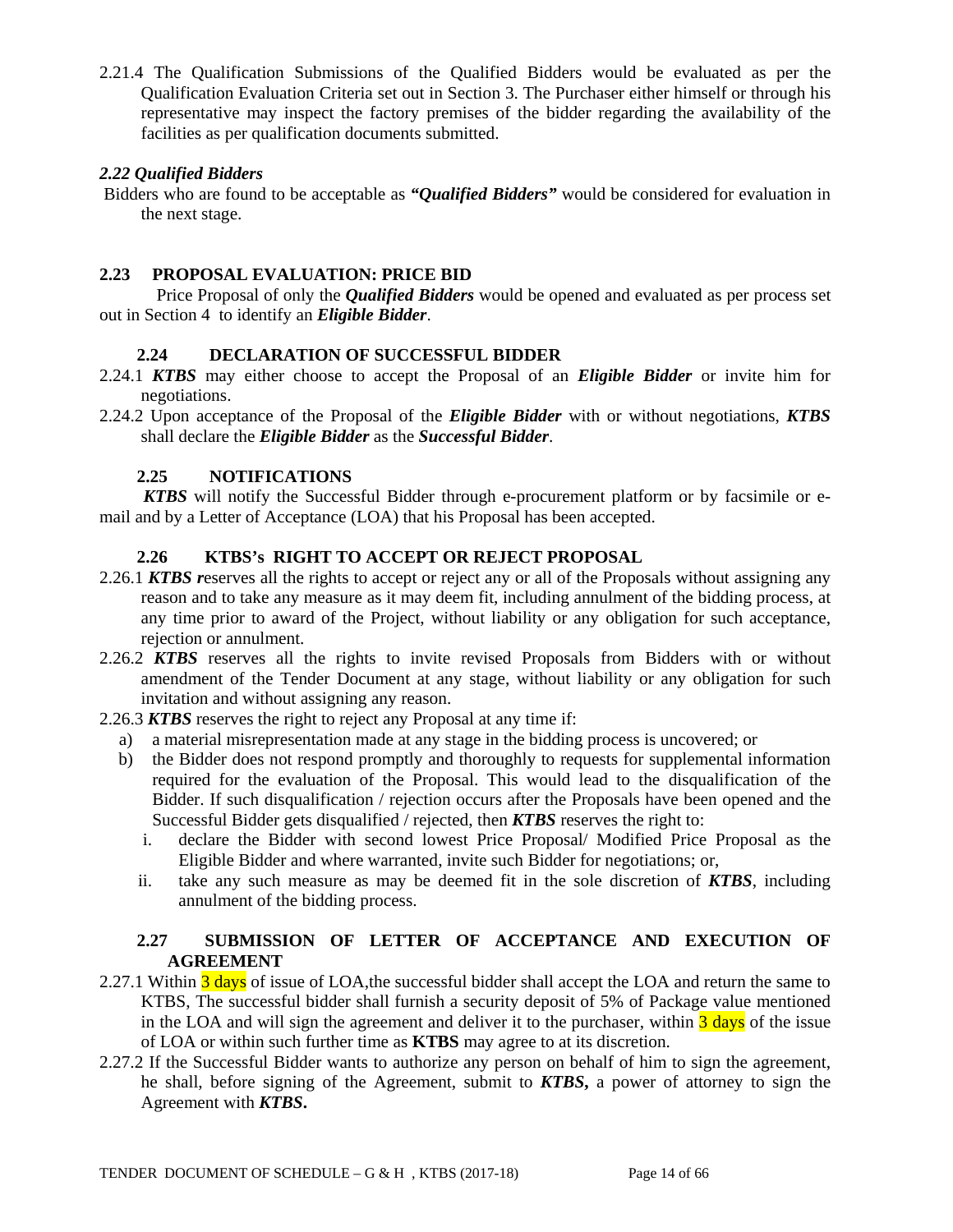2.27.3 **KTBS** will promptly notify other Bidders that their Proposal has not been accepted and their Bid Security shall be discharged/returned as promptly as possible, within a period of eight (8) weeks from the date of announcement of the Successful Bidder.

## **2.28 PERFORMANCE SECURITY**

- 2.28.1 The successful Bidder shall furnish Performance Security in the form of an Irrevocable Bank Guarantee issued by a Nationalized bank or a Public Sector Bank in India or an Accepted Scheduled Bank in favour of "The Managing Director, Karnataka Text Book Society, Bengaluru", for a sum equivalent to 5% of the package value separately for all the packages which may be allotted to the successful bidder within 5 days from issue of Letter of Acceptance(LOA) . The performance bank guarantee should be valid till 31st of **March 2018** or covering a period of 120 days after the end of contract obligation whichever is later.
- 2.28.2 Failure of the Successful Bidder to comply with the requirements of Clause 2.28.1 shall constitute sufficient grounds for the annulment of the LOA, and forfeiture of the Bid Security. In such an event, *KTBS* reserves all the rights to take any such measure as may be deemed fit in the sole discretion of KTBS, including annulment of the bidding process.

## **SECTION 3 EVALUATION FOR QUALIFICATION**

### **3.1 EVALUATION PARAMETERS**

3.1.1 The Bidder's competence and capability is proposed to be established by the following parameters:

### *A. EXPERIENCE IN TERMS OF*

- i. Printing and Supply of books / Textbooks;
- ii. In accordance with time Schedule; and
- iii. Quality of material delivered.
- iv. Previous performance as assessed by the KTBS or any other authorities.

| Sl.No | Experience Criteria                                               |
|-------|-------------------------------------------------------------------|
|       | Billing of atleast Rs.20,00,000/-(Twenty Lakhs only) from a       |
|       | single project of printing and supply of books/textbooks during   |
|       | any one year of these 3 years i.e., 2013-14, 2014-15, 2015-16 for |
|       | this Packages.                                                    |

 The bidder should have 3 years of experience in printing of books. The Bidder shall furnish evidence to support its claim as per Appendix G-1.

## *B. FINANCIAL CAPABILITY IN TERMS OF*

- i. Annual sales turnover.
- ii. Net worth.

The Bidder shall furnish evidence to support its claim as per Appendix G-2

 Turnover of the bidder shall be certified by his statutory auditor who should mention his name, address and membership number. Turnover certificate shall be based on the audited accounts of the bidders, or based on the returns filed with the Income tax authority or the Commercial Tax authority

3.1.2 On each of these parameters, the Bidder would be required to meet the evaluation criteria as detailed in this Section.

## **3.2 INFRASTRUCTURE CAPABILITY REQUIREMENTS**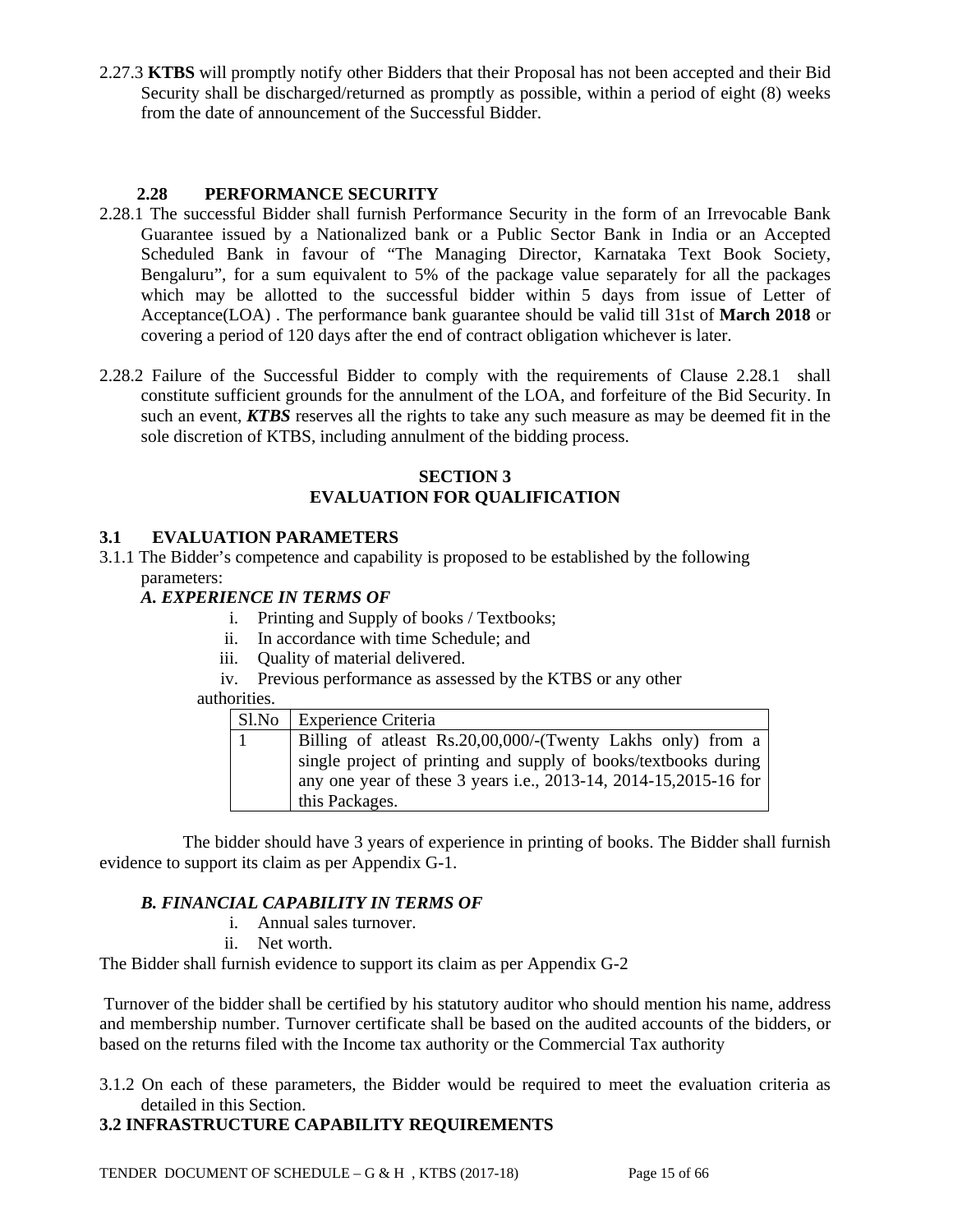| Sl no          | Category and the Description of the machinery prescribed                                                                                                                                                                                                                                                                                                                                                                                                                                                                           | Quantity |
|----------------|------------------------------------------------------------------------------------------------------------------------------------------------------------------------------------------------------------------------------------------------------------------------------------------------------------------------------------------------------------------------------------------------------------------------------------------------------------------------------------------------------------------------------------|----------|
|                | <b>Pre-Printing machinery</b>                                                                                                                                                                                                                                                                                                                                                                                                                                                                                                      |          |
| 1              | Computer to Plate making plant with processor capable of<br>making plates Double Crown, A-1 and such similar sizes<br>(Note CTP Machine is not compulsory)                                                                                                                                                                                                                                                                                                                                                                         | one unit |
|                | <b>Printing machinery</b>                                                                                                                                                                                                                                                                                                                                                                                                                                                                                                          |          |
| 1              | Four colour web offset machine with a minimum cut off 508 mm,<br>reel width 760 mm or more, with one quarter folder. The rated<br>speed of the machine with quarter folding shall not be less than<br>10,000 cycles per hour.                                                                                                                                                                                                                                                                                                      | one unit |
| $\overline{2}$ | Four colour sheet fed CPC offset printing machine with a Sheet<br>size of $485$ mmX660mm $(19"x26")$ or above capable of printing<br>on Boards of at least 220 GSM.                                                                                                                                                                                                                                                                                                                                                                | one unit |
|                | <b>Binding and Finishing Machinery</b>                                                                                                                                                                                                                                                                                                                                                                                                                                                                                             |          |
| $\mathbf{1}$   | Fully automatic stand alone perfect binding machine of minimum<br>6 clamps with 2000 cycles/hr or equivalent productivity.                                                                                                                                                                                                                                                                                                                                                                                                         | One unit |
| 2              | Three side trimming machine capable of trimming the books in<br>the size of Crown $1/4^{\text{th}}$ .                                                                                                                                                                                                                                                                                                                                                                                                                              | one unit |
| 3              | Fully automatic programmatic cutting machine 92 cm (36 inches)<br>size                                                                                                                                                                                                                                                                                                                                                                                                                                                             | One unit |
| $\overline{4}$ | Offline UV varnishing system.<br>(Note : If the four colour printing machine is equipped with<br>inline coating system this machine is not required.)                                                                                                                                                                                                                                                                                                                                                                              | One unit |
|                | <b>Manpower, Factory and Storage Space</b>                                                                                                                                                                                                                                                                                                                                                                                                                                                                                         |          |
|                | The plant shall be operated by qualified and trained manpower with qualified supervisors for<br>quality checking in the production line.<br>The plant shall be well planned and is required to be in easily accessible location. It is expected<br>to be laid out in an area of about 10,000 sq feet to have easy and safe movement of the<br>materials. The storage space shall be at least another 10,000 sq feet covered area for the safe<br>storage of finished goods as well as to stock the paper and for quality checking. |          |

| Sl no | Category and the Description of the machinery prescribed                                                                                                                                                                                                                                                                                                             | Quantity |
|-------|----------------------------------------------------------------------------------------------------------------------------------------------------------------------------------------------------------------------------------------------------------------------------------------------------------------------------------------------------------------------|----------|
|       | <b>Pre-Printing machinery</b>                                                                                                                                                                                                                                                                                                                                        |          |
|       | Computer to Plate making plant with processor capable of making plates<br>Double Crown, A-1 and such similar sizes<br>or<br>Plate exposing system with processor capable of making plates Double<br>Crown, A-1 and such similar sizes<br>(Note: Since it is single colour books the plates can be made by taking<br><i>tracing sheet output are also acceptable)</i> | one unit |
|       | <b>Printing machinery</b>                                                                                                                                                                                                                                                                                                                                            |          |
| 1     | Single or multi printing unit web offset machine with a minimum cut off<br>508 mm, reel width 760 mm or more, with one quarter folder. The rated<br>speed of the machine with quarter folding shall not be less than 10,000<br>cycles per hour.                                                                                                                      | one unit |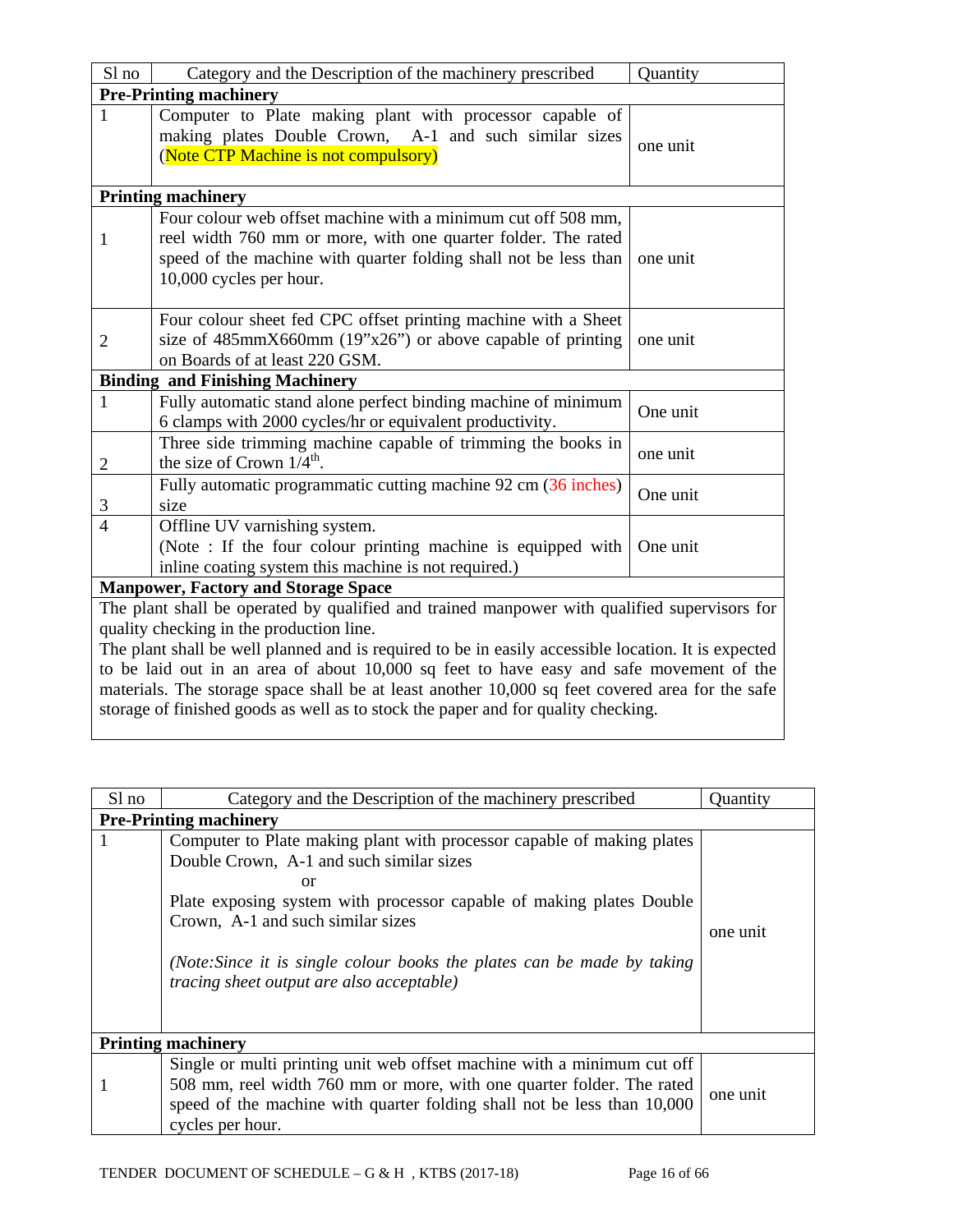|                | <b>Or</b>                                                                                                 |           |
|----------------|-----------------------------------------------------------------------------------------------------------|-----------|
|                | Single Colour sheet fed printing machines with a production speed of                                      |           |
|                | about 5000 SPH, with a printing format of atleast 20X30 inches.                                           | Two units |
|                | (Note: if for any reason like bigger format or both sides printing etc., the                              |           |
|                | requirement of number of units will be proportionately less.)                                             |           |
|                | Four colour sheet fed CPC offset printing machine with a Sheet size of                                    |           |
| $\overline{2}$ | 485mm X 660mm (19"x26") or above , capable of printing on Boards of at<br>least 220 GSM.                  | one unit  |
|                | (Note: Optional since the only cover pages are to be printed this service                                 |           |
|                | may be outsourced. If so on MOU with the firm possessing the 4 colour                                     |           |
|                | printing machine shall be provided)                                                                       |           |
|                | <b>Binding and Finishing Machinery</b>                                                                    |           |
| 1              | Wire stitching machine capable of pinning at least 12.5 mm at the speed<br>of about 40 cycles per minute. | one unit  |
| $\mathbf{1}$   | Fully automatic stand alone perfect binding machine of minimum 6                                          |           |
|                | clamps with 2000 cycles per hour OR equivalent productivity or more.                                      |           |
|                | (Note: required to achieve at least a production of at least 15,000 books                                 | One unit  |
|                | per shift.)                                                                                               |           |
|                |                                                                                                           |           |
|                |                                                                                                           |           |
|                | Fully automatic 3 side cutting machine capable trimming books of crown                                    |           |
| $\overline{2}$ | $1/4^{\text{th}}$ size on 3 sides at a time.                                                              | one unit  |
|                | (Note: It is essential to trim the books in a three side trimmer to achieve                               |           |
|                | the speed and correct right angles at the corners.)                                                       |           |
|                | Fully automatic programmatic cutting machine 92 cm (32 inches) size                                       |           |
|                | (min)                                                                                                     | one unit  |
|                | (Note: Required to cut the Cover Boards etc.)                                                             |           |
|                | Wet or Thermal lamination machine of minimum feed width of 18".                                           | one unit  |
|                | (Essetntial to laminate the covers)                                                                       |           |
|                | Fully automatic folding machine capable folding sheets in the size of                                     |           |
|                | Double Crown to crown $1/4^{\text{th}}$ size                                                              | Two units |
|                | (Note: Required only for the sheet fed printers)                                                          |           |
|                | <b>Manpower, Factory and Storage Space</b>                                                                |           |
|                | The plant shall be operated by qualified and trained manpower with qualified supervisors for quality      |           |
|                | checking in the production line.                                                                          |           |

The plant shall be well planned and is required to be in easily accessible location. It is expected to be laid out in an area of about 5,000 sq feet to have easy and safe movement of the materials. The storage space shall be at least another 5,000 sq feet covered area for the safe storage of finished goods as well as to stock the paper.

**Note** :

- a. **The Specifications mentioned above are at minimum configurations expected, but Superior Machinery in the similar class are also acceptable. However, decision of the Purchaser in this regard shall be final and binding**.
- b. In the table above, the bidder should own the required number of Printing machines. Additional Machinery, may be hired or taken on lease if required if a necessity arises during the course of production. Infrastructure, viz., minimum space and storage space can be either owned or hired or leased. Where the infrastructure capability/facilities are either hired or leased, the period of hire or lease should be double the period for which performance guarantee is to be furnished by the successful bidder.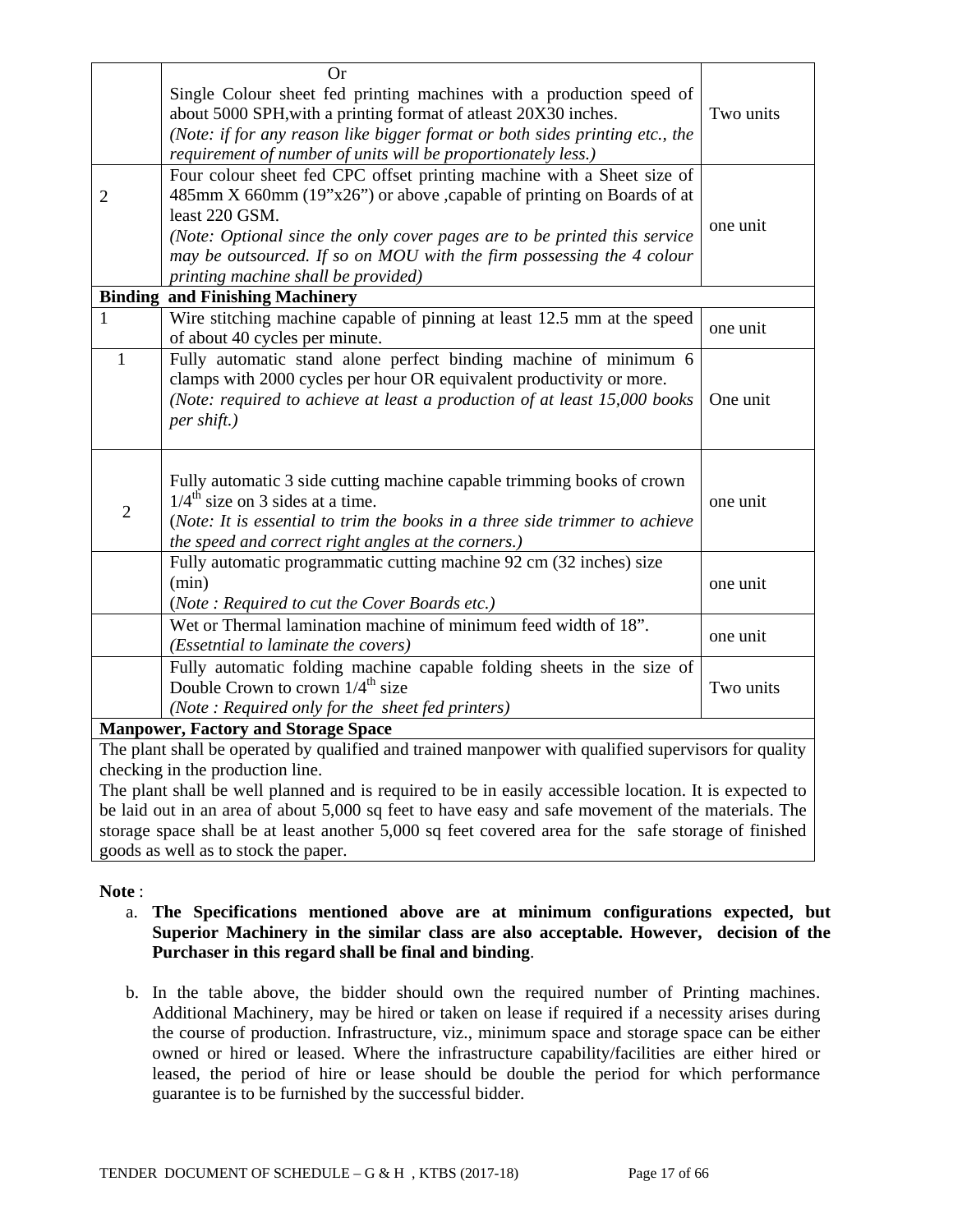- c. Mode of ownership and the period of lease or rent of infrastructure capability should be certified by the Statutory Chartered Accountant of the bidder. A chartered Accountant who issues such a certificate shall mention, in the certificate so issued, his name, address, membership number and the documents he has verified to issue the certificate.
- d. The CTP is made optional and outsourcing for plate making is allowed.
- e. A perfect binding machine with the same output capacity with lesser number of clamps may also be considered. However the number of clamps shall not be less than four. The purchaser will be the final authority to assess the capacity of the machine.

## **3.3 FINANCIAL CAPABILITY**

3.3.1 Financial Capability of the Bidder would be evaluated on the basis of the following:

| Sl No. | <b>Financial Capability Criteria</b>                                                   |  |
|--------|----------------------------------------------------------------------------------------|--|
|        | <b>Annual turnover of Rs.45,00,000/-</b> (Rupees Forty Five lakhs only) in each of the |  |
|        | preceding three years i.e., $2013-14$ , $2014-15$ and $2015-16$ .                      |  |

- 3.3.2 The Bidder should provide information regarding the above based on audited annual accounts for the respective financial years. The financial year would be the same as the one normally followed by the Bidder for its Annual Report.
- 3.3.3 The Proposal must be accompanied by the audited annual financial statements of the Bidder for the last three (3) completed financial years.
- 3.3.4 Turnover and net worth of the bidder shall be certified by his statutory auditor who should mention his name, address and membership number. Turnover certificate shall be based on the audited accounts of the bidders, or based on the returns filed with the tax authority.

## **3.4 QUALIFICATION CRITERIA FOR FINANCIAL CAPABILITY**

- 3.4.1 For the purpose of Qualification the Bidder is required to demonstrate the financial capability as set out in 3.2 and 3.3 of this tender document.
- 3.4.2 For the purposes of evaluation financial data from the latest three annual accounts would be considered.

**3.5 QUALIFIED BIDDERS:** Bidders meeting both the Experience Criteria and Financial Capability Criteria as mentioned above shall be declared as **Qualified Bidders**. The Proposals of only the Qualified Bidders shall be considered for further evaluation.

#### **SECTION 4**

#### **EVALUATION OF PRICE PROPOSAL**

#### **4.1 EVALUATION PARAMETERS**

The Price Bids of qualified bidders alone will be evaluated on the basis of

- a. Price proposals
- b. The satisfactory completion of the printing and supply of textbooks within the time schedule as per any earlier contractual obligations handled.

#### **4.2 EVALUATION METHODOLOGY**

4.2.1 The evaluation is package wise. Based on the number of copies of textbooks required to be printed and the rate per page quoted for each title, the cost of production of the total number of copies of textbooks in a package will be calculated and Lowest Rate (L1 Rate) will be determined based on the lowest total cost of production of the required number of copies of all the titles in that package. In determining the lowest evaluated price in a tender where the tenderers are both from the state of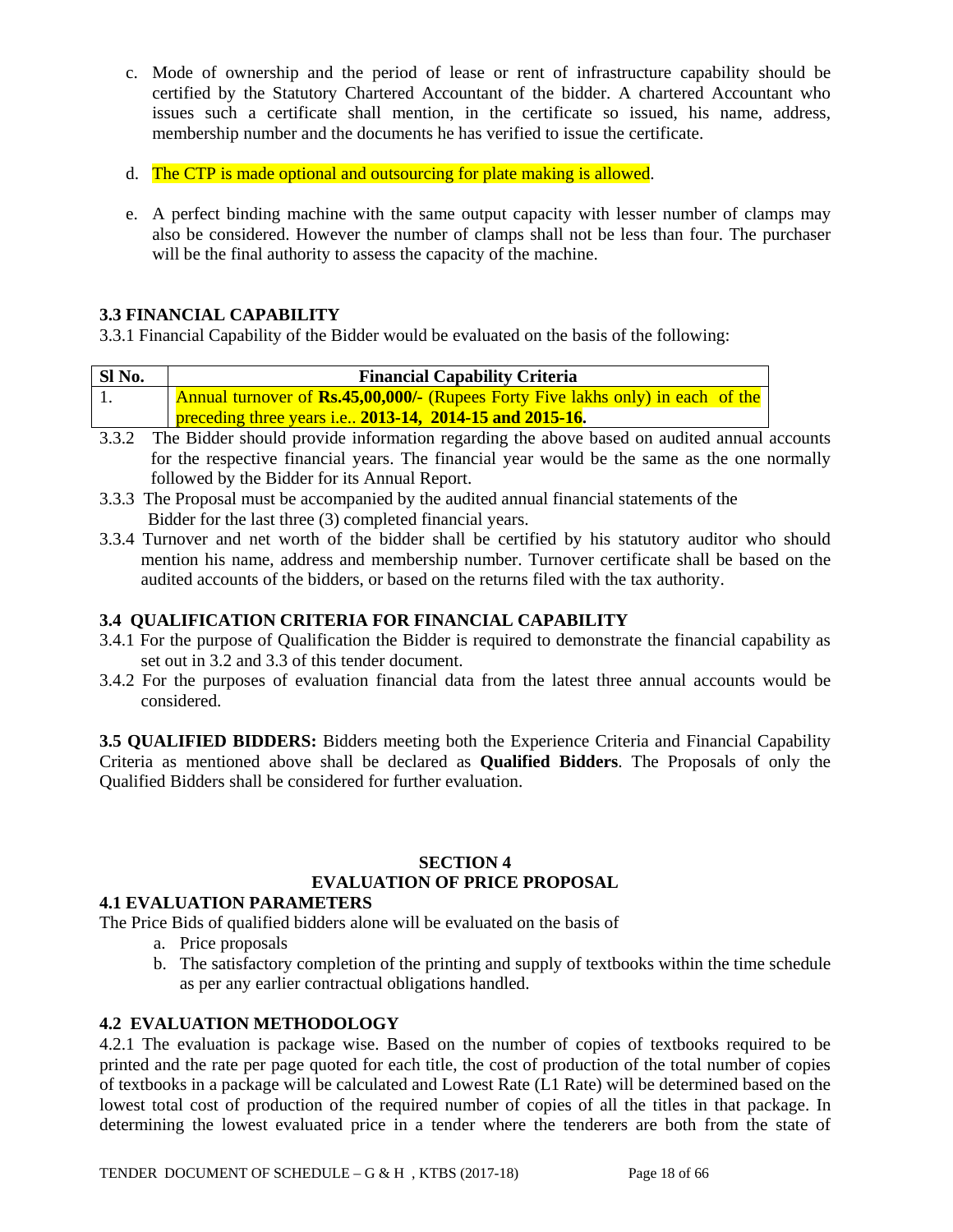Karnataka as well as from outside the state of Karnataka, the Sales Tax/VAT shall be excluded for the evaluation of the price, as per section 25(2)(f) of Karnataka Transparence in public procurement rules 2000.The Bidders shall be ranked based on the lowest quoted price proposal determined as above and the bidder with the lowest price shall be ranked L1 and other proposals ranked in ascending order.

- 4.2.2. In case the Price Bid of any Bidder does not comply with the aforesaid condition, KTBS may, at its own discretion, reject such Proposal as non responsive.
- 4.2.3 The bidder shall be ranked based on the lowest quoted price proposal. The bidder with the lowest price shall be ranked L1 and other proposals ranked in ascending order.
- 4.2.4 In the event that two or more Bidders have been ranked L1, **KTBS** may;
	- **a.** Consider Technical evaluation.
	- **b.** Invite fresh Price Bids from such Bidders within time schedule as notified by Purchaser, **OR**
	- **c.** Take any such measure as may be deemed fit in its discretion.
- 4.2.5 If any of the packages are left unquoted, then KTBS may,
	- a. Invite fresh Price Bids from qualified Bidders within time schedule as notified by Purchaser,
		- **OR**
	- b. Invite fresh tender or take any such measure as may be deemed fit in its discretion.
- 4.2.6 The **successful Bidder** and **KTBS** shall proceed with finalizing the agreement in accordance with Clause 2.27

### **SECTION 5**

### **BIDDING SCHEDULE**

*KTBS* would endeavor to adhere to the BID schedule as noted elsewhere in this document.

## **SECTION 6**

## **GENERAL CONDITIONS OF CONTRACT**

## **6.1 DEFINITIONS**

- 6.1.1 In this Contract, the following terms shall mean and be interpreted as indicated:
- (a) *"The Contract"* means the agreement entered into between the Purchaser and the Supplier, as recorded in the Contract Form signed by the parties, including all the attachments and appendices thereto and all documents incorporated under reference therein;
- (b) *"The Contract Price"* means the price payable to the Supplier under the Contract for the full and proper performance of its contractual obligations;
- (c) *"The Contract Period"* means the period which the tender connotes*;*
- (d) "*The School Text Books"* means printed and supplied textbooks which the Supplier is required to supply to the Purchaser under the Contract;
- (e) *"Services"* means services rendered to Block Education Officers (BEOs)in case of Free & sale category textbooks inclusive of transportation, insurance, and any other incidental cost.
- (f) *"GCC"* means the General Conditions of Contract contained in this section.
- (g) *"SCC"* means the Special Conditions of Contract.
- (h) *"The Purchaser"* means the Managing Director, The Karnataka Textbook society® Karnataka, in short " the **KTBS**"
- (i) *"The Purchaser's Country"* is India and State is Karnataka.
- (j) *"The Supplier"* means the *LEGAL ENTITY* supplying the School Text Books under this Contract.
- (k) *"The Government"* means the Government of Karnataka.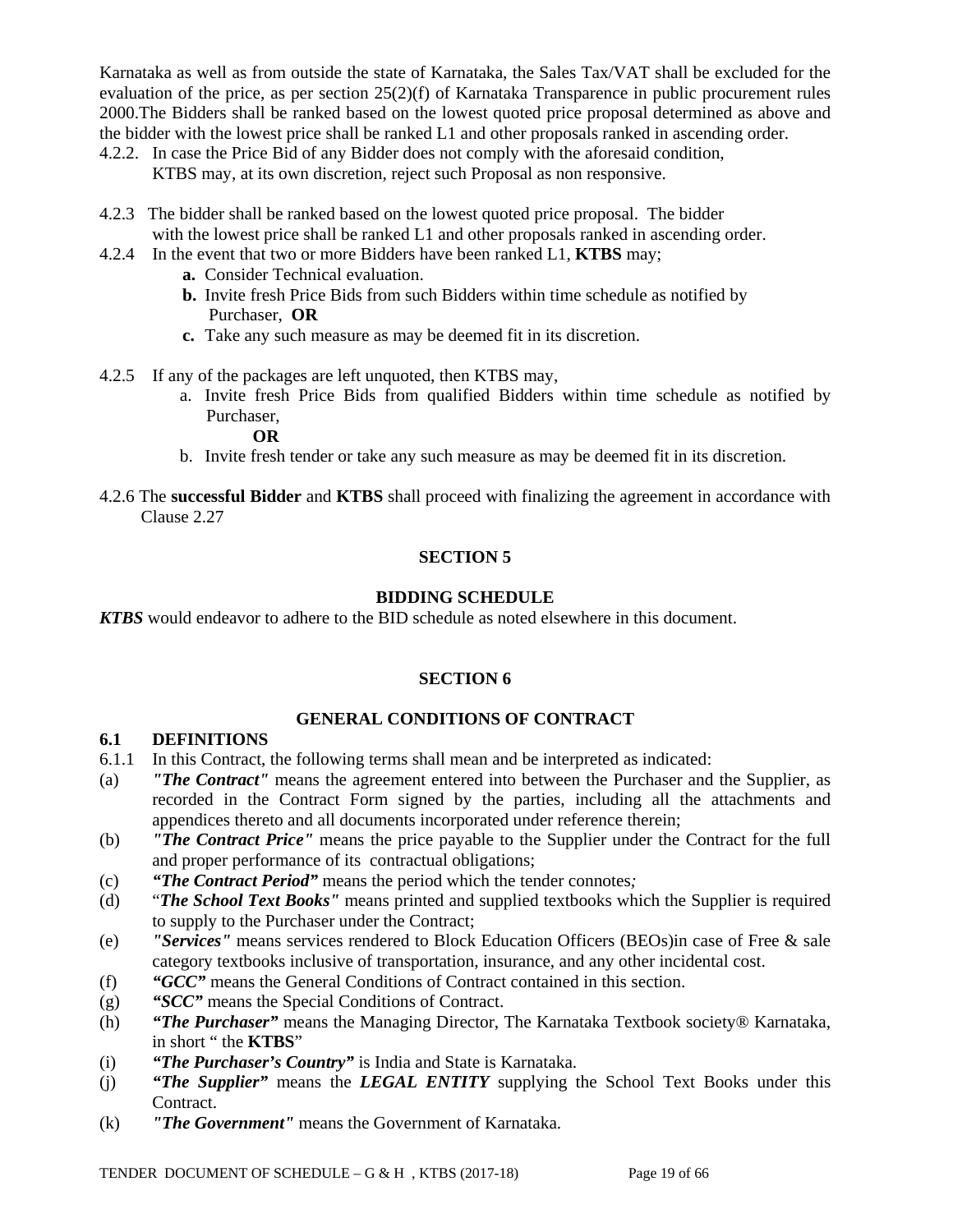- (l) *"Block Education Officer",* means an authority to whom the free & sale category Textbooks are to be supplied at the places scheduled for supply of text books.
- (m) *"Deputy Director for Public Instruction*" means the DDPI.
- (n) *"Day"* means calendar day.
- (o) *"Tender"* means the formal offer made for printing and supply of goods or services in response to an invitation for tender published / notified .
- (p) *"Tender Document"* means the set of papers detailing the schedule of works, calendar of events, requirement of goods and services, technical specifications, procurement criteria and such other particulars, as may be prescribed for evaluation and comparison of tender.
- (q) *"Tender inviting Officer"* means the Managing Director of The Karnataka Text Book Society ®, Karnataka.
- (r) *"Tender accepting authority"* means the Managing Director, The Karnataka Text Book Society ®, Karnataka.
- (s) *"Tender Scrutinizing& Evaluating authority"* means Authority as constituted by the Managing Director of The Karnataka Text Book Society ®, Karnataka.
- (t) *" Tender Appellate Authority" means the Commissioner for Public Instructions(CPI) Bengaluru.*
- (u) *"Notification of award of Contract"* means the intimation in the form of a letter of acceptance by KTBS to the successful bidder. Acceptance by the successful bidder within 24 hours / notified period of time from the date of its issue will constitute the formation of Contract.
- (v) **`DPS ` means the ` Director of Printing , Stationery & Publications , Government of Karnataka, Bengaluru`, the third party quality certifying agency appointed for the purpose of Tender by the Purchaser.**

## **6.2 APPLICATION**

These General Conditions shall apply to the extent that they are not superseded by any provisions in other parts of the Contract.

## **6.3 STANDARDS**

The school text books supplied under this contract shall conform to the standards mentioned in the Technical Specifications and where no applicable standard is mentioned, to the authoritative standard appropriate to the School Text Books.

## **6.4 USE OF CONTRACT DOCUMENTS AND INFORMATION**

- 6.4.1 The Supplier shall not, without the Purchaser's prior written consent, disclose the Contract, or any provision thereof, or any specification, sample or information furnished by or on behalf of the Purchaser in connection therewith, to any person other than a person employed by the Supplier in performance of the Contract. Disclosure to any such employed person shall be made in confidence and shall extend only so far as may be necessary for purposes of such performance.
- 6.4.2 The Supplier shall not, without the Purchaser's prior written consent, make use of any document, pre-press material or information enumerated in GCC Clause 6.4.1 except for purposes of performing the Contract.
- 6.4.3 Any document, other than the Contract itself, enumerated in GCC Clause 6.4.1 shall remain the property of the Purchaser and shall be returned (in all titles) to the Purchaser on completion of the Supplier's performance under the Contract if so required by the Purchaser.
- 6.4.4 The supplier shall permit the purchaser to inspect the Supplier's accounts and records relating to the performance of the Supplier and to have them audited by auditors appointed by the purchaser if so required.

#### **6.5 COPY RIGHTS**

The Managing Director, The Karnataka Text Book Society® is the copyright holder and the publisher to all the titles printed under the Tender. The textbooks printed under the Tender are to be supplied only to the Purchaser, viz., The Managing Director, The Karnataka Text Book Society ®. However,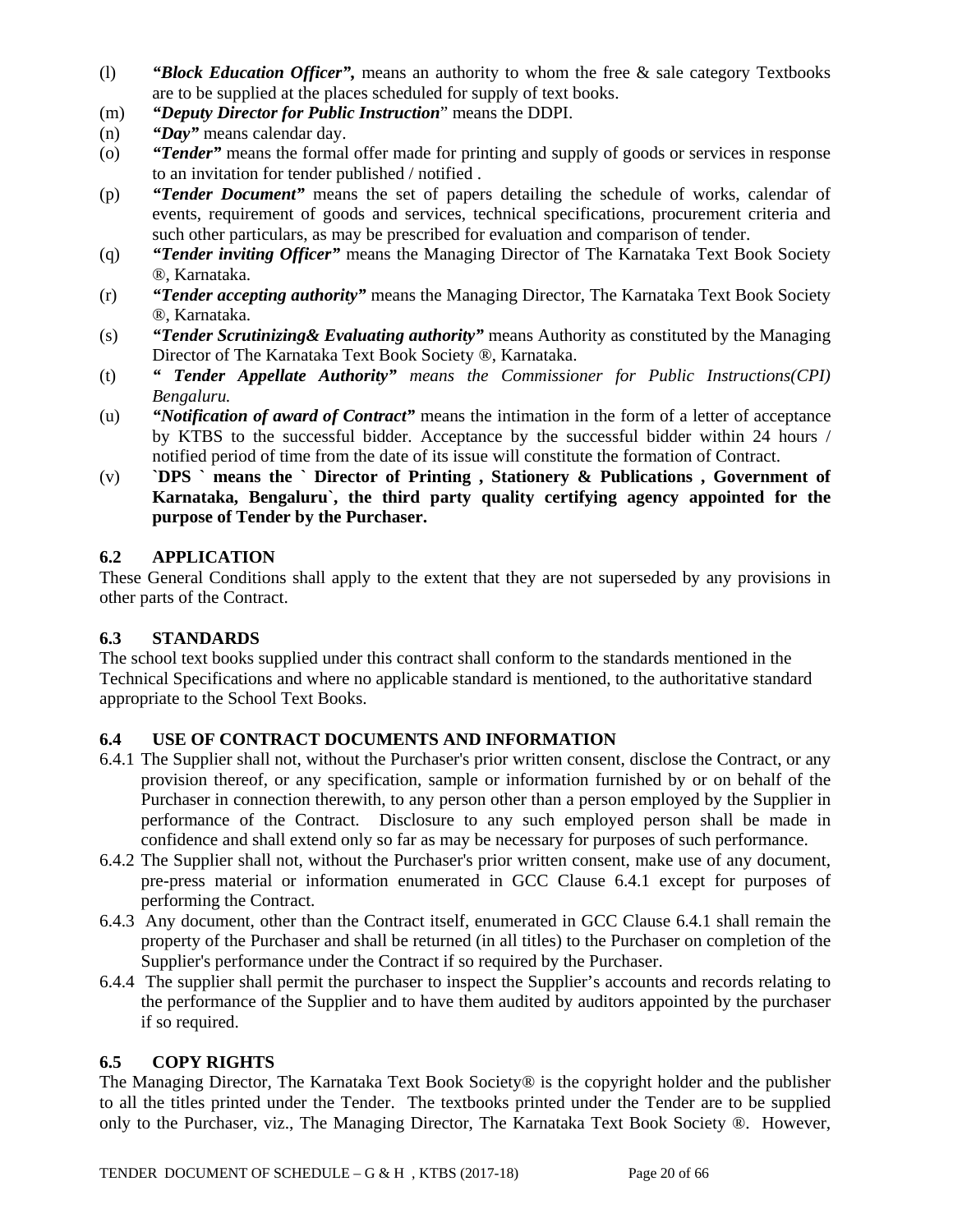the purchaser indemnifies the supplier against all third-party claims of infringement of copyright, trademark arising from use in the school text books.

The supplier shall not print the name and address of his firm / office / organization on the outer page of the cover pages. More specifically, the Supplier shall print the name, address and Contact number of his firm / office / organization only on the Printer page, with prior approval

## **6.6 PERFORMANCE SECURITY**

- 6.6.1 Within **5** days of issue of the letter of acceptance, the Supplier shall furnish performance security, as mentioned in 2.28. The performance bank guarantee should be valid covering a period of up to March  $31<sup>st</sup>$  2018 or 120 days after the end of contractual obligations, whichever is later.
- 6.6.2 The proceeds of the performance security shall be payable to the Purchaser as compensation for any loss resulting from the Supplier's failure to complete any one of its obligations under the Contract.
- 6.6.3 The Performance Security will be discharged by the Purchaser and returned to the Supplier after March  $31<sup>st</sup>$  2018 subject to the fulfillment of all performance obligations under the contract or otherwise after 120 days of completion of the contract obligations subject to the fulfillment of all performance obligations under the contract, whichever is later.
- 6.6.4 In the event of any contract amendment, the Supplier shall, within 20 days of receipt of such amendment, furnish the amendment to the Performance Security, rendering the same valid for the duration of the Contract, as amended for further period of 90 days thereafter.
- 6.6.5 Failure to submit the performance bank guarantee for the period specified above will constitute sufficient ground for cancellation of the contract and forfeiture of the security deposit.

### **6.7 INSPECTIONS AND TESTS**

- 6.7.1 The Purchaser or its representative shall have the right to inspect and/or to test the school text books to ascertain their conformity to the Contract specifications. The Purchaser shall notify the Supplier in writing in a timely manner of the identity of any representatives retained for these purposes.
- 6.7.2 The paper to be used for printing of the text book may be inspected and tested based on the "mill certificate" submitted by the printer, from the KTBS official or its approved agencies. The finished Text books shall be inspected at the printer's premises.
- 6.7.3 If the inspected or tested school books /forms of the books fail to conform to the specifications, the Purchaser may reject such quantity of books/forms and the Supplier shall either replace the rejected text books or make necessary alterations to meet specification requirements free of cost to the Purchaser.
- 6.7.4 The Supplier shall compulsorily obtain "Mill Certification" regarding the quality of the paper purchased. "Mill Certification" shall be for the general quality of paper and more specifically regarding the GSM of the paper, Brightness of the paper and whether the paper is manufactured out of A-grade pulp. **The Supplier shall inform the KTBS and the DPS about the paper and Board procured and shall get the quality inspection of the same from DPS**. The officials of Karnataka Text Book Society® or persons duly authorized by KTBS shall inspect the progress in printing, binding, UV Varnish and dispatch of text books from time to time. If the bidder /printer fails to provide the necessary information regarding the progress to the authorities, at the time of inspection, KTBS has all the rights to necessary action against the bidder on the basis of the report by the authorities. In case any textbook is found to be defective, they shall be replaced by the Supplier at his own cost.
- 6.7.5 The Purchaser's right to inspect, test and, where necessary, reject the school text books after the free and sale category text books arrival at Block Education Officer *(BEO)* office/school level shall, in no way, be limited or waived by reason of the books having previously been inspected, tested and passed by the Purchaser or its representative.
- 6.7.6 The pre-delivery inspection will be carried out by the purchaser or by any one authorized by the purchaser for this purpose.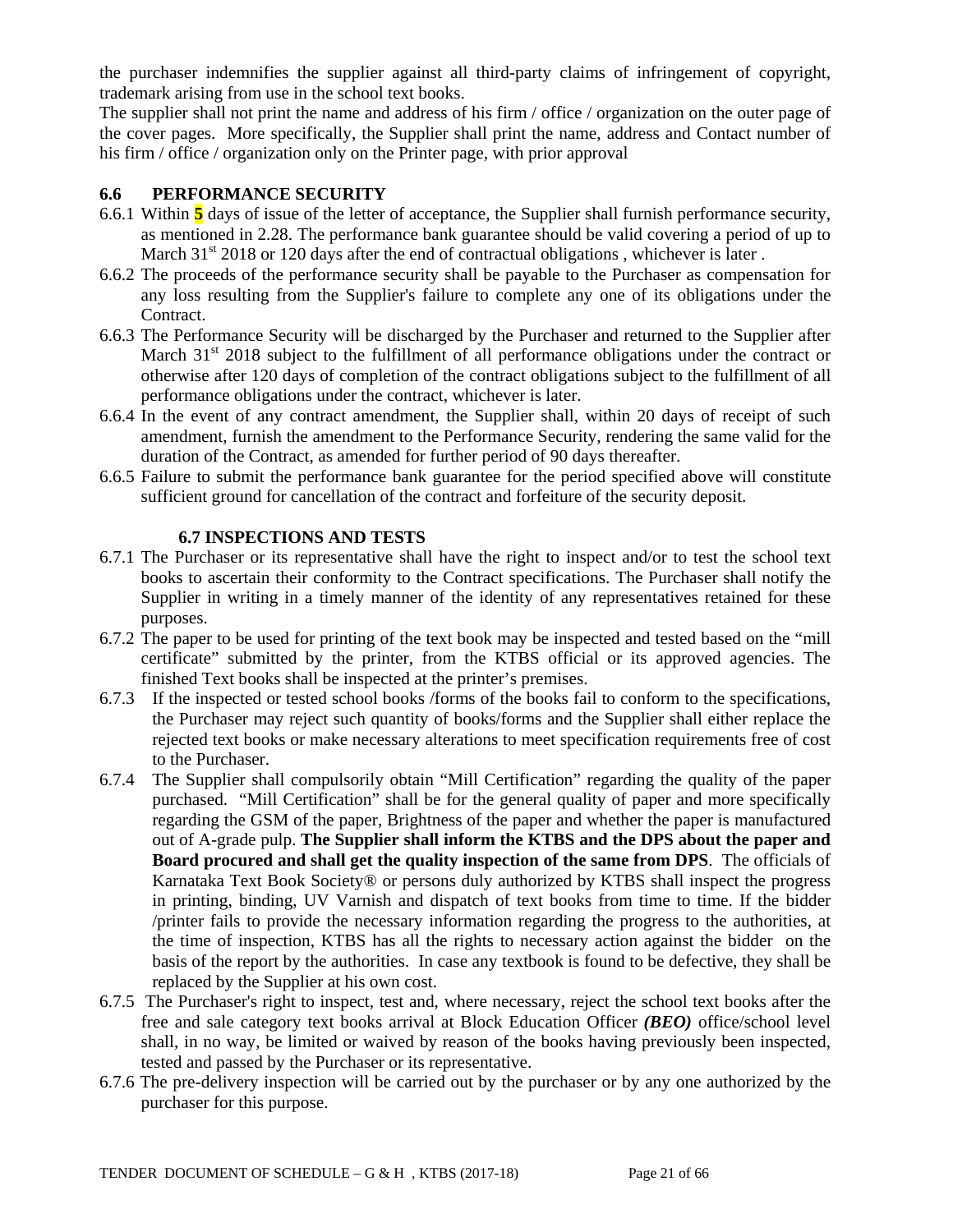- 6.7.7 Nothing in GCC shall in any way release the Supplier from any other obligations under this Contract.
- 6.7.8 Saving all the clauses above and in addition, the Purchaser shall appoint a Third party Quality testing & certifying agency viz Director of Printing Stationery (D.P.S) for assessing the Technical Capability of the Bidder in the first instance and then for certifying the quality of the textbooks printed & distributed. The  $\overline{D} P S$  shall as per the requirement and on his own initiative may visit the Bidder premises any time beginning from the time of Technical Assessment and till the entire process is in progress . **The `D P S` shall also monitor the progress** . The `D P S` shall certify both for the physical progress and for the quality. The DPS may also conduct random checking at the Godowns of the Purchaser to ascertain the quality levels.

The quality parameters that will be put for testing, tolerance limits, method of Inspection, Sample size etc are given in Annexure below .

#### **Quality Parameters**

## **The following quality parameters with tolerance limits prescribed by BIS are required to be strictly adhered to by the Suppliers**

#### **Raw Materials**

| Paper: |
|--------|
|--------|

| Sl no. | <b>Properties</b>                           | <b>Requirement</b> | Reference    |
|--------|---------------------------------------------|--------------------|--------------|
| 1      | <b>GSM</b>                                  | $60$ gsm           |              |
| 2      | Tensile Index                               | 20/40              | IS 1848:1991 |
|        | CD/MD                                       |                    |              |
| 2      | Brightness (Minimum) %                      | $80 \pm 2 \%$      | $-do-$       |
| 3      | Opacity (Minimum)                           | $85 + 2\%$         | $-do-$       |
| 4      | Cobb, max avg                               | 28                 | $-do-$       |
| 5      | Wax pick                                    | No. 10A Clear      | $-do-$       |
| 6      | Smoothness ml/min,<br>(Bendsten) max<br>Top | 200                | $-do-$       |
|        | Wire                                        | 250                | $-do-$       |
| 8      | Colour                                      | White              |              |
| 9      | Type of Pulp                                | Type-A             | IS 1848:1991 |

| The Paper shall be Maplitho with the following specifications |  |  |
|---------------------------------------------------------------|--|--|
|---------------------------------------------------------------|--|--|

**Note :** 

- Paper shall be of A Grade from reputed mills suggested hereunder, made out of Virgin Pulp and shall not contain any recycled pulp or mechanical pulp not exceeding 20%.
- The reel width for crown  $1/4^{\text{th}}$  books shall invariably minimum of 760 mm. Similarly the cut off shall be minimum of 508 mm. Usage of lesser width reels is strictly not acceptable. The cut off may be slightly more. No weightage will be given for any increase in the cut off though it is treated as a positive deviation.
- List of Reputed Paper Mills whose quality parameters are tested and proven and the printers are advised to procure the paper required for the printing of Text Books for the academic year 2017-18 preferably from these mills or from the mills of equivalent infrastructure and can produce the paper of equivalent or superior specifications mentioned in the tender document
	- 1. M/s West Coast Paper Mills, Dandeli, Karnataka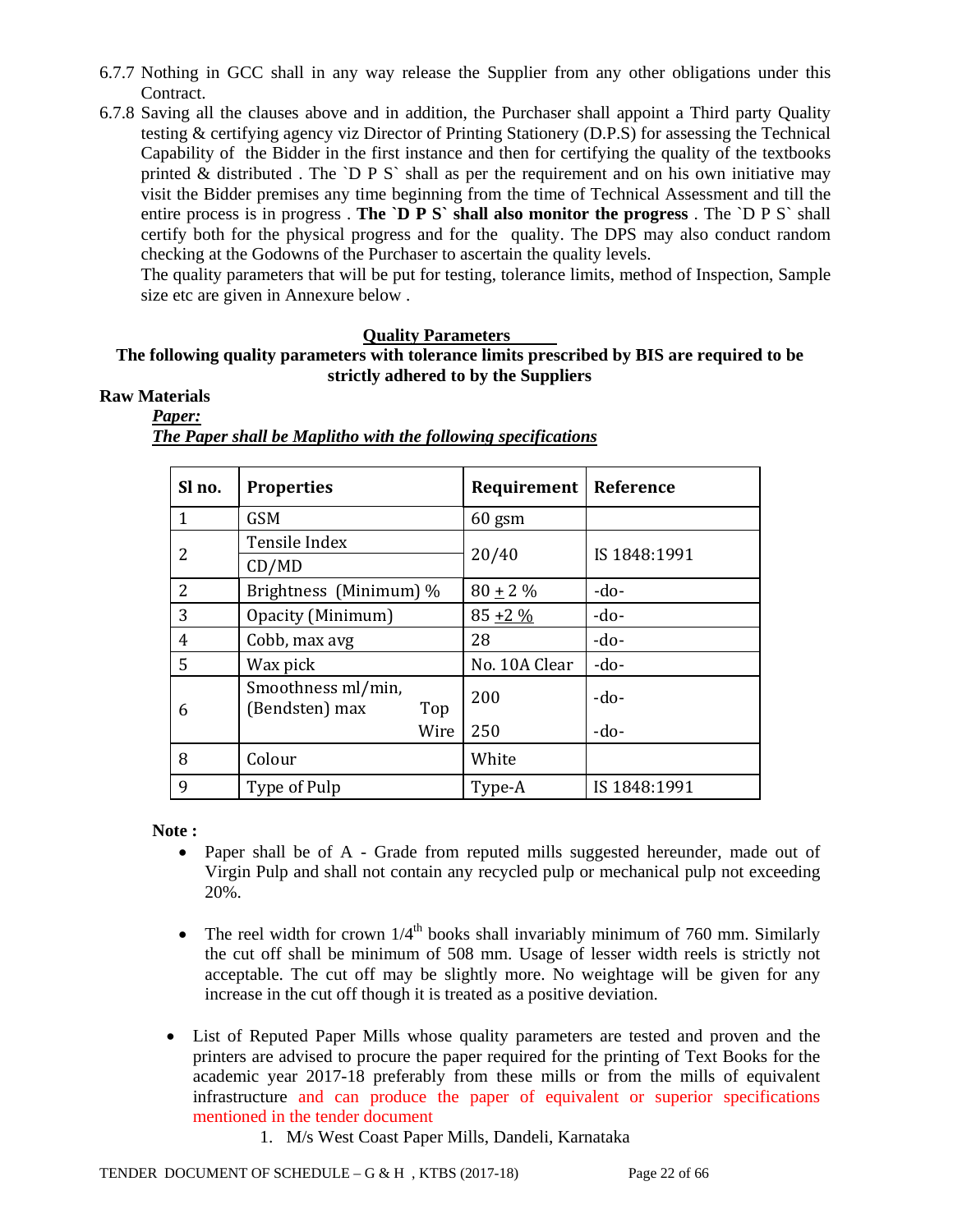- 2. M/s TNPL, Tamilnadu
- 3. M/s Andhra Pradesh Paper Mills, Rajamundry, Andhra Pradesh
- 4. M/s Seshasai Paper and Boards Limited, Erode, Tamilnadu
- 5. JK Paper Limited, Orissa
- 6. M/s. HNL, of Hindustan paper Corporation, Kottayam, Kerala
- 7. Mills of Hindustan paper Corporation Govt of India

### *Art Board*

*The Printer shall use both side coated Art Boards/Ivory Boards/Coated Boards excluding Duplex Boards with the following specifications.* 

| Sl no. | <b>Properties</b>        | Requirement  | <b>Tolerence</b> |
|--------|--------------------------|--------------|------------------|
|        | <b>GSM</b>               | $220$ gsm    | $+/- 2.5%$       |
| 2      | <b>Bulk</b>              | $0.86$ cc/gm | $+/- 0.03$       |
|        | <b>Bending stiffness</b> |              | Minimum          |
| 3      | CD/MD                    | 11/20        |                  |
| 4      | Brightness (Minimum) %   | $88 + 2\%$   | $-do-$           |
| 5      | Gloss/Matt               | $75 + 5\%$   | $-do-$           |
| 6      | Colour                   | White        |                  |
|        |                          |              |                  |

### *Inks*

The Supplier shall use only branded inks and other chemicals.

#### *Printing Plates*

The Supplier shall use only branded printing plates. Wherever soft copies are provided the plate making shall be by CTP method and wherever positives are provided it shall be by using PS plates. Only good quality and branded chemicals shall be used for the making of plates.

#### *U.V. Varnish/BOPP film lamination*

The Book Covers shall be coated on one side with U.V. Varnish or laminated using 12 micron BOPP film by wet process or by using 25 micron pregummed film by thermal process. The coating may be made inline along with the printing of the covers or Offline. This shall ensure good gloss and shall also make the printed area scratch resistant and moisture resistant. The thickness of the coating shall be atleast 3 gsm.

#### *Hot Melt Adhesive*

Branded hot melt adhesives compatible for the perfect binding machine shall only be used.

#### **Book size**

i. For Crown ¼ Size the print area to be 330 sq. cm or as per positive size and the trimmed size to be 18.3 x 24.5 cms. A tolerance of 1 mm is allowed on either dimension of the book.

## **If the variations are found beyond the tolerance limits in more than 5% of the lot then it will be treated as deviation from specifications.**

**However, the Supplier shall not construe this to be a stipulation and shall read it as an exception**.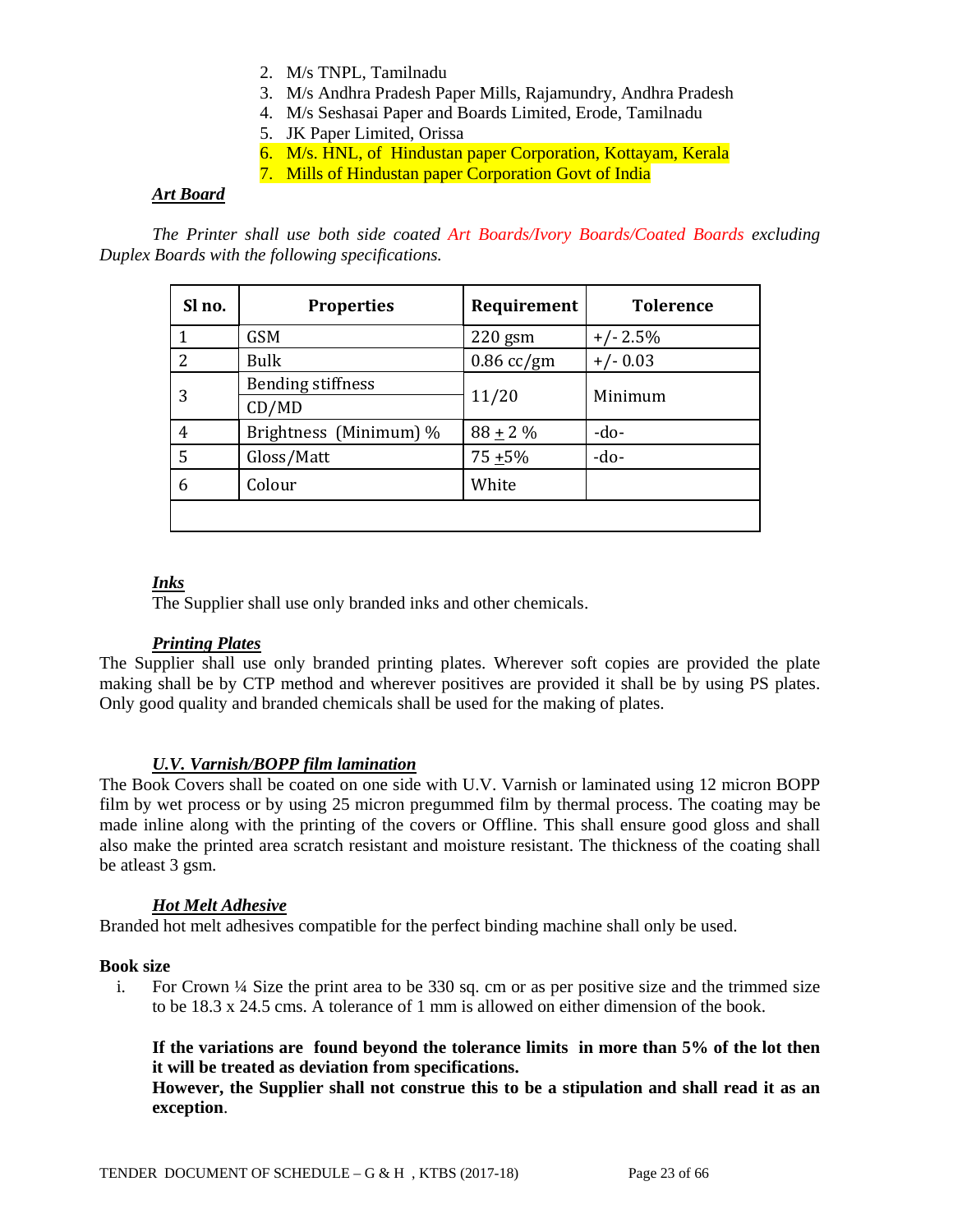## **Printing Quality**

- i. Printing shall be good, having uniform inking of sufficient colour.
- ii. There shall be no aberration of colours, wherever colour printing is done. In other words colour registration shall be flawless.
- iii. The texts shall be strong, legible and readable.
- iv. The printed illustrations shall be clearly well defined.
- v. The prints shall be free from defects like offsetting, smudging, tilting, mis-register, scumming, slur, ragged print, light and dark shades etc.,
- vi. The text must have balanced margin in each page with a minimum of 15 mm.
- vii. The Text book should be in conformity with the approved dummy.

### Binding quality

Binding shall ensure good appearance, Proper Cutting, proper Cover adhesion, good Page strength, no Cavity Spines, no Concave spine, no Adhesive running in, no Chip out at the head etc.

i.Books less than 128 pages(excluding cover pages) 2 numbers of centre pinning should be done.

ii.Books from Pages 128 to 260(excluding cover pages) Pinning should be 2 in numbers. Pinning to be done first and later Perfect Binding using a Machine.(As Mentioned in Infrastructure Capability requirements) not by any other methods.

- iii. The printer to follow the following instructions here under to ensure the quality parameters for all the Schedules.
- iv. The printers shall use good quality and appropriate gauge steel stitching wire.
- v. The pin shall be folded properly such that it will not hurt the users.
- vi. For side pinning/section pinning the gap between the pin and the edge of the spine may be taken appropriate depending upon the number of pages.
- vii. For the perfect binding book the side pinning/section sewing shall be done first and the cover shall be wrapped by using hot melt adhesive on perfect binding machine only.
- viii. For the side pinning and perfect binding Spine scoring(milling) is not required.
- ix. Proper care shall be taken in providing margins while imposing the pages depending on the number of pages in the book and also location of the pages in the center pinning books.

## **Method of quality Checking**

The quality inspection staff conduct tests at the point of production to ensure that prescribed quality materials only are used and machines that are in good condition are adopted and the manpower engaged has the required technical skills. It is the responsibility of the supplier to provide the proof to establish this.

Approximately 5% of the books will be put for quality testing before they are dispatched in the premises of the supplier. The supplier shall inform before they are packed and dispatched.

The Books will be tested for the above parameters and method adopted is random sampling and physical testing only. Generally by visual and measuring methods. Only when warranted chemical testing will be conducted.

The total sample size shall be approximately 5%.

### **Number of the books to be subjected for the quality checking will be recorded by the quality checking officers**.

If the defects are found in more than 5% of the lot then it will be construed that the lot is defective beyond the tolerance limits and it will be rejected. Then it will be the responsibility of the Supplier to conduct testing of the complete lot and then replace the defective books and shall invite the purchaser for the quality inspection.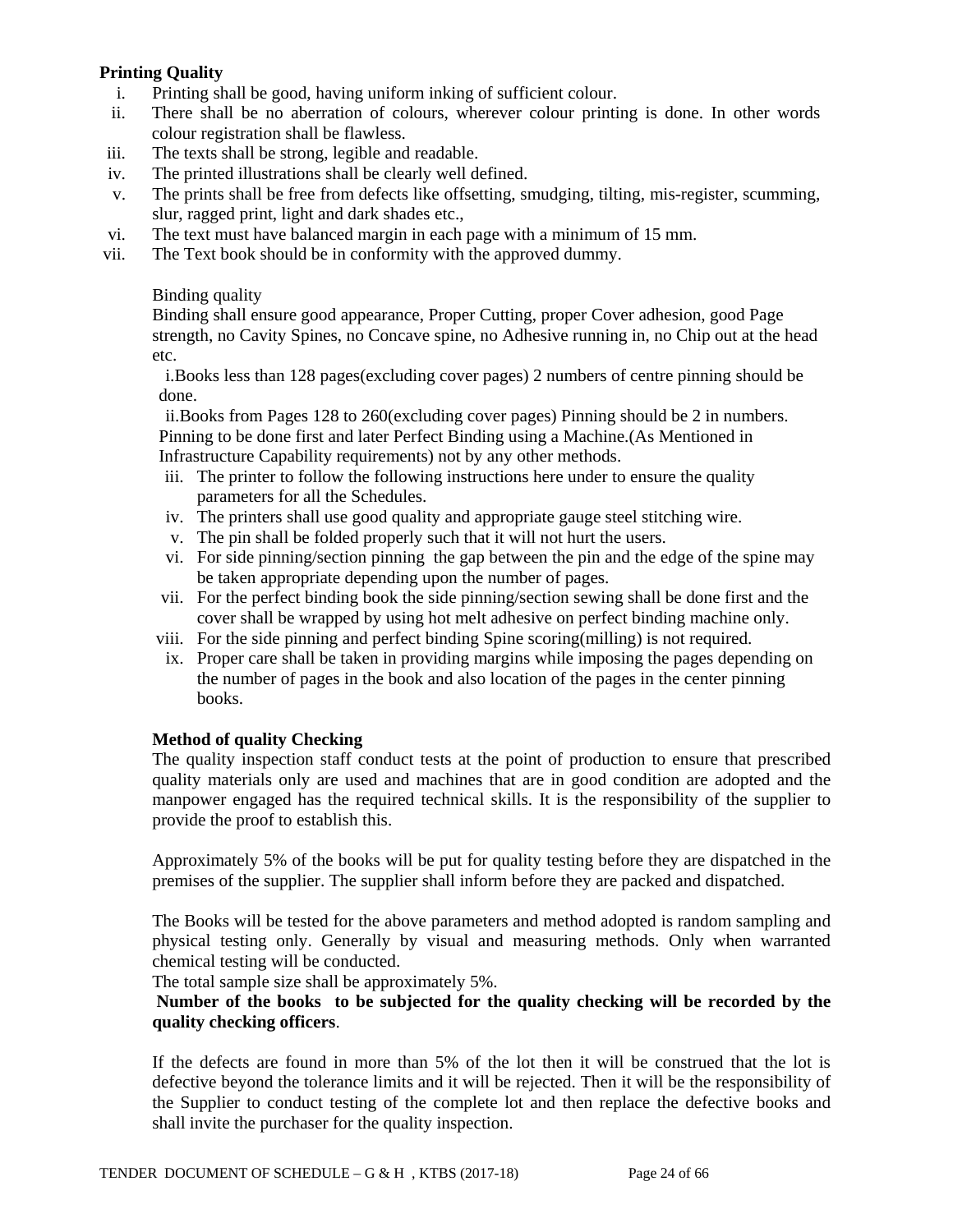#### **6.8 OPERATIONAL CHARTS**

The Supplier along with the contract shall furnish in advance, Operational Chart which includes;

- program of work
- Time schedule of the printing & supply of the School Text Books to the Purchaser.

### **6.9 PACKING& SUPPLY**

- 6.9.1 Pre-dispatch inspection of the bales/reels of paper, at the Mill and at the printer's premises may be carried out by the authorized third party quality testing and certifying agency appointed by the Society viz 'D P S'.
- 6.9.2 The Supplier at the time of delivery of School Textbooks shall give proper account of supply to the concerned Block Educational Officer by bundling the school books in the numbers of 25 or 50 books in each bundle.
- 6.9.3 The Supplier after the satisfactory delivery of School Text Books to the concerned Blocks shall obtain due acknowledgement from the concerned Block Educational Officers or his authorized representative and submit the same along with the District-wise Bills for payment. The Supplier shall provide such packing of the School Text Books as is required to prevent their damage or deterioration during transit to their final destination as indicated in the Contract.

## **6.10 DELIVERY AND DOCUMENTS**

Delivery of the School Text Books shall be made by the Supplier in accordance with the terms specified in the Purchase Order. The details of printing & transportation and or other documents to be furnished by the supplier are as specified in Tender Document.

### **6.11. TRANSPORTATION**

Where the Supplier is required under the Contract to transport the Free & Sales category School Text Books to all 204 BEO's of Karnataka as shall be specified in the Contract, it shall be arranged by the Supplier and the related cost including insurance, shall be included in the Contract Price.

#### **6.12. PAYMENT**

**6.12.1 The payment to the supplier shall be made as under** 

**a) First payment after supply of 30% of the package books within 60 days subject to maximum of 60% of the package books on seniority basis subject to availability of funds.** 

**b) Final payment of balance package books after 60 days of first payment on seniority basis subject to availability of funds.** 

- **c) Delivery Challan format prescribed in the Appendix-O**
- **d) Delivery Challan without date,seal & Signature of the BEO or his representative will be rejected.**

Payment to suppliers shall be made as per Clause 7.4 of Special Conditions of Contract (SCC).

e) Any variation in VAT rate or application of GST in place of VAT would be adjusted while making the payment. Amount of VAT due to the bidder will be paid upon submission of relavant documents.

#### **6.13. CHANGE ORDERS**

The purchaser may at any time by written order given to the supplier pursuant to GCC clause, make changes within the general scope of the contract in any one or more of the following:

- a. Method of transportation or packing
- b. The place of delivery
- c. Copies to be supplied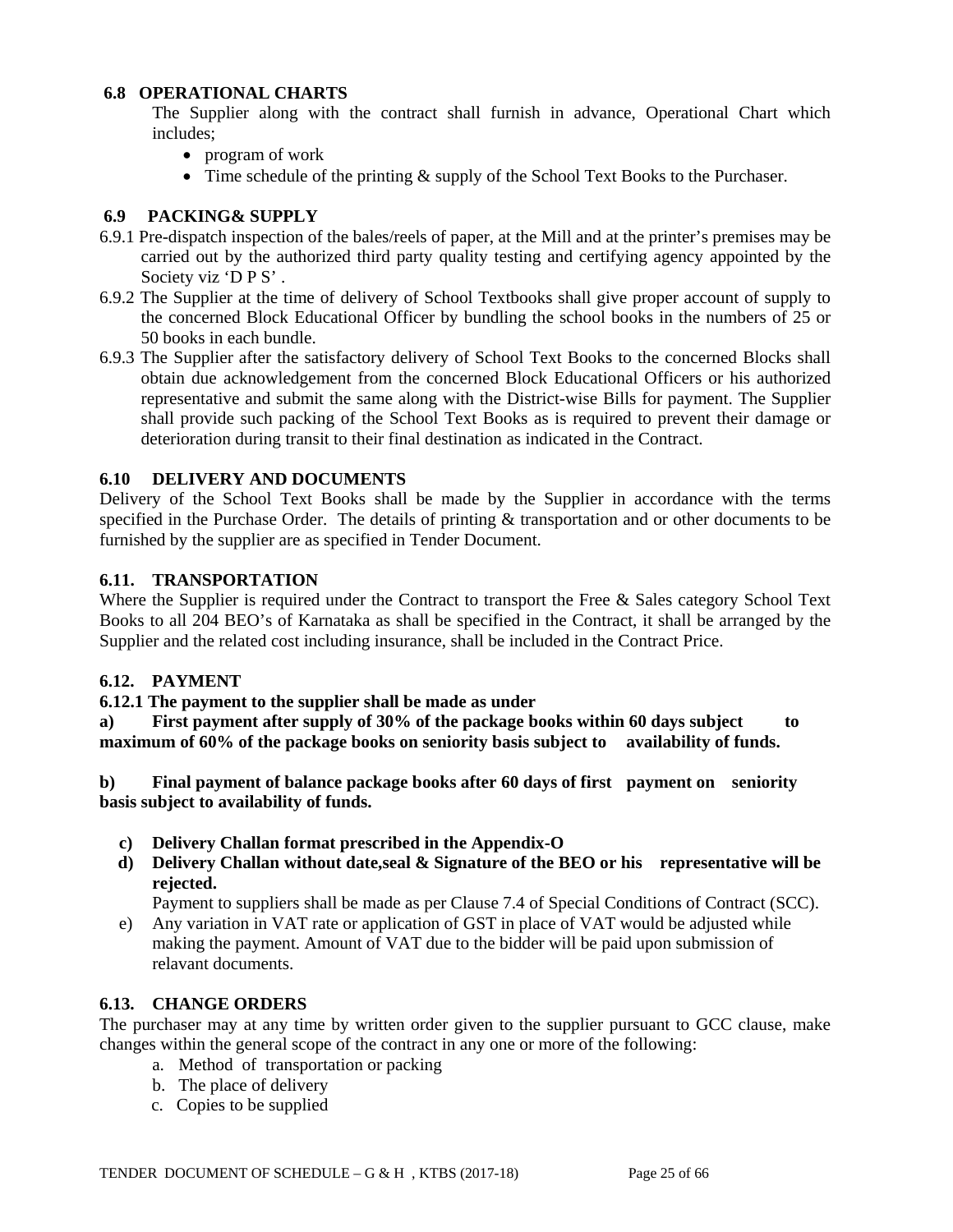## **6.14. CONTRACT AMENDMENTS**

Subject to GCC Clause 6.13, no variation in or modification of the terms of the Contract shall be made except by written amendment signed by both the parties.

## **6.15. ASSIGNMENT**

The Supplier shall not assign, in whole or in part, its obligations to perform under the Contract, except with the Purchaser's prior written consent.

## **6.16. SUBCONTRACTS**

Subcontract in printing and supply of textbooks is strictly prohibited.

## **6.17. DELAYS IN THE SUPPLIER'S PERFORMANCE**

- 6.17.1 Delivery of the School Text Books shall be made by the Supplier in accordance with the time schedule specified by the Purchaser as per distribution list provided by the purchaser.
- 6.17.2 If at any time during performance of the Contract, the Supplier should encounter conditions impeding timely delivery of the School Text Books, the Supplier shall promptly notify the Purchaser in writing of the fact of the delay, its likely duration and its cause(s). As soon as practicable after receipt of the Supplier's reply, the Purchaser shall evaluate the situation and may, at its discretion, extend the Supplier's time for performance with or without liquidated damages, in which case the extension shall be effected by amendment of the Contract.
- 6.17.3 Except as provided under GCC Clause 6.23, a delay by the Supplier in the performance of its delivery obligations shall render the Supplier liable to the imposition of liquidated damages pursuant to GCC Clause 6.18, unless an extension of time is agreed upon pursuant to revision in contract without the application of liquidated damages.

#### **6.18. LIQUIDATED DAMAGES for delay & penalty for defective books**

#### **6.18.1 Liquidity damages for Delay in Supplies :**

If supplier does not execute the work as per the implementation schedule, liquidity damages will be imposed at the rate of 1% per week for the first 3 weeks, 4% per week for the next 3 weeks. 8% per week for the next 2 weeks and 15% thereafter for the delayed portion until completion of supplies if the purchaser decides to accept the supplies. Part of the week will be considered as one week.

#### 6.18.2 Penalty **for defective materials**

If any defect is found / any report in this regard is received from the Block Educational Officers, such defective materials may be rejected and the Supplier shall have to replace such defective materials within 15 days and will have to bear the cost of replacement, **however the purchaser reserves the right to use the materials with minor defects that serve the overall objectives. under such circumstances the purchaser will impose the penalty for deviations as defined in Appendix M.** 

6.18.3 While Calculating penalty in case of default, or violation of any conditions of this tender total cost of a particular package including transportation and insurance cost will be taken into consideration and penalty will be imposed.

#### **Time schedule**

Printing & Supply of text books to specified destinations should be completed within 60 days for Schedule G Packages and 90 days for Schedule H from the next date of issue of Purchase order including Pre-Printing Activities. Supplier shall submit a fortnightly progress report to the purchaser.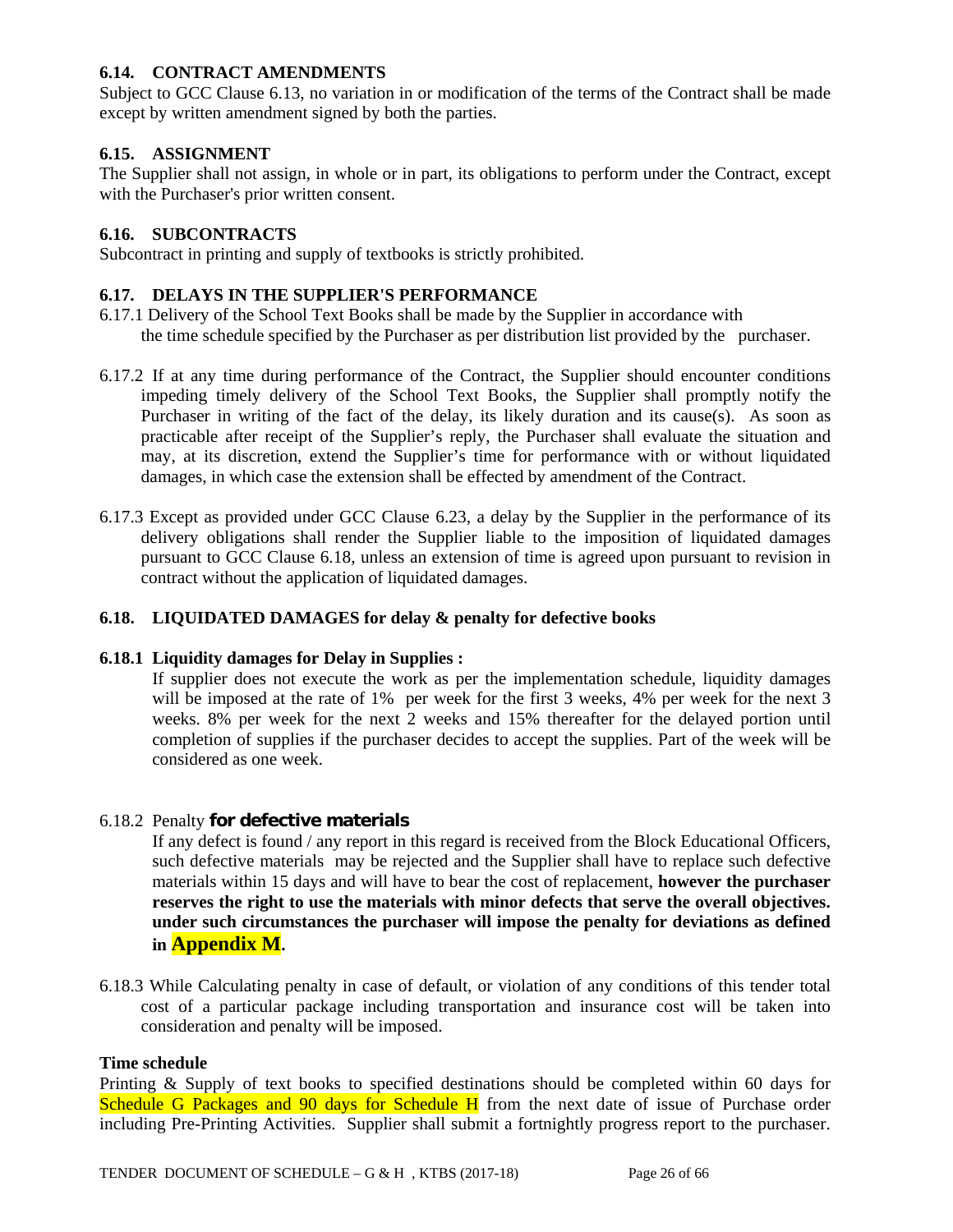The Supplier is also bound by the conditions of the Purchaser and shall submit the progress in the modes as required by the Purchaser. Herein, non-compliance shall be construed as breach of contract terms.

|                           | <b>Time Schedule-G</b> for Pre-printing, Printing, Binding, Packing and Distribution of |
|---------------------------|-----------------------------------------------------------------------------------------|
| <b>School Text books;</b> |                                                                                         |

| <b>Slno</b>    | <b>Timeline</b>          | % of work completion by Bidder    | <b>Schedule for KTBS</b> |
|----------------|--------------------------|-----------------------------------|--------------------------|
| 1              | Within 10 days from      | Preprinting activities includes;  | 1. Giving CD's to        |
|                | next Date<br>of<br>the   | 1) collection of CD's from KTBS   | Printers.                |
|                | purchase order           | Officials.                        | 2. Approval of           |
|                |                          | 2) Submission of Dummy to         | Dummy and return         |
|                |                          | KTBS officials for approval       | To the Printers.         |
|                |                          | 3) collecting Approved            |                          |
|                |                          | Dummy's from KTBS officials.      |                          |
| $\overline{2}$ | $20th$ day from the next | 10% of the total number of books  | Monitoring by KTBS       |
|                | date of work order       | allotted shall be completed.      | or it's authorisex       |
|                |                          |                                   | agency                   |
| 3              | $35th$ day from the next | 30% of the total number of books  | Monitoring by KTBS       |
|                | date of work order       | allotted shall be completed.      | or it's authorisex       |
|                |                          |                                   | agency                   |
| $\overline{4}$ | $45th$ day from the next | 50% of the total number of books  | Monitoring by KTBS       |
|                | date of work order       | allotted shall be completed.      | or it's authorisex       |
|                |                          |                                   | agency                   |
| 5              | $50th$ day from the next | 70% of the total number of books  | Monitoring by KTBS       |
|                | date of work order       | allotted shall be completed.      | officials.               |
| 6              | $60th$ day from the next | 100% of the total number of books | Monitoring by KTBS       |
|                | date of work order       | allotted shall be completed.      | officials.               |

 The supplier should adhere to the time schedule specified in the contract. since it is an time bound process .Otherwise Purchaser reserves the right to terminate the contract, at any time without assigning any reasons and the Supplier cannot claim any compensation in this respect.

 The purchaser reserves the right to withdraw 50% of the contract if the supplier do not complete 30% of quantum of total contract on  $35<sup>th</sup>$  day from the date of work order without issuing any prior notice.

# **Time Schedule-H for Pre-printing,Printing,Binding,Packing and Distribution of School Text books;**

| <b>Slno</b>                 | <b>Timeline</b>                                                 | % of work completion by Bidder                                                                                                                                           | <b>Schedule for KTBS</b>                                                                 |
|-----------------------------|-----------------------------------------------------------------|--------------------------------------------------------------------------------------------------------------------------------------------------------------------------|------------------------------------------------------------------------------------------|
|                             | Within 20 days from<br>next Date<br>οf<br>the<br>purchase order | Preprinting activities includes ;<br>1) collection of CD's from KTBS<br>Officials.<br>2) Submission of Dummy to<br>KTBS officials for approval<br>3) collecting Approved | 1. Giving CD's to<br>Printers.<br>2. Approval of<br>Dummy and return<br>To the Printers. |
| $\mathcal{D}_{\mathcal{L}}$ | $30th$ day from the next                                        | Dummy's from KTBS officials.<br>10% of the total number of books                                                                                                         | Monitoring by KTBS                                                                       |
|                             | date of work order                                              | allotted shall be completed.                                                                                                                                             | or it's authorisex<br>agency                                                             |
| 3                           | $45th$ day from the next<br>date of work order                  | 30% of the total number of books<br>allotted shall be completed.                                                                                                         | Monitoring by KTBS<br>or it's authorisex<br>agency                                       |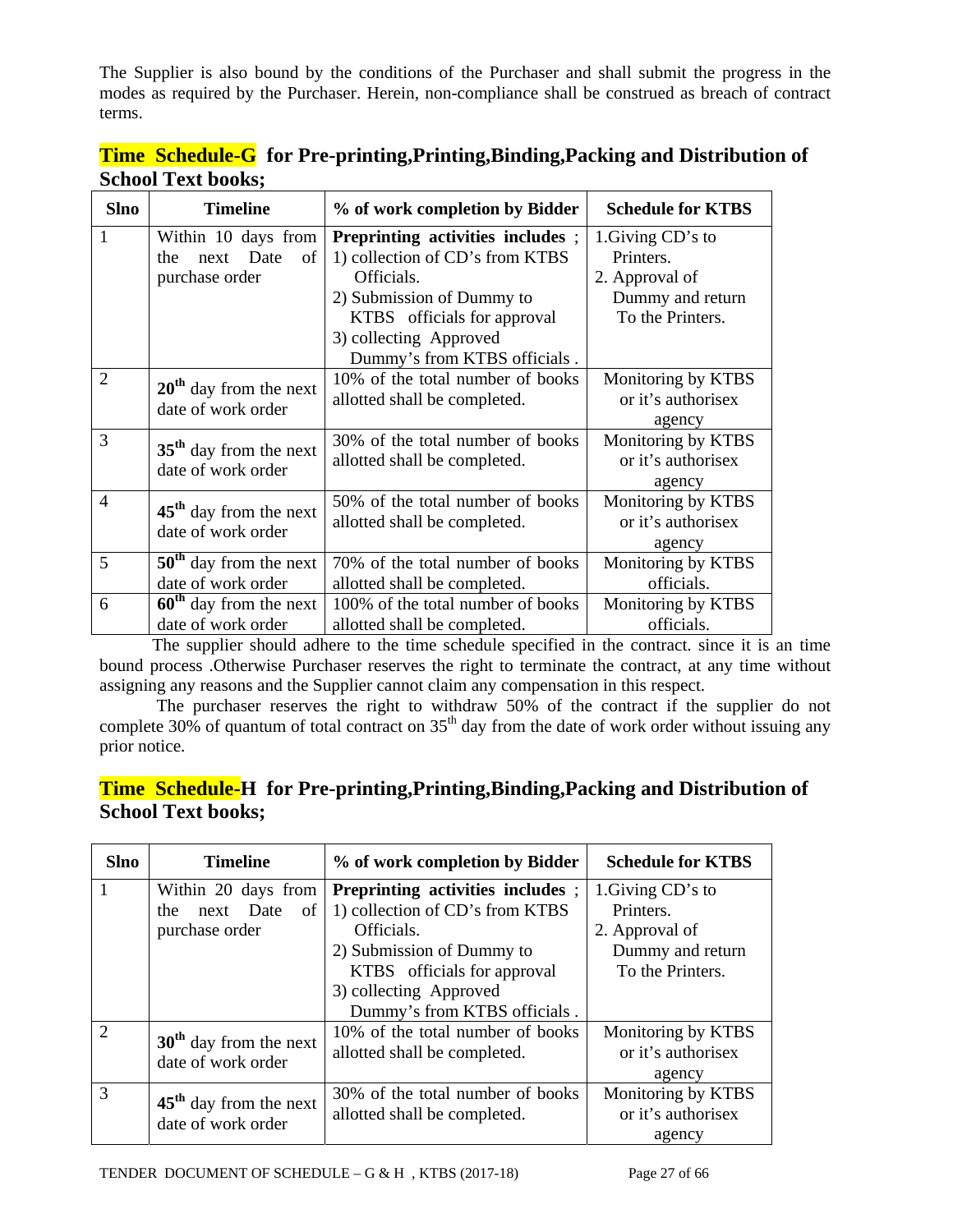|   | $55th$ day from the next<br>date of work order | 50% of the total number of books<br>allotted shall be completed. | Monitoring by KTBS<br>or it's authorisex |
|---|------------------------------------------------|------------------------------------------------------------------|------------------------------------------|
|   |                                                | $65th$ day from the next   70% of the total number of books      | agency<br>Monitoring by KTBS             |
|   | date of work order                             |                                                                  |                                          |
|   |                                                | allotted shall be completed.                                     | officials.                               |
| 6 | $90th$ day from the next                       | 100% of the total number of books                                | Monitoring by KTBS                       |
|   | date of work order                             | allotted shall be completed.                                     | officials.                               |

 The supplier should adhere to the time schedule specified in the contract. since it is a time bound process .Otherwise Purchaser reserves the right to terminate the contract, at any time without assigning any reasons and the Supplier cannot claim any compensation in this respect.

 The purchaser reserves the right to withdraw 50% of the contract if the supplier do not complete 30% of quantum of total contract on  $45<sup>th</sup>$  day from the date of work order without issuing any prior notice. Such withdrawn work from the default supplier will be given to L2 Tenderer and the difference in cost will be recovered from the default supplier.

### **6.19. TERMINATION FOR DEFAULT**

- 6.19.1 The Purchaser may, without prejudice to any other remedy for breach of contract, by written notice of default sent to the Supplier, terminate the Contract in whole or part:
	- a) if the Supplier fails to deliver any or all of the School Text Books within the period(s) specified in the Contract, or within any extension thereof granted by the Purchaser, or,
	- b) if the Supplier fails to perform any other obligation(s) under the Contract, or,
	- c) if the Supplier, in the judgment of the Purchaser, has engaged in corrupt or fraudulent practices in competing for or in executing the Contract.

## **For the purpose of this Clause:**

*"Corrupt practice"* means the offering, giving, receiving or soliciting of anything of value to influence the action of a public official in the procurement process or in contract execution.

*"Fraudulent practice"* means a misrepresentation of facts in order to influence a procurement process or the execution of a contract to the detriment of the Purchaser, and includes collusive practice among Bidders (prior to or after bid submission) designed to establish bid prices at artificial non-competitive levels and to deprive the purchaser of the benefits of free and open competition.

6.19.2 In the event the Purchaser terminates the Contract in whole or in part, pursuant to GCC Clause 6.22.1, the Purchaser may procure, upon such terms and in such manner as it deems appropriate, School Text Books similar to those undelivered, and the Supplier shall be liable to the Purchaser for any excess costs for such similar School Text Books. However, the Supplier shall continue the performance of the Contract to the extent not terminated.

#### **6.20. FORCE MAJEURE**

- 6.20.1 Notwithstanding the provisions of GCC Clauses 6.17, 6.18, 6.19, the Supplier shall not be liable for forfeiture of its performance security, liquidated damages or termination for default, if and to the extent that, its delay in performance or other failure to perform its obligations under the Contract is the result of an event of Force Majeure.
- 6.20.2 For purposes of this Clause, *"Force Majeure"* means an event beyond the control of the Supplier and not involving the Supplier's fault or negligence and not foreseeable. Such events may include, but are not limited to, acts of the Purchaser either in its sovereign or contractual capacity, wars or revolutions, fires, floods, epidemics, quarantine restrictions and freight embargoes.
- 6.20.3 If a *Force Majeure* situation arises, the Supplier shall promptly notify the Purchaser in writing of such conditions and the cause thereof. Unless otherwise directed by the Purchaser in writing, the Supplier shall continue to perform its obligations under the Contract as far as is reasonably practical, and shall seek all reasonable alternative means for performance not prevented by the *Force Majeure* event.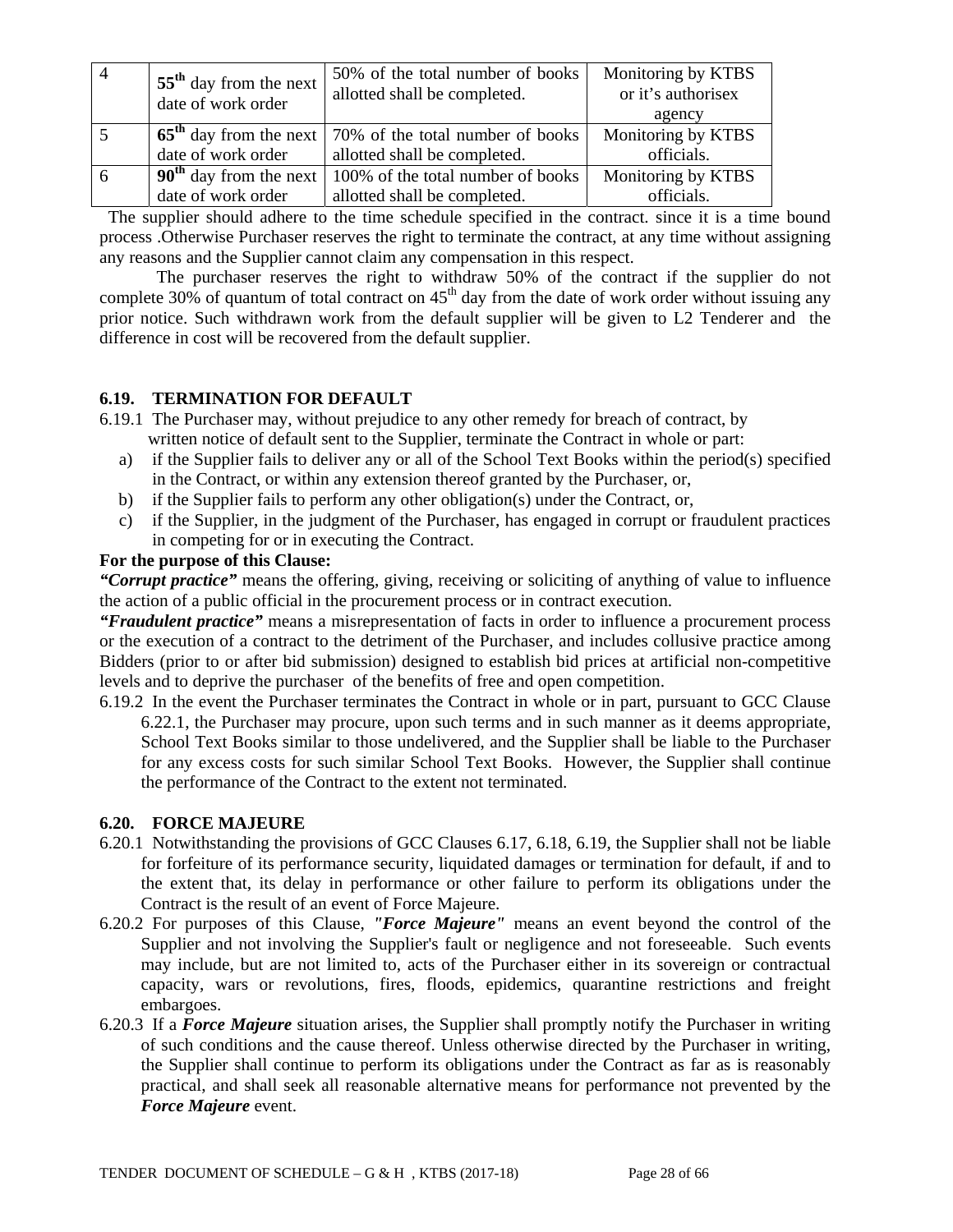## **6.21. TERMINATION FOR INSOLVENCY**

 The Purchaser may at any time terminate the Contract by giving written notice to the Supplier, if the Supplier becomes bankrupt or otherwise insolvent. In this event, termination will be without compensation to the Supplier, provided that such termination will not prejudice or affect any right of action or remedy which has accrued or will accrue thereafter to the Purchaser.

## **6.22. TERMINATION FOR CONVENIENCE**

- 6.22.1 The Purchaser, by written notice sent to the Supplier, may terminate the Contract, in whole or in part, at any time for its convenience. The notice of termination shall specify that termination is for the Purchaser's convenience, the extent to which performance of the Supplier under the Contract is terminated, and the date upon which such termination becomes effective.
- 6.22.2 The School Text Books that are complete and ready for transport within 30 days after the Supplier's receipt notice of termination shall be accepted by the Purchaser at the Contract terms and prices. For the remaining School Text Books, the Purchaser may elect:
	- (a) to have any portion completed and delivered at the Contract terms and prices; and/or
	- (b) to cancel the remainder and pay to the Supplier an agreed amount for partially completed School Text Books and for materials previously procured by the Supplier.

#### **6.23. RESOLUTION OF DISPUTES**

- 6.23.1 The Purchaser and the supplier shall make every effort to resolve amicably by direct informal negotiation any disagreement or dispute arising between them under or in connection with the Contract.
- 6.23.2 If, after thirty (30) days the parties fail to resolve their dispute or difference by such consultations, then either the Purchaser or the Supplier may give notice to the other party of its intention to commence arbitration, as hereinafter provided, as to the matter in dispute, and no arbitration in respect of this matter may be commenced unless such notice is given.
- 6.23.3 Any dispute or difference in respect of which a notice of intention to commence arbitration has been given in accordance with this clause shall be finally settled by arbitration. Arbitration may be commenced prior to or after delivery of the School Text Books under the contract.
- 6.23.4 Arbitration proceedings shall be conducted in accordance with the rules of procedure specified in SCC.
- 6.23.5 Notwithstanding to any reference to arbitration herein;
	- (a) The parties shall continue to perform their respective obligations under the contract unless they otherwise agree, and,
	- (b) The purchaser shall pay the supplier any money due to the supplier.

#### **6.24. LIMITATION OF LIABILITY**

Except in case of criminal negligence or willful misconduct, and in the case of infringement pursuant to clause 6.5

- (a) The supplier shall not be liable to the Purchaser, whether in contract, tort, or otherwise, for any indirect or consequential loss or damage, loss of use, loss of profits or interest costs, provided that this exclusion shall not apply to any obligation of the supplier to pay liquidated damage to the purchaser; and this exclusion shall not apply to any obligation of the supplier to pay liquidated damages to the Purchaser; and,
	- (b) The aggregate liability of the supplier to the Purchaser, whether under the contract, in tort or otherwise, shall not exceed the total contract price.

#### **6.25. GOVERNING LANGUAGE**

The contract shall be written in English language. All correspondence and other documents pertaining to the Contract which are exchanged by the parties shall be written in the same language.

#### **6.26. APPLICABLE LAW**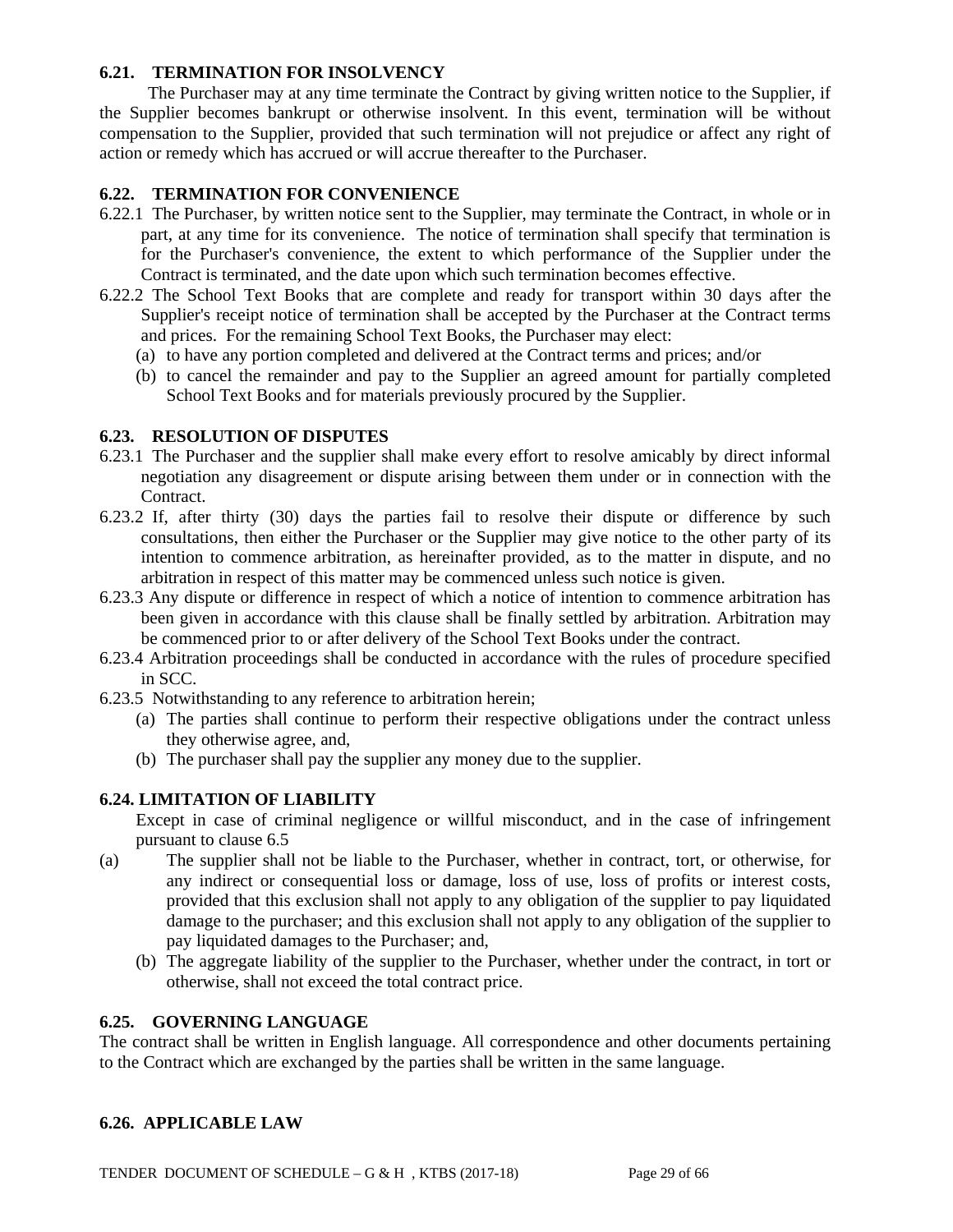The Contract shall be interpreted in accordance with the laws of the State of Karnataka. And any disputes shall only be addressed at the jurisdictional courts located in Bengaluru .

## **6.27. NOTICES**

- 6.27.1 Any notice given by one party to the other pursuant to this Contract shall be sent to other party in writing or by facsimile or email and confirmed in writing to the other Party's address specified in Tender document.
- 6.27.2 A notice shall be effective when delivered or on the notice's effective date, whichever is later.

### **6.28. TAXES AND DUTIES**

Suppliers shall be entirely responsible for all taxes, duties, license fees, Octroi, road permits, etc., incurred until delivery of the contracted School Text Books to the Purchaser.VAT amount due to the printer will be paid upon submission of relevant documents.

#### **6.29. IMPLEMENTATION OF THE CONTRACT**

The Supplier should as soon as agreement is signed begin the process for implementation of the Contract by procuring pre press material from KTBS and then purchasing printing paper and other materials at his own cost and bearing entire investment from printing to transportation. The Supplier further agrees to get 100% sample testing from the Purchaser.

The work relating to supply of School Books should be implemented by the Supplier as per the implementation schedule as per Purchaser's Notification of award of Contract.

The purchaser may at his discretion extend the above time schedule if he desires so. However, supplier cannot claim this as matter of right.

The successful bidders should give their acceptance of the implementation schedule in the agreement. The entire work of printing and supply should be completed within 60 for Schedule G and 90 days for Schedule H from the next date of the Purchase Order.

#### **6.30 ASSIGNING OF TENDER IN WHOLE OR PART**

The Supplier shall not assign or make over the contract, the benefit or burden thereof to any other person or persons or body corporate. No under letting or subletting to any persons or body corporate for the execution of the contract or any other part thereof is permitted, without the written consent of the Managing Director, Karnataka Textbook Society® .

#### **6.31 GENERAL POINTS TO BE OBSERVED**

- **6.31.1** The Supplier should execute an undertaking in the prescribed form stipulating that he has agreed to the Terms  $\&$  Conditions mentioned in the tender for submission of Technical  $\&$ Commercial Bids(Appendix L)
- **6.31.2** The Commissioner for Public Instruction and chairman of Executive committee the Karnataka Textbook Society( $R$ ) reserves the right to allot the package other than those indicated by the bidder in the bid and the bidder shall be bound by the decision of the Commissioner for Public Instruction.
- **6.31.3** The Commissioner for Public Instruction and chairman of Executive committee the Karnataka Textbook Society $(R)$  reserves the right to award the contract to more than one bidder and fix the number of packages to different bidders based on the financial, technical and service capability of the bidder.
- 6.31.4 The total quantities of School Text Books to be purchased are subject to variation during the course of Contract period.

#### **6.32 DISCRIPTION OF PACKAGES**

6.32.1 Total number of books/titles to be printed is divided into **3** packages in this Schedule-G and 3 Packages in Schedule-G. Each package may consist of different Titles / Languages / Mediums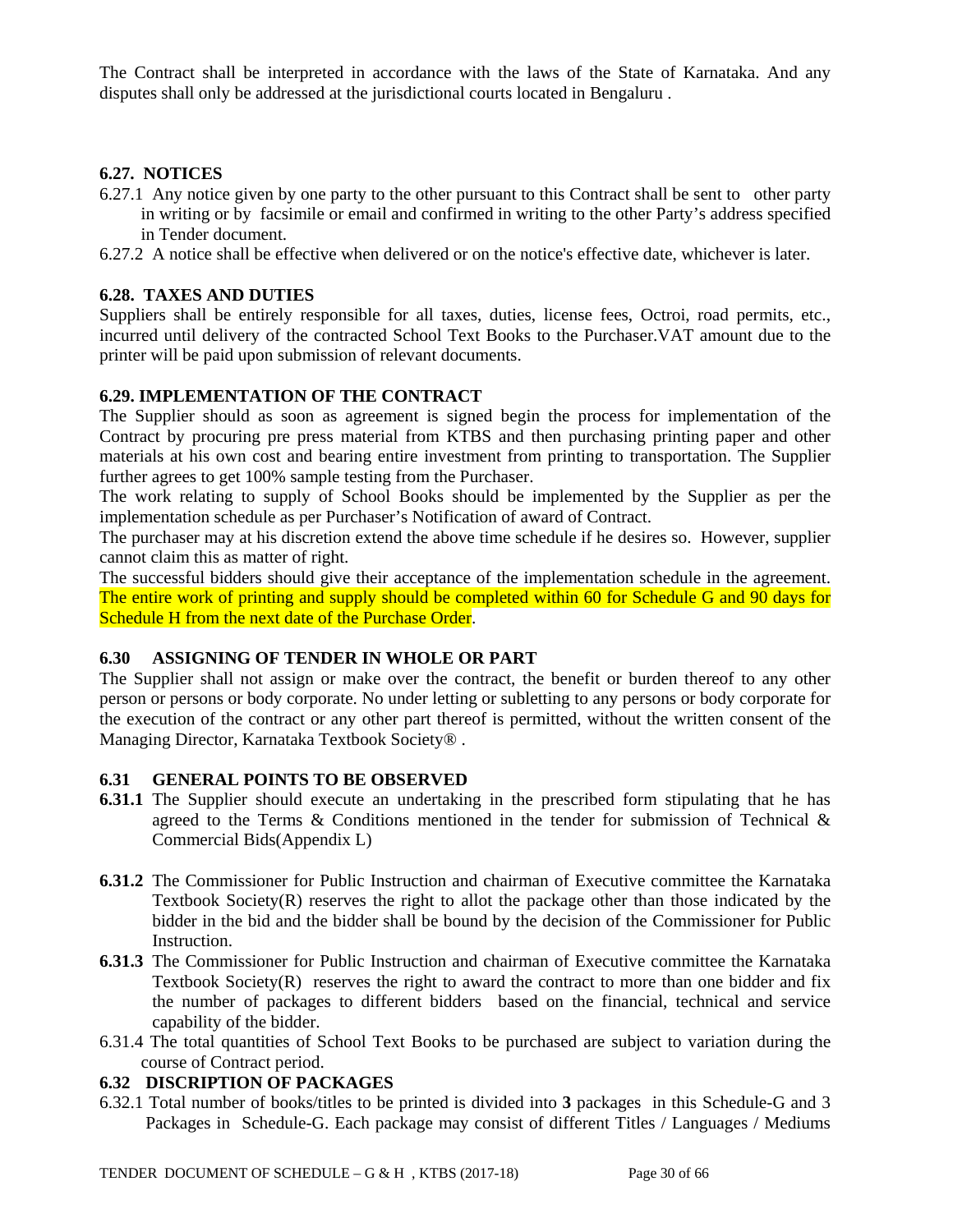and different size and colours. All books shall have multi-coloured cover pages and inner cover pages also multi-coloured. The packages are arrived at on the basis of the segregation of print work of multi coloured books, two coloured books, black & white books and the size of the books. However there may be combinations in some packages.

- 6.32.2 The packages contains sale component of text books and free text books.
- 6.32.3 Number of titles in the package, no of copies of the books and page numbers of books specified in the tender are approximate.
- 6.32.4 The details of packages are as per Volume 3.

#### **6.33 BARRING OF SELLING TEXTBOOKS IN THE MARKET**

The Supplier shall execute an undertaking that he shall supply the entire quantity of textbooks printed, only to the purchaser and he is not permitted to sell or reproduce the textbooks in open market. Failing to adhere to this clause shall lead to legal action against the supplier and also shall be liable for blacklisting.

#### **6.34 SAMPLE COPIES**

Supplier shall supply 150 sample copies ( free & Sale ) of each major titles (Kan\_FL, Eng\_SL, Hin\_TL, all core subjects in Kannada & English medium) and 50 for each other titles free of cost, to the copyright holder failing which, it shall be treated as breach of Contract terms.

### **6.35 APPROVAL FOR PRINTING**

- 6.35.1 The successful bidder will be given CD's of the book to be printed as per the package allotted to them. The bidder shall take all the necessary action to convert the CD into positives and prepare the dummy book.
- 6.35.2 Before printing, final proof of the Text books and newly printed two dummy copies shall be approved by the Officer authorized by the Managing Director of the Karnataka Text Book Society®, Bengaluru.

#### **6.36 LIMITATIONS FOR TENDERERS**

The Supplier shall not

- a. Publish or sell or encourage any guides / workbooks/key books (Questions and Answers) for any text book brought out by the Karnataka Text Book Society®.
- b. Insert any advertisement on any text books in any form.
- c. Employ child labour for printing, binding, packing and supply of text books.

#### **6.37 CATEGORY OF BOOKS**

- a) The price of books should not be noted on text books, printed under scheme of the free distribution. On these books, the following words should be printed in bold letter – "FREE SUPPLY", on Cover Pages only.
- b) The Price of books as given by the purchaser should be prominently printed in the printer's page and on the back cover page in a box suitably inserted under Sale Category.
- c) **Class, title name** and **Free Supply** shall be printed on the Spine for Free Books Category. In the same way **Class, title name** and **Price** shall be printed on the Spine for Sale Books Category.

#### **SECTION 7 SPECIAL CONDITIONS OF CONTRACT**

The following Special Conditions of Contract shall supplement the General Conditions of Contract. Whenever there is a conflict, the provisions herein shall prevail over those in the **General Conditions**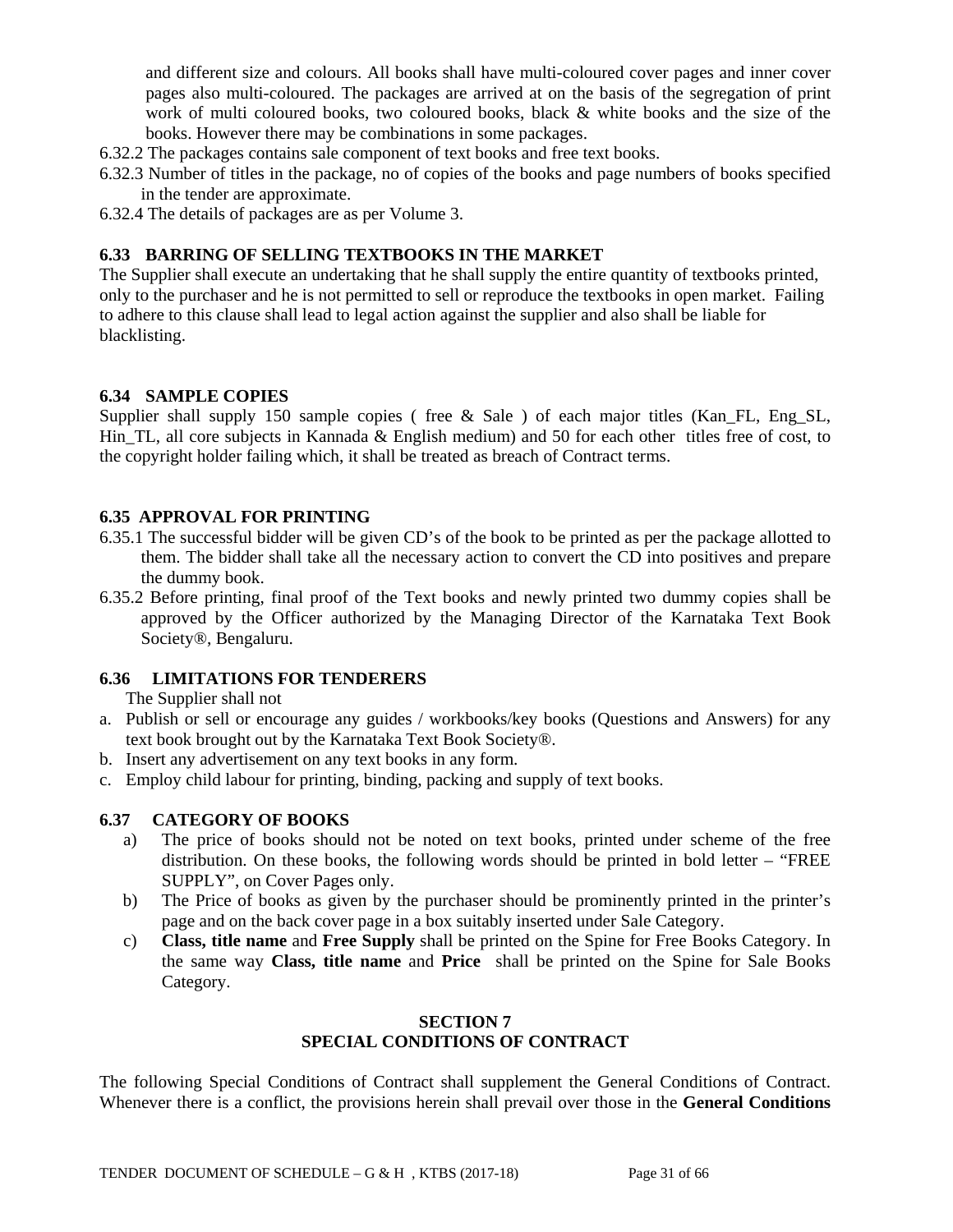**of Contract.** The corresponding clause number of the General Conditions is indicated in parentheses, wherever applicable.

## **7.1. DEFINITIONS (GCC CLAUSE 6.1)**

**"The Supplier"** is \_\_\_ (to be filled at the time of issue and acceptance of Purchase Order)

## **7.2. INSPECTION AND TESTS (GCC CLAUSE 6.7)**

7.2.1 Place of Inspection and manufacturer of Paper

Inspection of base paper for printing and cover may be carried out by the authorized third party quality testing and certifying agency appointed by the Society viz`the D P S` prior to dispatch to printers, in the mill premises of the manufacturer. The final inspection may be carried out at the godown of the printers in association with the representative of the Managing Director, Karnataka Text Book Society®. The successful bidders are advised to purchase papers for text book and cover page from the paper mill capable of manufacturing the quality paper as per contract specifications and having adequate quality control and in-house testing facilities as per IS:1848/1991 with the latest amendments. The capacity/capability assessment on the paper manufacturing mill may be carried out by the Quality Assurance Wing before placing the order if the circumstances warrant.

The bale width of the paper purchased shall not be of less than 76 cms and the copy of the invoices shall be submitted to the Purchaser on a regular basis .

- 7.2.2 Inspection and tests prior to transportation of School Text Books, at final acceptance and at schools at any time within the contracted period are as given below and the successful bidder shall comply with the following technical specifications fixed for the books:
- 7.2.3 The Managing Director, KTBS is empowered to test the quality through an independent third party agency as specified in various clauses and take such action as deems fit, if quality of text book falls below the prescribed standards.
- 7.2.4 The work relating to supply of School Books should be executed without any delay as per the implementation schedule mentioned in this document.
- 7.2.5 The Purchaser reserves the right to depute authorized representatives from his office for the supervision and inspection at the time of implementation of the contract. The supplier should submit periodical progress report to the purchaser regarding the implementation of the contract.
- 7.2.6 The supplier should supply School Books by using good quality material strictly in accordance with the samples submitted along with qualification Bid. If any defect in the material comes to the notice of the purchaser after the supply to the schools, the same will have to be replaced by the supplier at his own expense.
- 7.2.7 If the contract is not executed within the stipulated period as per implementation schedule the Purchaser reserves the right to cancel the contract and the Purchaser will not be liable for any pecuniary loss or damage incurred by the supplier in this regard.
- 7.2.8 The purchaser or his representative shall have the right of entry into the work premises of the supplier to monitor quality and progress.
- 7.2.9 The supplier shall supply School Textbooks strictly as per the prescribed quality paper, size, colours, specification and measurements to the Educational Blocks as prescribed by the purchaser. He should comply with all the tests specified by the purchaser or any other Officer authorized for this purpose, satisfactorily. The supplier shall ensure timely delivery of quality School Textbooks as per the implementation schedule given in the contract.
- 7.2.10 Prices quoted by the Tenderer shall be fixed during the Tenderer's performance of the Contract and not subject to variation on any account. A tender submitted with an adjustable price quotation will be treated as non-responsive and rejected, pursuant to ITT Clause 22.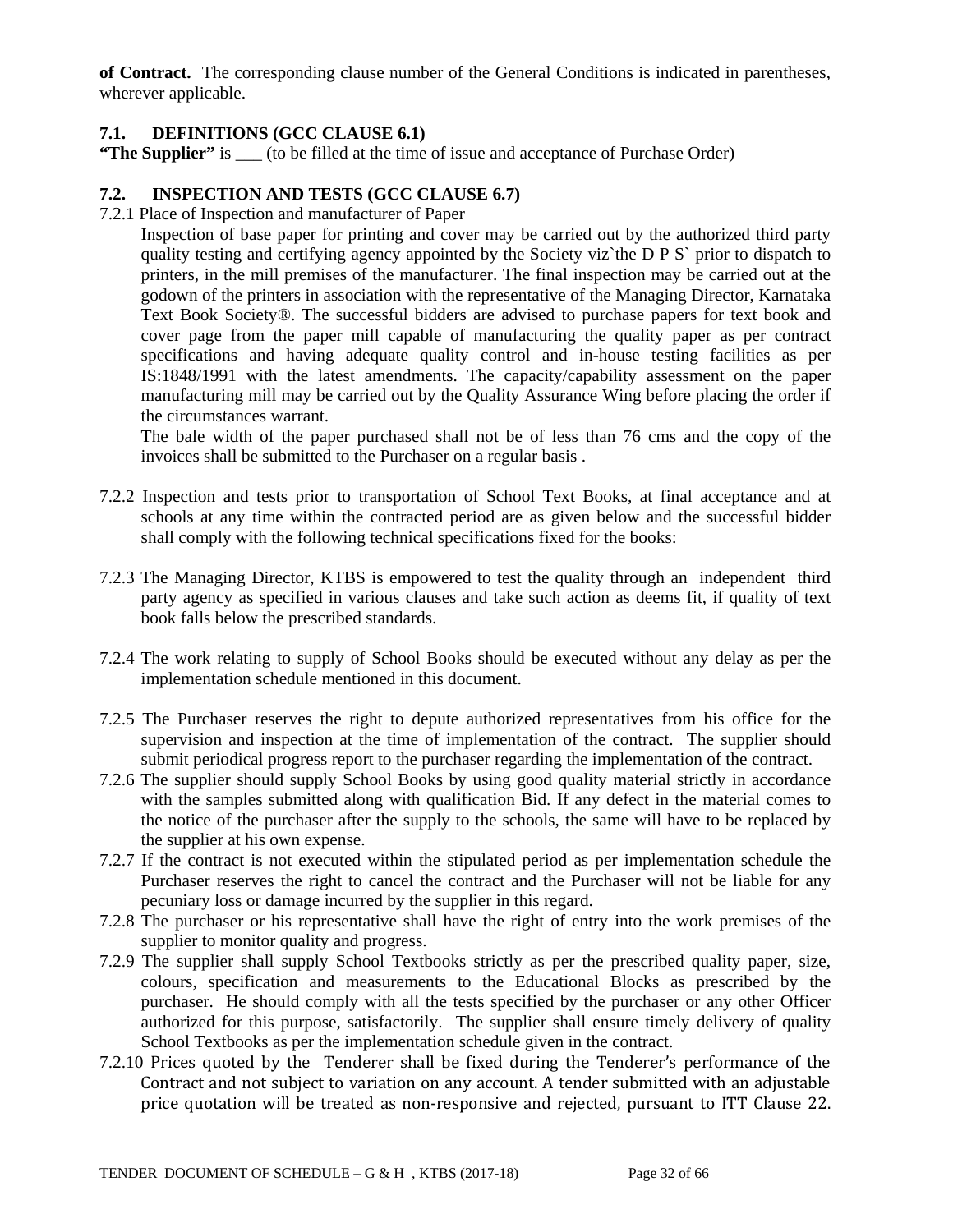However, any increase in the statutory levies will be compensated by the purchaser. Similarly any reduction shall be to the credit of the purchaser.

## **7.3. DELIVERY AND DOCUMENTS (GCC CLAUSE 6.10)**

Upon delivery of the School Text Books, the supplier shall notify the purchaser and the insurance company by cable/telex/fax, the full details of the transport including contact number, vehicle receipt number and date, description of School Text Books, quantity, name of the consignee etc. The supplier shall mail the following documents to the purchaser with a copy to the insurance company:

- a) Three copies of the Supplier invoice showing School Text Books description, quantity, unit price, total amount;
- b) Vehicle receipt/acknowledgment of receipt of School Text Books from the consignee(s);
- c) Insurance Certificate;
- d) Inspection Certificate issued by the third party inspection agency viz the **D P S**

The above documents shall be received by the Purchaser before arrival of the School Text Books (except where the School Text Books have been delivered directly to the Consignee with all documents) and, if not received, the Supplier will be responsible for any consequent expenses.

#### **7.4**. **PAYMENT (GCC Clause 6.12)**

7.4.1 The Supplier's request(s) rate applicable and VAT amount claimed for payment shall be made to the Purchaser in writing, accompanied by an invoice describing class, title of the book, number of copies of the School Text Books delivered, and by related documents, submitted pursuant to GCC Clause  $6.9 \& 6.10$  and upon fulfillment of other obligations stipulated in the contract including the original delivery Challan copy.

**The Delivery Challans of the Text Books accepted by the authorized 204 Blocks without acknowledgement of Original Seal and Signature of the concerned BEOs/Authorized representative of BEOs for having received the Text Books in good condition, showing title wise number of books received, shall not be considered for payments under any circumstances. The Delivery Challans shall be in the approved coloured formats only i.e. White for Free category and Yellow for Sale category. All Bill/Invoice formats and acknowledgement formats submitted by the printers i.e. D.C's shall be printed legibly, not hand written and should be in 70 GSM and above paper only. Any deviations in the above conditions will be treated as rejected Bills/D.C's are liable for liquidated damages as per Tender clause 6.18.** 

7.4.2 Payments shall be made by the Purchaser after submission of the invoice claim by the Supplier duly enclosing the **Dated Acknowledgement with seal** of the receiver in the accepted Delivery Challan format within 60 working days. The invoices/bills shall always be submitted along with the Mill certification regarding the paper and the report / certification of the Authorized Third Party Quality checking and certifying agency.VAT amount to be paid after receiving the acknowledgment from the printer.

#### **7.5. SETTLEMENT OF DISPUTES (GCC CLAUSE 6.23)**

7.5.1 In case of Dispute or difference arising between the Purchaser and Supplier relating to any matter arising out of or connected with this agreement, such dispute or difference shall be settled in accordance with the Arbitration and Conciliation Act, 1996, by a Sole Arbitrator. The Sole Arbitrator shall be appointed by agreement between the parties; failing such agreement, by the appointing authority namely the Indian Council of Arbitration/President of the Institution of Engineers (India)/The International Centre for Alternative Dispute Resolution (India). A certified copy of the appointment Order shall be supplied to each of the Parties.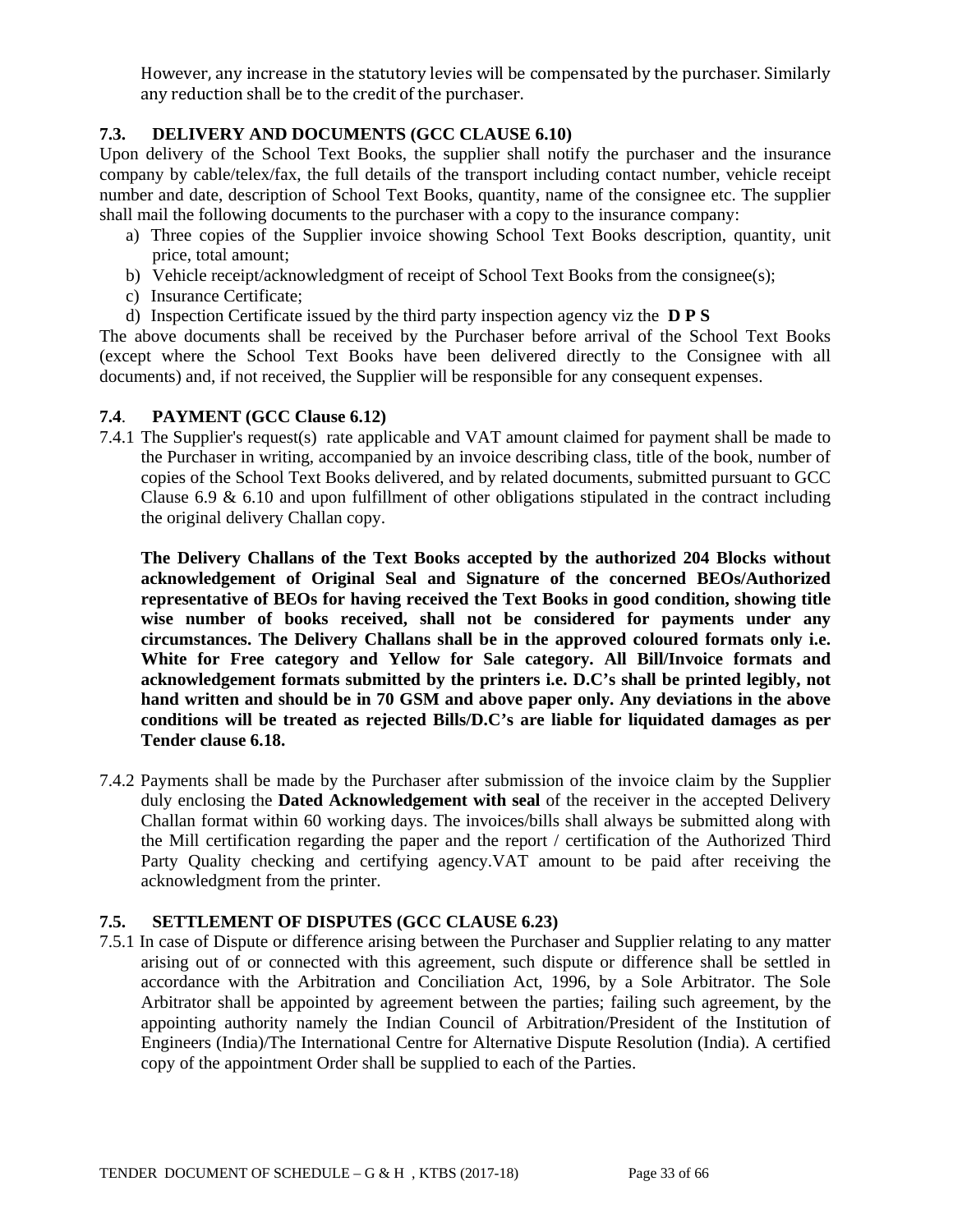- 7.5.2 Arbitration proceedings shall be held at Bengaluru, Karnataka, and the language of the arbitration proceedings and that of all documents and communications between the parties shall be English.
- 7.5.3 The decision of arbitrators shall be final and binding upon both parties. The cost and expenses of Arbitration proceedings will be as determined by the Arbitrator and paid equally by the parties to the arbitration. However, the expenses incurred by each party in connection with the preparation, presentation etc. of its proceedings shall be borne by each party themselves

## **7.6. NOTICES (GCC CLAUSE 6.27)**

 For the purpose of all notices, the following shall be the address of the Purchaser and Supplier.

 Purchaser: The Managing Director, Karnataka Textbook Society®, No.4, DSERT Building,100 Ft ring Road, BSK III Stage, Bengaluru - 560 085 Karnataka, India

Supplier: (To be filled in at the time of Contract signature)

## **7.7. PROGRESS OF SUPPLY**

Supplier shall regularly intimate progress of supply, in writing to the Purchaser on a weekly basis as under and also in the form and manner as may be stipulated by the Purchaser .

- Ouantity offered for inspection and date
- Quantity accepted/rejected by inspection agency and date
- Quantity dispatched/delivered to consignees and date
- Date of completion of entire contract if any, and
- Date of receipt of entire payment under the contract.

#### \***Failure of the above may lead to the termination of the contract**.

#### **7.8. SUPPLIER INTEGRITY**

The supplier is responsible for and obliged to conduct all contracted activities in accordance with the Contract using state-of-the-art methods and economic principles and exercising all means available to achieve the performance specified in the Contract.

#### **7.9. SUPPLIER'S OBLIGATIONS**

- 7.9.1 The Supplier is obliged to work closely with the Purchaser's staff, act within its own authority and abide by directives issued by the Purchaser and implementation activities.
- 7.9.2 The Supplier will abide by the job safety measures prevalent in India and will free the Purchaser from all demands or responsibilities arising from accidents or loss of life the cause of which is the Supplier's negligence. The Supplier will pay all indemnities arising from such incidents and will not hold the Purchaser responsible or obligated.
- 7.9.3 The Supplier is responsible for managing the activities of its personnel or sub-contracted personnel and will hold itself responsible for any misdemeanors.
- 7.9.4 The Supplier will treat as confidential, all data and information about the Purchaser, obtained in the execution of his responsibilities, in strict confidence and will not reveal such information to any other party without the prior written approval of the Purchaser.
- 7.9.5 The supplier should safely return all the Original pre-press materials in good condition to the purchaser or he will be penalized as per tender clause.

Managing Director Karnataka Textbook Society®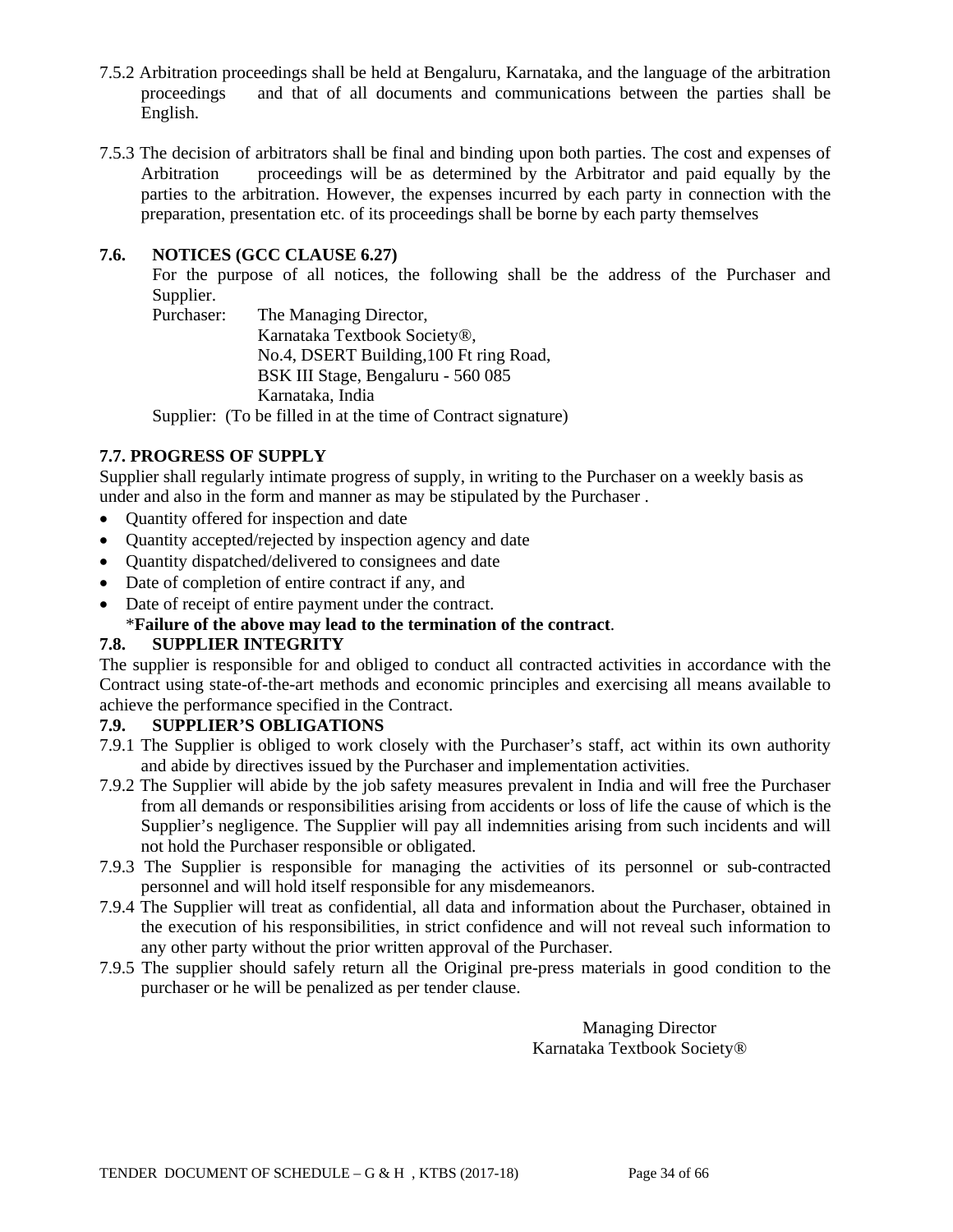#### **VOLUME 1 CONTRACT FORM (to be executed on Rs 500/- Stamp Paper)**

**THIS AGREEMENT** entered into on this the <u>equal day of equal controllation</u> (Month), Two Thousand and \_\_\_\_\_ in Bengaluru,

#### **BETWEEN**

The Managing Director, The Karnataka Textbook Society®, Government of Karnataka, ("KTBS"), having its office at No.4, DSERT Building, 100 Ft ring Road, BSK III Stage, Bengaluru - 560 085, Karnataka State, India (hereinafter referred to as "**PURCHASER**") which expression shall unless repugnant to the context include the successors and assigns), on the one part,

#### **AND**

\_\_\_\_\_\_\_\_\_\_\_\_\_\_\_\_\_\_(name and address), a Legal Entity having its registered office at \_\_\_\_\_\_\_\_\_\_\_\_\_\_\_\_\_\_\_(hereinafter referred to as "**SUPPLIER**") which expression shall unless repugnant to the context include its successors and permitted assigns, on the other part,

#### **WHEREAS,**

KTBS, floated a Tender to print and supply school textbooks to students of standard 1-10 of all Government Schools, all students of 1-10 of all aided schools as sponsored by the SSA/Government free textbooks scheme and all students of unaided schools in Karnataka on Sale basis and has accepted the Tender submitted by the Supplier for the printing and supply of those School Textbooks for a sum of Rs.\_\_\_(Rupees\_only) (hereinafter called "The Contract Price").

After evaluating the proposals, KTBS, has accepted the proposal submitted by M/s. \_\_\_\_\_\_\_\_\_\_ and issued to such **Successful Bidder** a Purchase Order No. \_\_\_\_\_\_\_\_\_\_\_\_\_dated \_\_\_\_\_\_\_\_\_\_.

The Parties hereto are required to enter into an Agreement, being these presents, to record the terms & conditions and covenants set forth hereunder.

#### **NOW THIS AGREEMENT WITNESSETH AS FOLLOWS:**

- 1. In this Agreement words and expressions shall have the same meanings as are respectively assigned to them in Conditions of Contract referred to.
- 2. The following documents shall be deemed to form and be read and construed as part of this Agreement, viz.,
	- a) The Tender Form and the Price Schedule submitted by the Tenderer
	- b) The Schedule of requirements
	- c) The Technical Specifications
	- d) The General Conditions of Contract
	- e) The Special Conditions of Contract, and
	- f) The Purchase Order
- 3. In consideration of the payments to be made by the Purchaser to the Supplier as hereinafter mentioned, the Supplier hereby covenants with the Purchaser to print and supply school text books and to remedy defects therein in conformity in all respects with the provisions of contract.
- 4. The Purchaser hereby covenants to pay the Supplier in consideration of the printing & supply of school text books and the remedying of defects therein, the Contract Price or such other sum as may become payable under the provisions of the Contract at the times and in the manner prescribed by the Contract.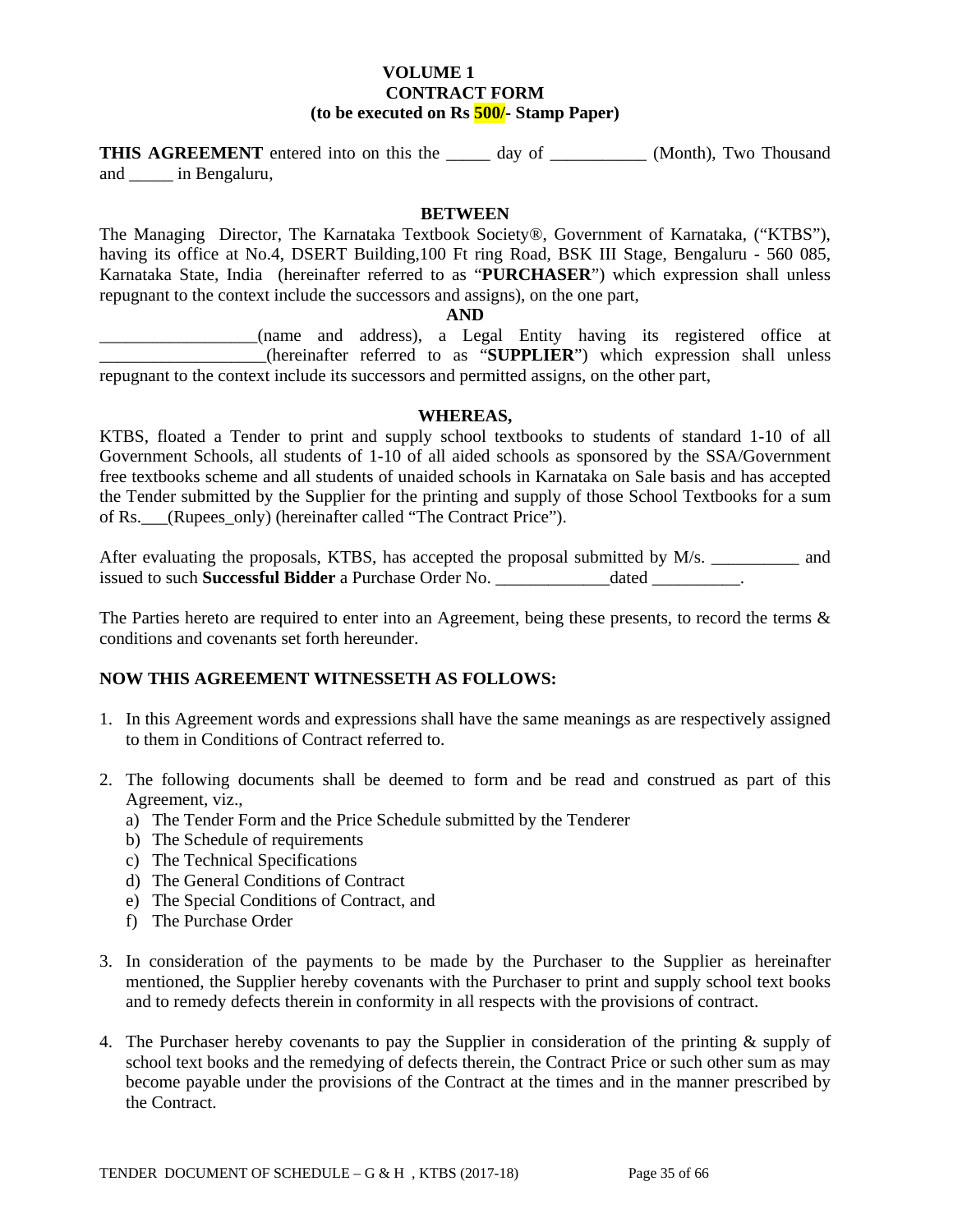Brief particulars of the School Textbooks which shall be supplied by the Supplier are as follows:

| Package No | Title | Color/Size | Page Nos | No of Copies | Agreed<br>Price |
|------------|-------|------------|----------|--------------|-----------------|
|            |       |            |          |              |                 |

Total Value: Rs. \_\_\_\_\_\_\_(Rupees\_\_\_\_\_\_\_only)

DeliverySchedule: 60 days for Schedule G & 90 days for Schedule H from the next date of the Purchase Order.

Supply schedule should be enclosed along with the contract agreement.

Performance Security (Bank Guarantee):

Security Deposit(EMD):

#### 5. **Assigning of Contract Agreement in whole or part**

The Supplier shall not assign or make over the contract, the benefit or burden thereof to any other person or persons or body corporate. No under letting or subletting to any persons or body corporate for the execution of the contract or any other part thereof is permitted, without the written consent of the Purchaser.

6. Supplier agrees to supply the entire quantity of textbooks printed, to the Karnataka Text Books Society  $\otimes$  and no textbook shall be sold or any portion reproduced in the open market. He further agrees that failing to adhere to this clause shall attract penal provisions and invite blacklisting of Supplier.

IN WITNESS whereof, the parties hereto have caused this Agreement to be executed in accordance with their respective laws the day and year first above written. Signed, Sealed and Delivered by the

Said\_\_\_\_\_\_\_\_\_\_\_\_\_\_\_\_\_\_(For the Purchaser) In the presence of :

Signed, Sealed and Delivered by the Said (For the Supplier)

In the presence of :\_\_\_\_\_\_\_\_\_\_\_\_\_\_\_\_\_\_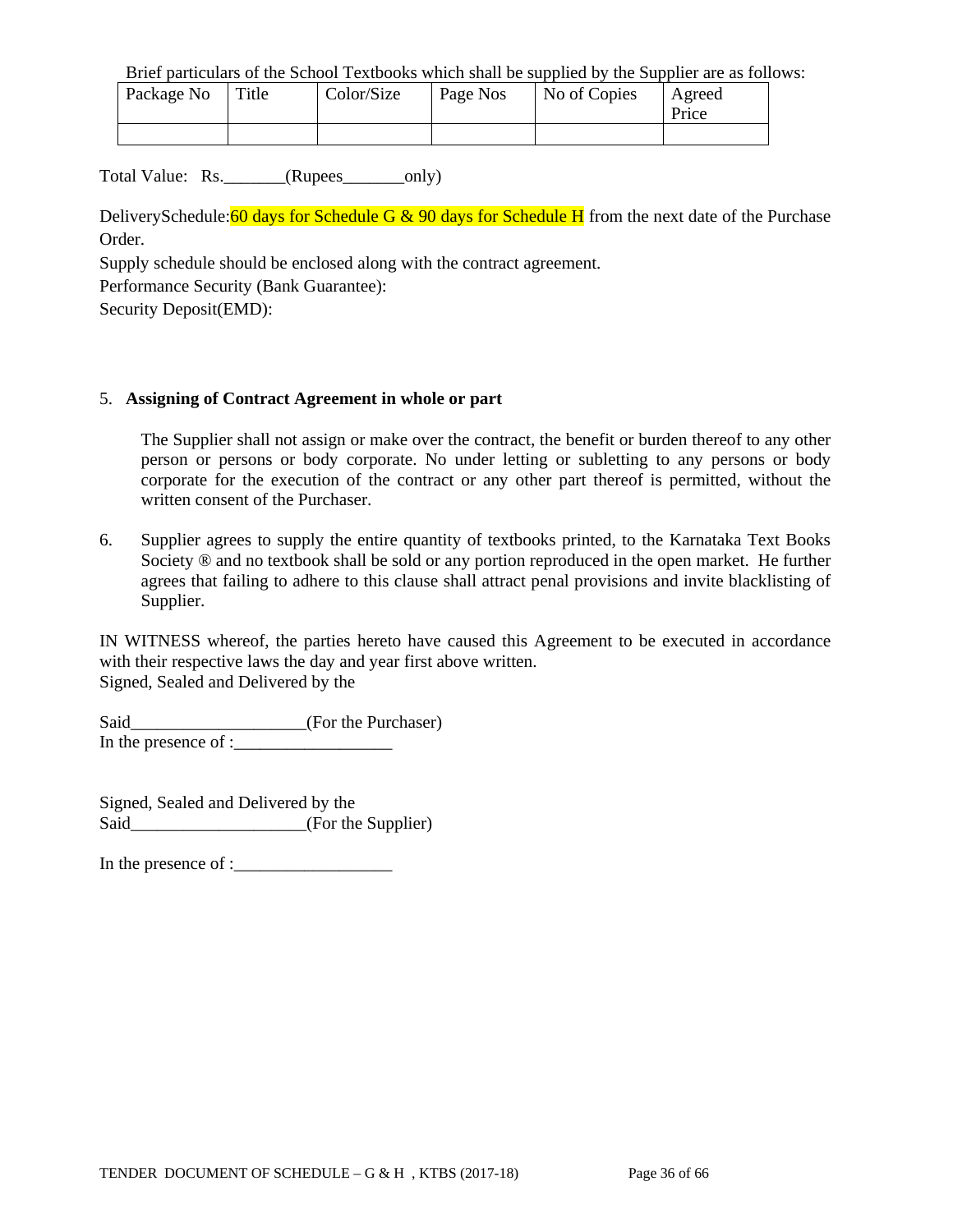## **VOLUME 2**

#### **SCHEDULE OF PLACE OF DELIVERY**

The School Textbooks under free & sale categories will have to be supplied to all the Block Educational Offices Godowns in the state as shown below. The actual number of copies of text books to be supplied to the delivery points shall be provided as "**Distribution List**" along with the Purchase Order.

| <b>DISTRICT</b>                  | SL. NO         | <b>TALUKA</b>             | <b>BUFFER POINT IN</b><br><b>A DISTRICT</b> |
|----------------------------------|----------------|---------------------------|---------------------------------------------|
|                                  |                | <b>BENGALURU DIVISION</b> |                                             |
|                                  | $\mathbf{1}$   | NORTH1                    |                                             |
| <b>BENGALURU</b>                 | $\overline{2}$ | NORTH <sub>2</sub>        | NORTH <sub>2</sub>                          |
| <b>NORTH</b>                     | 3              | NORTH3                    |                                             |
|                                  | $\overline{4}$ | NORTH4                    |                                             |
|                                  | 5              | DEVANAHALLI               |                                             |
| <b>BENGALURU</b>                 | 6              | <b>DODDABALAPURA</b>      | <b>DEVANAHALLI</b>                          |
| <b>RURAL</b>                     | 7              | <b>HOSAKOTE</b>           |                                             |
|                                  | 8              | <b>NELAMANGALA</b>        |                                             |
|                                  | 9              | SOUTH-1                   |                                             |
|                                  | 10             | SOUTH-2                   |                                             |
| <b>BENGALURU</b><br><b>SOUTH</b> | 11             | SOUTH-3                   | SOUTH-3                                     |
|                                  | 12             | SOUTH-4                   |                                             |
|                                  | 13             | <b>ANEKAL</b>             |                                             |
|                                  | 14             | <b>BAGEPALLI</b>          |                                             |
|                                  | 15             | <b>CHIKKABALLAPUR</b>     |                                             |
| <b>CHIKKABALLAPUR</b>            | 16             | <b>CHINTAMANI</b>         | <b>CHIKKABALLAPUR</b>                       |
|                                  | 17             | <b>GOWRIBIDANUR</b>       |                                             |
|                                  | 18             | <b>GUDIBANDE</b>          |                                             |
|                                  | 19             | <b>SHIDLAGATTA</b>        |                                             |
|                                  | 20             | <b>HIRIYUR</b>            |                                             |
|                                  | 21             | <b>CHITRADURGA</b>        |                                             |
| <b>CHITRADURGA</b>               | 22             | <b>CHALLAKERE</b>         | <b>CHITRADURGA</b>                          |
|                                  | 23             | <b>HOLALKERE</b>          |                                             |
|                                  | 24             | <b>HOSADURGA</b>          |                                             |
|                                  | 25             | MOLAKALMURU               |                                             |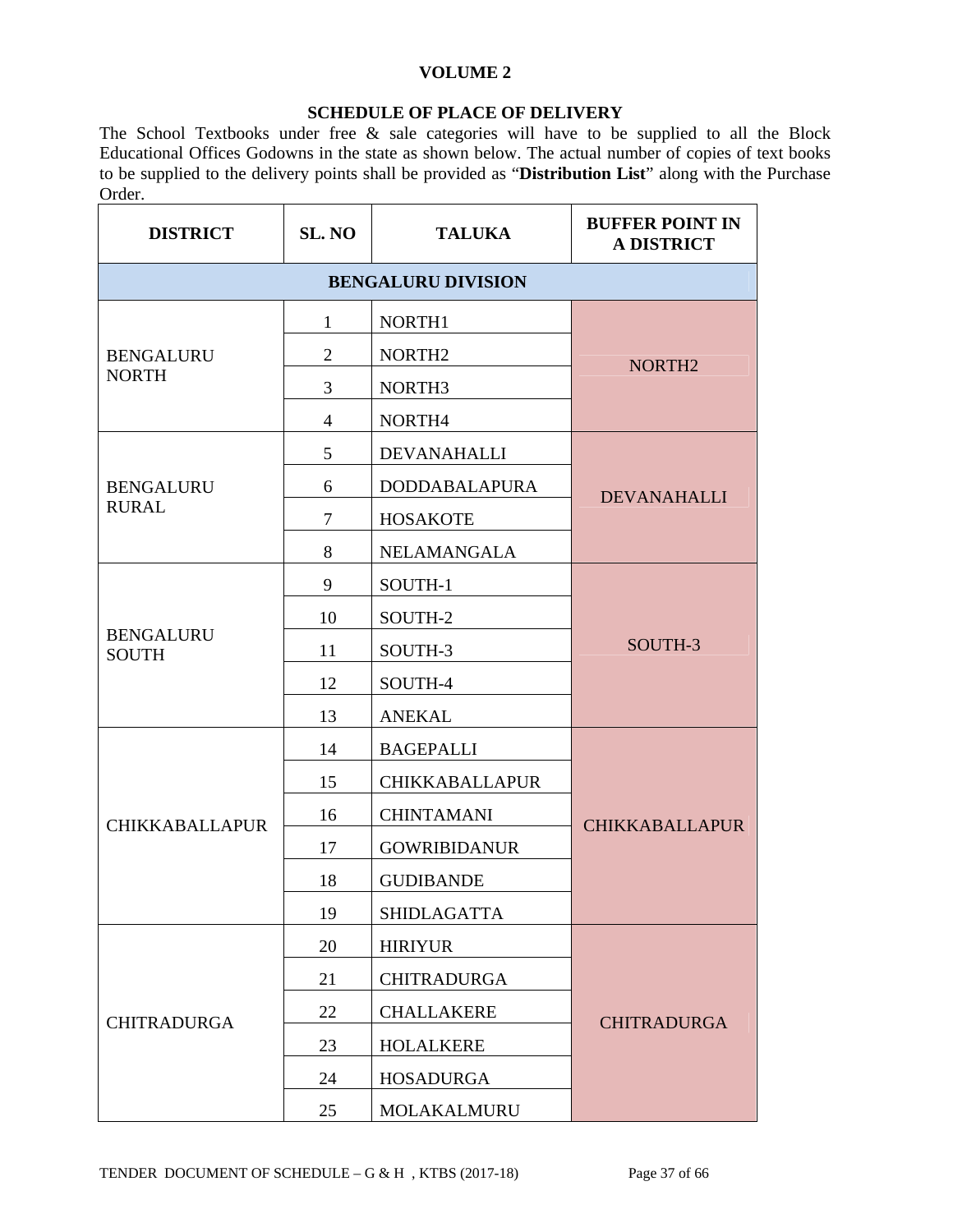|                   | 26 | <b>CHANNAGIRI</b>  |                                  |  |
|-------------------|----|--------------------|----------------------------------|--|
|                   | 27 | DAVANGERE NORTH    |                                  |  |
|                   | 28 | DAVANGERE SOUTH    |                                  |  |
| <b>DAVANAGERE</b> | 29 | HARAPANAHALLI      | <b>DAVANGERE</b><br><b>SOUTH</b> |  |
|                   | 30 | <b>HARIHAR</b>     |                                  |  |
|                   | 31 | <b>HONNALI</b>     |                                  |  |
|                   | 32 | <b>JAGALUR</b>     |                                  |  |
|                   | 33 | <b>BANGARPET</b>   |                                  |  |
|                   | 34 | K.G.F              |                                  |  |
| <b>KOLAR</b>      | 35 | <b>KOLAR</b>       | <b>KOLAR</b>                     |  |
|                   | 36 | <b>MALUR</b>       |                                  |  |
|                   | 37 | MULABAGAL          |                                  |  |
|                   | 38 | <b>SRINIVASPUR</b> |                                  |  |
|                   | 39 | <b>KORATAGERE</b>  |                                  |  |
| <b>MADHUGIRI</b>  | 40 | <b>MADHUGIRI</b>   |                                  |  |
|                   | 41 | <b>PAVAGADA</b>    | <b>MADHUGIRI</b>                 |  |
|                   | 42 | <b>SIRA</b>        |                                  |  |
|                   | 43 | <b>CHANNAPATNA</b> |                                  |  |
| <b>RAMANAGAR</b>  | 44 | <b>KANAKAPURA</b>  | <b>RAMANAGAR</b>                 |  |
|                   | 45 | <b>MAGADI</b>      |                                  |  |
|                   | 46 | <b>RAMANAGAR</b>   |                                  |  |
|                   | 47 | <b>BHADRAVATHI</b> |                                  |  |
|                   | 48 | HOSANAGARA         |                                  |  |
|                   | 49 | <b>SAGARA</b>      |                                  |  |
| <b>SHIVAMOGGA</b> | 50 | <b>SHIKARIPURA</b> | <b>SHIVAMOGGA</b>                |  |
|                   | 51 | <b>SHIVAMOGGA</b>  |                                  |  |
|                   | 52 | <b>SORABA</b>      |                                  |  |
|                   | 53 | <b>TIRTHAHALLI</b> |                                  |  |
|                   | 54 | <b>CN HALLY</b>    |                                  |  |
|                   | 55 | <b>GUBBI</b>       |                                  |  |
| TUMAKURU          | 56 | <b>KUNIGAL</b>     | <b>TUMAKURU</b>                  |  |
|                   | 57 | <b>TIPTUR</b>      |                                  |  |
|                   | 58 | TUMAKURU           |                                  |  |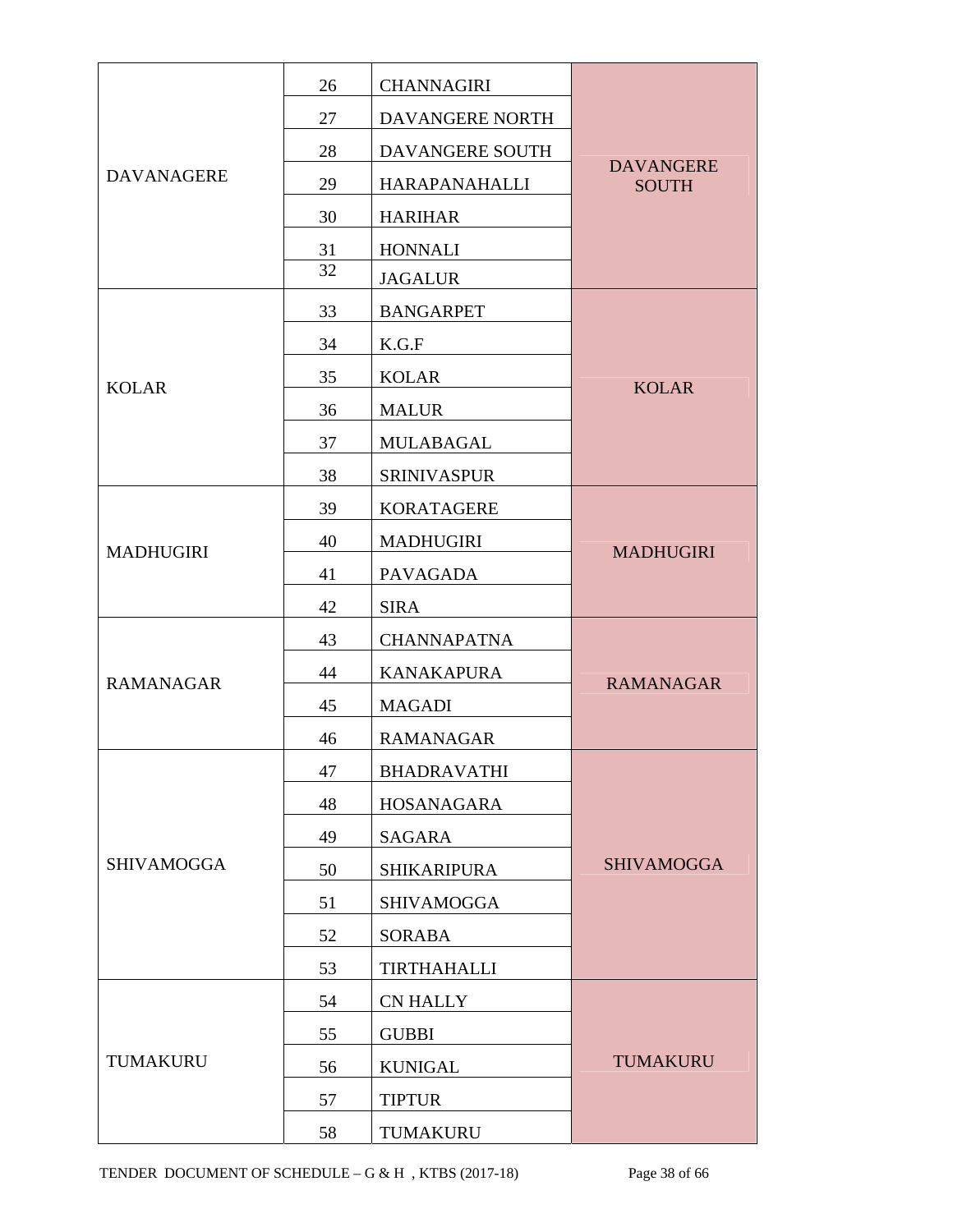|                                   | 59 | <b>TURVEKERE</b>       |                       |
|-----------------------------------|----|------------------------|-----------------------|
|                                   |    | <b>MYSURU DIVISION</b> |                       |
|                                   | 60 | <b>CHAMARAJ NAGAR</b>  |                       |
|                                   | 61 | <b>GUNDLUPET</b>       |                       |
| <b>CHAMRAJNAGAR</b>               | 62 | <b>KOLLEGALA</b>       | <b>CHAMARAJ NAGAR</b> |
|                                   | 63 | <b>HANURU</b>          |                       |
|                                   | 64 | YALANDURU              |                       |
|                                   | 65 | <b>BIRURU</b>          |                       |
|                                   | 66 | CHIKKAMAGALURU         |                       |
|                                   | 67 | <b>KADUR</b>           |                       |
| <b>CHIKKAMAGALURU</b>             | 68 | <b>KOPPA</b>           | <b>CHIKKAMAGALURU</b> |
|                                   | 69 | <b>MUDIGERE</b>        |                       |
|                                   | 70 | N.R.PURA               |                       |
|                                   | 71 | <b>SRINGERI</b>        |                       |
|                                   | 72 | <b>TARIKERE</b>        |                       |
|                                   | 73 | <b>BANTWAL</b>         |                       |
|                                   | 74 | <b>BELTHANGADY</b>     |                       |
|                                   | 75 | <b>MANGALURU CITY</b>  |                       |
| <b>DAKSHINA</b><br><b>KANNADA</b> | 76 | <b>MANGALURU TALUK</b> | <b>MANGALURU CITY</b> |
|                                   | 77 | <b>MOODABIDRE</b>      |                       |
|                                   | 78 | <b>PUTTUR</b>          |                       |
|                                   | 79 | <b>SULLYA</b>          |                       |
|                                   | 80 | <b>ALUR</b>            |                       |
|                                   | 81 | ARAKALGUD              |                       |
|                                   | 82 | <b>ARSIKERE</b>        |                       |
| <b>HASSAN</b>                     | 83 | <b>BELUR</b>           | <b>HASSAN</b>         |
|                                   | 84 | <b>CHANNARAYAPATNA</b> |                       |
|                                   | 85 | <b>HASSAN</b>          |                       |
|                                   | 86 | HOLENARASIPURA         |                       |
|                                   | 87 | <b>SAKALESHPURA</b>    |                       |
|                                   | 88 | <b>MADIKERI</b>        |                       |
| <b>KODAGU</b>                     | 89 | SOMAWARPET             | <b>MADIKERI</b>       |
|                                   | 90 | <b>VIRAJPET</b>        |                       |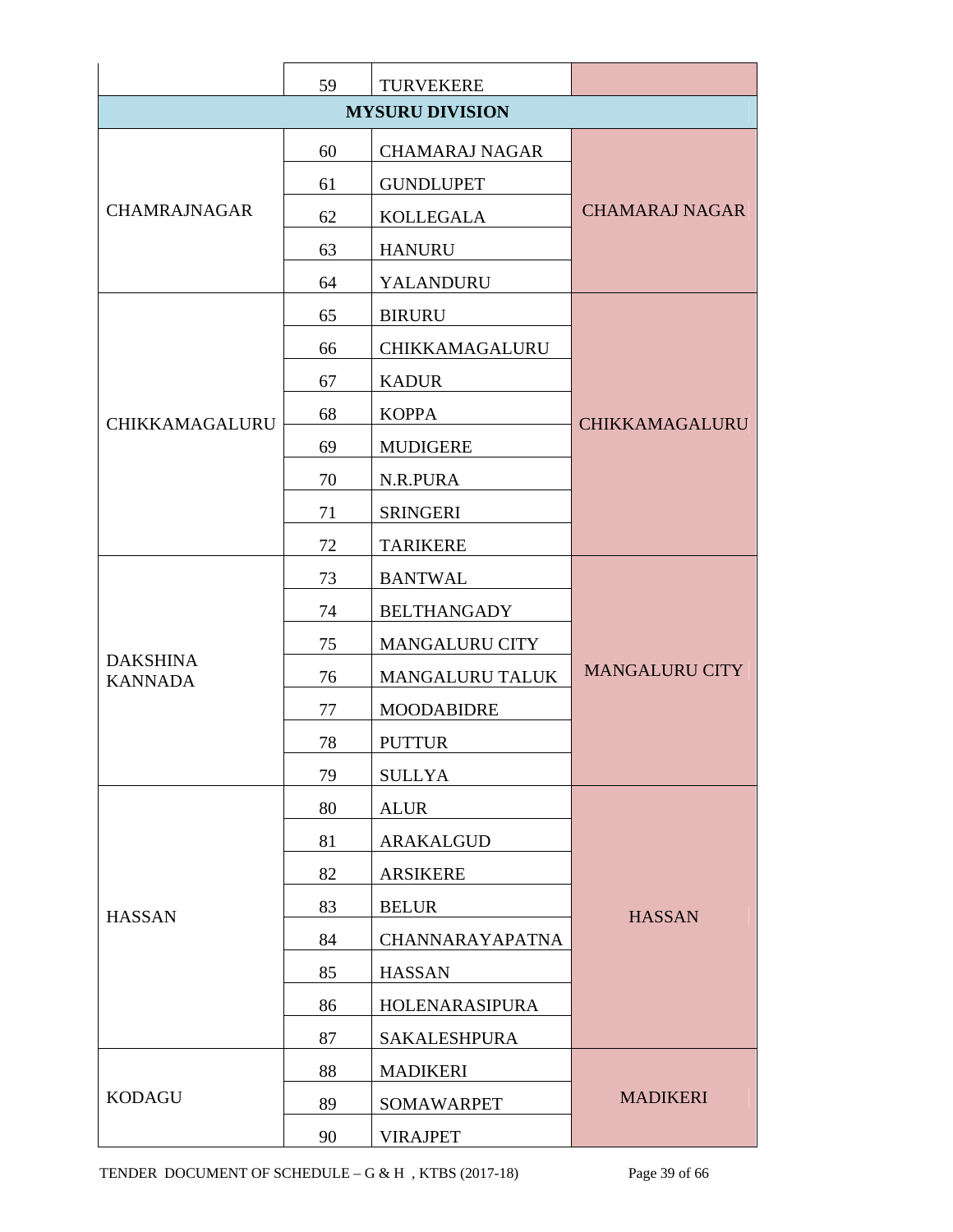|                 | 91  | <b>KRPET</b>             |                      |  |
|-----------------|-----|--------------------------|----------------------|--|
|                 | 92  | <b>MADDUR</b>            |                      |  |
|                 | 93  | <b>MALAVALLY</b>         |                      |  |
| <b>MANDYA</b>   | 94  | <b>MANDYA SOUTH</b>      | <b>MANDYA SOUTH</b>  |  |
|                 | 95  | <b>MANDYA NORTH</b>      |                      |  |
|                 | 96  | NAGAMANGALA              |                      |  |
|                 | 97  | <b>PANDAVAPURA</b>       |                      |  |
|                 | 98  | S.R.PATNA                |                      |  |
|                 | 99  | <b>HDKOTE</b>            |                      |  |
|                 | 100 | <b>HUNSUR</b>            |                      |  |
|                 | 101 | <b>K.R NAGAR</b>         |                      |  |
|                 | 102 | <b>MYSURU NORTH</b>      |                      |  |
| <b>MYSURU</b>   | 103 | <b>MYSURU TALUK</b>      | <b>MYSURU SOUTH</b>  |  |
|                 | 104 | <b>MYSURU SOUTH</b>      |                      |  |
|                 | 105 | <b>NANJANGUD</b>         |                      |  |
|                 | 106 | PERIAPATNA               |                      |  |
|                 | 107 | <b>T. NARASAPUR</b>      |                      |  |
|                 | 108 | <b>BYNDOOR</b>           |                      |  |
|                 | 109 | <b>KUNDAPURA</b>         |                      |  |
| <b>UDUPI</b>    | 110 | <b>BRAHMMAVARA</b>       | <b>UDUPI</b>         |  |
|                 | 111 | <b>UDUPI</b>             |                      |  |
|                 | 112 | <b>KARKALA</b>           |                      |  |
|                 |     | <b>BELAGAVI DIVISION</b> |                      |  |
|                 | 113 | <b>BADAMI</b>            |                      |  |
|                 | 114 | <b>BAGALAKOT</b>         |                      |  |
| <b>BAGALKOT</b> | 115 | <b>BILAGI</b>            | <b>BAGALAKOT</b>     |  |
|                 | 116 | <b>HUNAGUND</b>          |                      |  |
|                 | 117 | <b>JAMAKHANDI</b>        |                      |  |
|                 | 118 | <b>MUDHOL</b>            |                      |  |
|                 | 119 | <b>BELAGAVI TALUK</b>    |                      |  |
| <b>BELAGAVI</b> | 120 | <b>BELAGAVI CITY</b>     | <b>BELAGAVI CITY</b> |  |
|                 | 121 | <b>BAILHONGAL</b>        |                      |  |
|                 | 122 | <b>KITTURU</b>           |                      |  |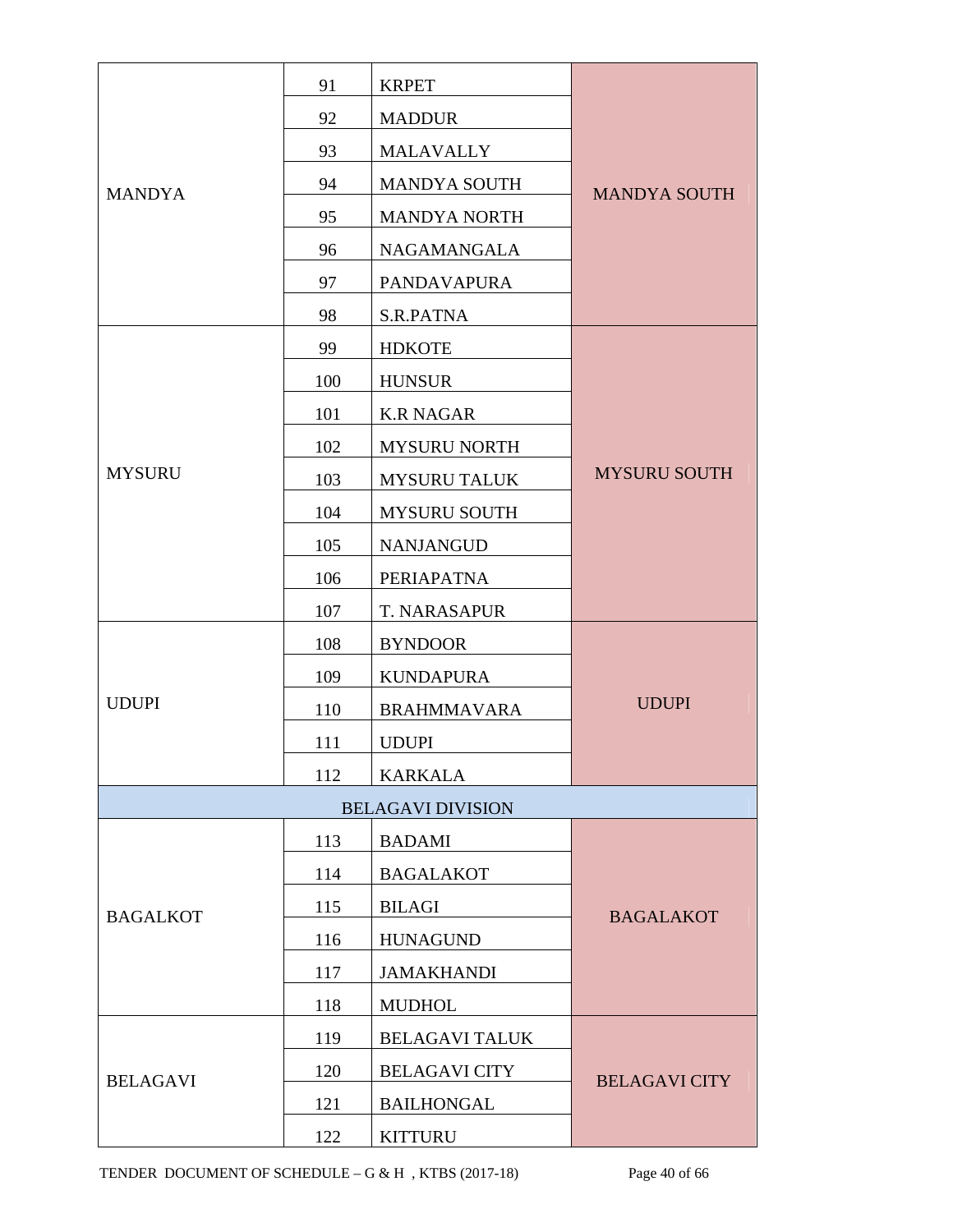|                   | 123 | <b>KHANAPUR</b>       |                        |  |
|-------------------|-----|-----------------------|------------------------|--|
|                   | 124 | <b>RAMADURGA</b>      |                        |  |
|                   | 125 | <b>SAVADATTI</b>      |                        |  |
|                   | 126 | <b>BAGEWADI</b>       |                        |  |
|                   | 127 | VIJAYAPURA CITY       |                        |  |
|                   | 128 | VIJAYAPURA RURAL      |                        |  |
| <b>VIJAYAPURA</b> | 129 | <b>CHADACHAN</b>      | <b>VIJAYAPURA CITY</b> |  |
|                   | 130 | <b>INDI</b>           |                        |  |
|                   | 131 | <b>MUDDEBIHAL</b>     |                        |  |
|                   | 132 | <b>SINDAGI</b>        |                        |  |
|                   | 133 | <b>ATHANI</b>         |                        |  |
|                   | 134 | <b>KAGWAD</b>         |                        |  |
|                   | 135 | <b>CHIKKODI</b>       |                        |  |
| <b>CHIKKODI</b>   | 136 | <b>NIPPANI</b>        | <b>CHIKKODI</b>        |  |
|                   | 137 | <b>GOKAK</b>          |                        |  |
|                   | 138 | <b>MUDALAGI</b>       |                        |  |
|                   | 139 | <b>HUKKERI</b>        |                        |  |
|                   | 140 | <b>RAIBAG</b>         |                        |  |
|                   | 141 | <b>DHARWAD RURAL</b>  |                        |  |
|                   | 142 | DHARWAD CITY          |                        |  |
|                   | 143 | <b>HUBBALLI RURAL</b> |                        |  |
| <b>DHARWAD</b>    | 144 | <b>HUBBALLI CITY</b>  | <b>DHARWAD CITY</b>    |  |
|                   | 145 | <b>KALAGATAGI</b>     |                        |  |
|                   | 146 | <b>KUNDGOLA</b>       |                        |  |
|                   | 147 | <b>NAVALGUNDA</b>     |                        |  |
|                   | 148 | <b>GADAG CITY</b>     |                        |  |
|                   | 149 | <b>GADAG RURAL</b>    |                        |  |
| <b>GADAG</b>      | 150 | <b>MUNDARGI</b>       | <b>GADAG CITY</b>      |  |
|                   | 151 | <b>NARGUND</b>        |                        |  |
|                   | 152 | <b>RON</b>            |                        |  |
|                   | 153 | <b>SHIRAHTTI</b>      |                        |  |
| <b>HAVERI</b>     | 154 | <b>BYADAGI</b>        | <b>HAVERI</b>          |  |
|                   | 155 | <b>HANGAL</b>         |                        |  |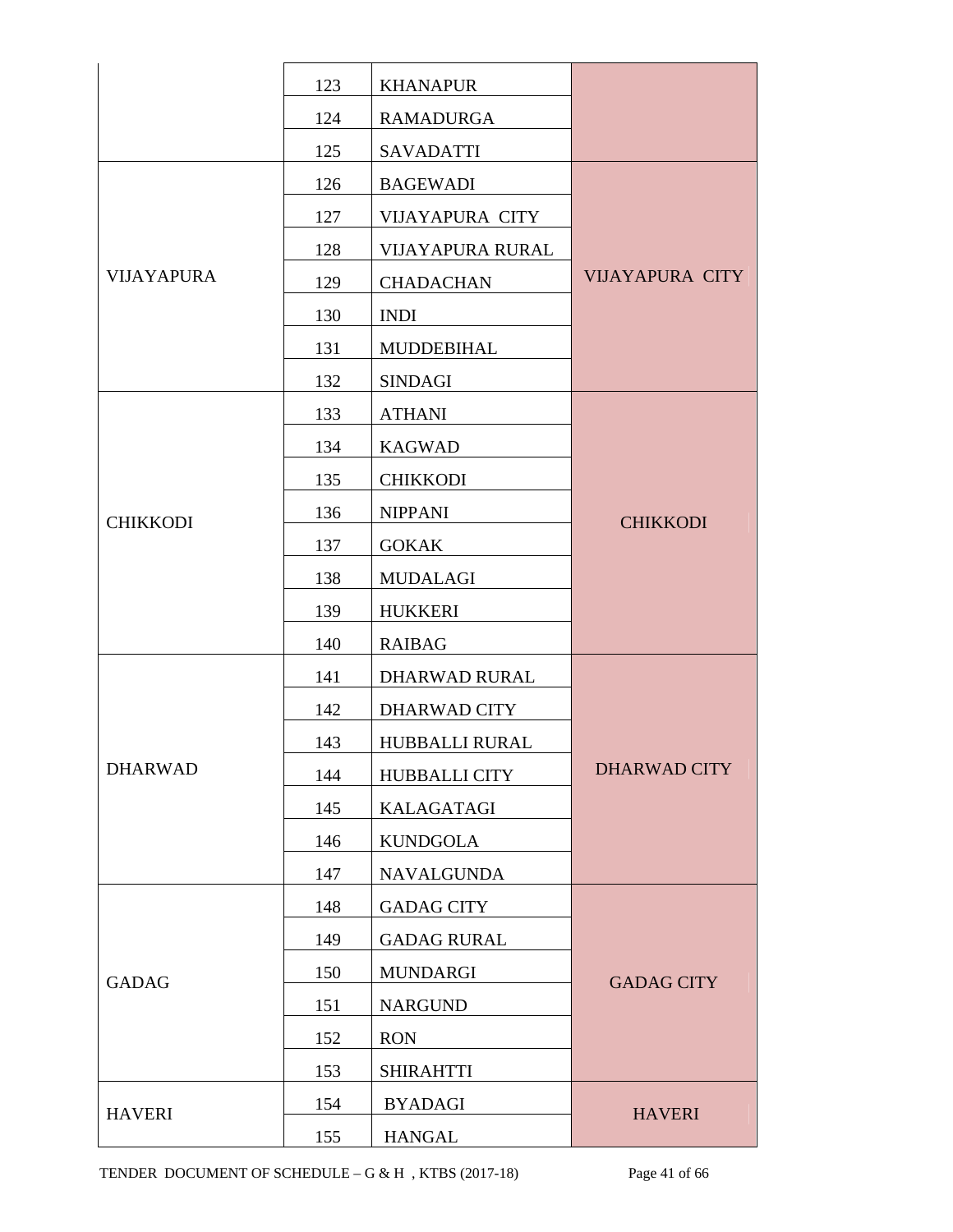|                      | 156 | <b>HAVERI</b>             |                                   |
|----------------------|-----|---------------------------|-----------------------------------|
|                      | 157 | <b>HIREKERUR</b>          |                                   |
|                      | 158 | <b>RANEBENNUR</b>         |                                   |
|                      | 159 | <b>SAVANUR</b>            |                                   |
|                      | 160 | <b>SHIGGAON</b>           |                                   |
|                      | 161 | <b>SIRSI</b>              |                                   |
|                      | 162 | <b>SIDDAPUR</b>           |                                   |
| <b>SIRSI</b>         | 163 | <b>YELLAPUR</b>           | <b>SIRSI</b>                      |
|                      | 164 | <b>MUNDAGOD</b>           |                                   |
|                      | 165 | <b>HALIYAL</b>            |                                   |
|                      | 166 | <b>JOIDA</b>              |                                   |
|                      | 167 | <b>KARWAR</b>             |                                   |
|                      | 168 | <b>ANKOLA</b>             |                                   |
| <b>UTTAR KANNADA</b> | 169 | <b>KUMATA</b>             | <b>KARWAR</b>                     |
|                      | 170 | <b>HONNAVAR</b>           |                                   |
|                      | 171 | <b>BHATKAL</b>            |                                   |
|                      |     | <b>KALABURGI DIVISION</b> |                                   |
|                      | 172 | <b>BALLARI EAST</b>       |                                   |
|                      | 173 | <b>KURUGODU</b>           |                                   |
|                      | 174 | <b>HADAGALI</b>           |                                   |
| <b>BALLARI</b>       | 175 | HB HALLI                  | <b>BALLARI EAST</b>               |
|                      | 176 | <b>HOSPET</b>             |                                   |
|                      | 177 | <b>KUDLIGI</b>            |                                   |
|                      | 178 | <b>SANDUR</b>             |                                   |
|                      | 179 | <b>SIRUGUPPA</b>          |                                   |
|                      | 180 | <b>AURAD</b>              |                                   |
| <b>BIDAR</b>         | 181 | <b>BASAVAKALYAN</b>       |                                   |
|                      | 182 | <b>BHALKI</b>             | <b>BIDAR</b>                      |
|                      | 183 | <b>BIDAR</b>              |                                   |
|                      | 184 | <b>HUMNABAD</b>           |                                   |
|                      | 185 | <b>AFZALPUR</b>           |                                   |
| <b>KALABURAGI</b>    | 186 | <b>ALAND</b>              | <b>KALABURAGI</b><br><b>NORTH</b> |
|                      | 187 | <b>CHINCHOLI</b>          |                                   |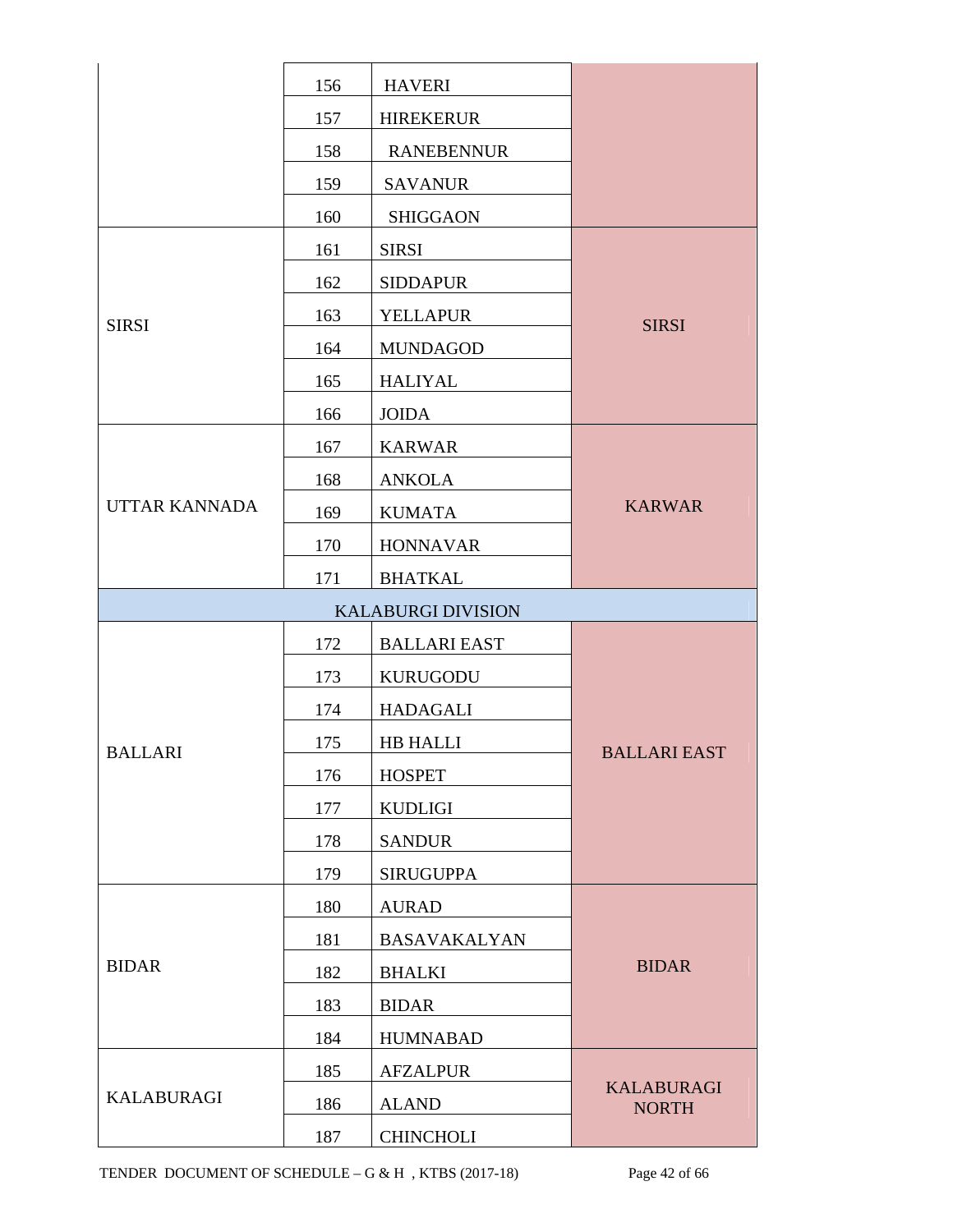|                     | 188 | <b>CHITTAPUR</b>                 |                |
|---------------------|-----|----------------------------------|----------------|
|                     | 189 | KALABURAGI NORTH                 |                |
|                     | 190 | KALABURAGI SOUTH                 |                |
|                     | 191 | <b>JEWARGI</b>                   |                |
|                     | 192 | <b>SEDAM</b>                     |                |
|                     | 193 | <b>KOPPAL</b>                    |                |
| <b>KOPPAL</b>       | 194 | <b>GANGAVTI</b>                  | <b>KOPPAL</b>  |
|                     | 195 | <b>KUSTAGI</b>                   |                |
|                     | 196 | <b>YELBURGA</b>                  |                |
|                     | 197 | <b>DEVDURGA</b>                  |                |
|                     | 198 | LINGASUGURU                      |                |
| <b>RACIHUR</b>      | 199 | <b>MANVI</b>                     | <b>RAICHUR</b> |
|                     | 200 | <b>RAICHUR</b>                   |                |
|                     | 201 | <b>SINDHANUR</b>                 |                |
|                     | 202 | <b>SHAHAPUR</b>                  |                |
| <b>YADGIR</b>       | 203 | <b>SURPUR</b>                    |                |
|                     | 204 | <b>YADGIR</b>                    | <b>YADGIR</b>  |
|                     |     |                                  |                |
| <b>STATE GODOWN</b> | 205 | <b>MADIWALA</b><br><b>GODOWN</b> |                |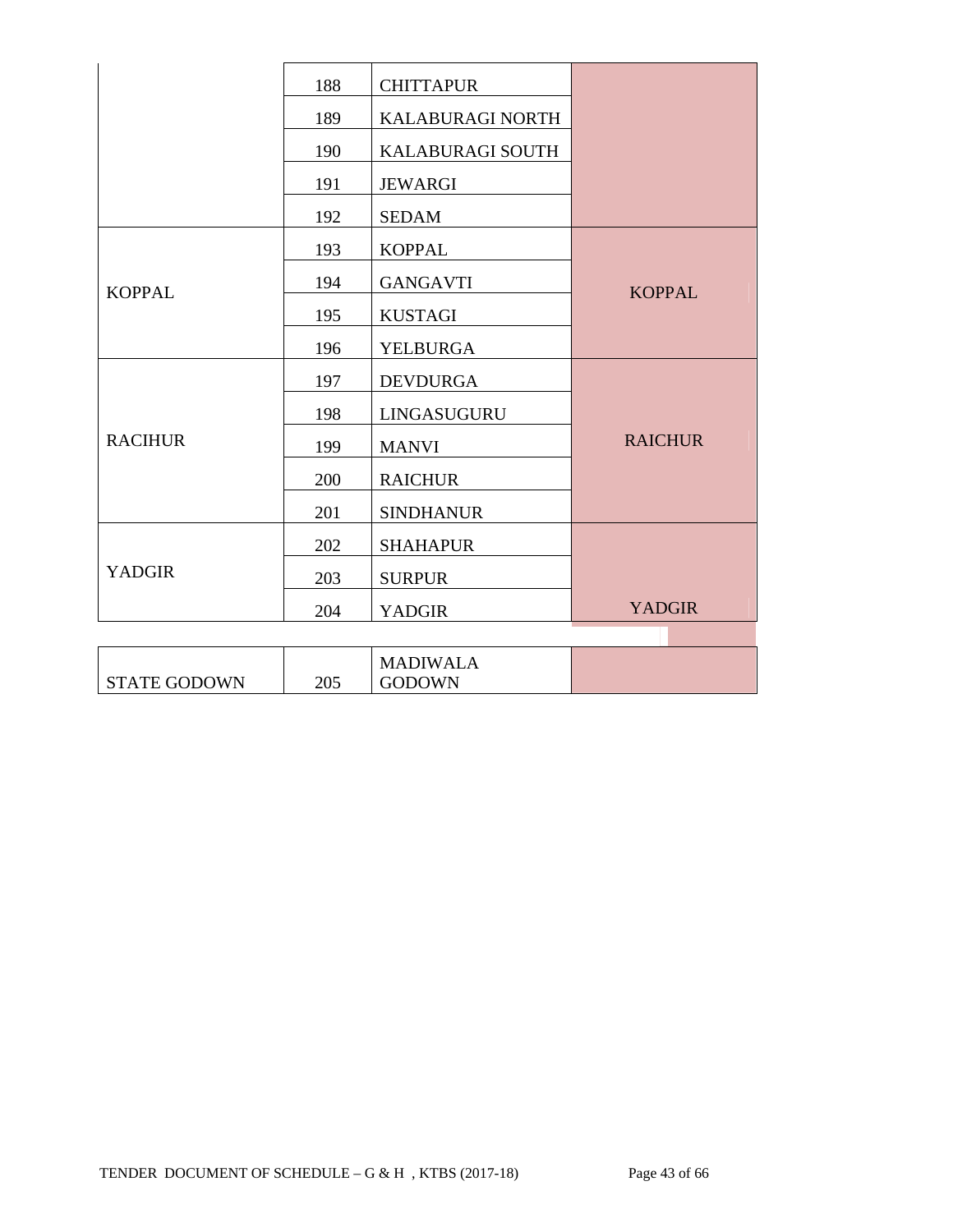## **VOLUME 3 PACKAGEWISE TITLES 2017-18 SCHEDULE-G & H**

 $\mathsf{r}$ 

|                |            |                |                | <b>SCHEDULE G PACKAGES 91,92,93</b><br>(TIME SCHEDULE 60 DAYS FROM THE DATE OF WORK ORDER) |                |                |       |        |             |
|----------------|------------|----------------|----------------|--------------------------------------------------------------------------------------------|----------------|----------------|-------|--------|-------------|
|                |            |                |                |                                                                                            |                |                |       |        |             |
|                | Title      | Package        |                |                                                                                            |                |                |       | No of  | Approximate |
| Sl.No          | $\rm Code$ | N <sub>o</sub> | Class          | Title Name                                                                                 | Size           | Colour         | Pages | Copies | no of pages |
|                |            |                |                |                                                                                            | 1/4th          |                |       |        |             |
| 1              | 157        | 91             | 5              | TELUGU_MED_MATHS PART 1                                                                    | Crown          | $\rm\,B/W$     | 174   | 995    | 173,130     |
|                |            |                |                |                                                                                            | 1/4th          |                |       |        |             |
| 2              | 220        | 91             | 7              | KAN_FL                                                                                     | Crown          | $\overline{4}$ | 180   | 747242 | 134,503,560 |
|                |            |                |                |                                                                                            | 1/4th          |                |       |        |             |
| 3              | 57         | 91             | $\sqrt{2}$     | TELUGU_MATHS                                                                               | Crown          | B/W            | 260   | 859    | 223,340     |
|                |            |                |                |                                                                                            | 1/4th          |                |       |        |             |
| $\overline{4}$ | 111        | 91             | $\overline{4}$ | HINDI_MATHS PART 1                                                                         | Crown          | B/W            | 168   | 268    | 45,024      |
|                |            |                |                |                                                                                            | 1/4th          |                |       |        |             |
| 5              | 113        | 91             | $\overline{4}$ | HINDI_PARISARA_ADHYAYANA                                                                   | Crown          | B/W            | 260   | 300    | 78,000      |
|                |            |                |                |                                                                                            | 1/4th          |                |       |        |             |
| 6              | 119        | 91             | $\overline{4}$ | TELUGU_MATHS PART 1                                                                        | Crown          | B/W            | 168   | 1139   | 191,352     |
| 7              | 217        | 91             | 6              | Tulu_TL                                                                                    | 1/4th<br>Crown | B/W            | 124   | 40     | 4,960       |
|                |            |                |                |                                                                                            |                |                |       |        |             |
|                |            |                |                |                                                                                            |                |                |       |        |             |
|                |            |                |                |                                                                                            | 1/4th          |                |       |        |             |
| 8              | 308        | 91             | 8              | URDU MATHS PART 1                                                                          | Crown          | B/W            | 203   | 28994  | 5,885,782   |
|                |            |                |                |                                                                                            |                |                |       |        |             |
|                |            |                |                |                                                                                            | 1/4th          |                |       |        |             |
| 9              | 316        | 91             | 8              | MAYA MARTI (FL)                                                                            | Crown          | B/W            | 152   | 13109  | 1,992,568   |
|                |            |                |                |                                                                                            |                |                |       |        |             |
|                |            |                |                |                                                                                            | 1/4th          |                |       |        |             |
| 10             | 321        | 91             | 8              | MARTHI_SOCIAL SCIENCE                                                                      | Crown          | B/W            | 260   | 12969  | 3,371,940   |
|                |            |                |                | Package No 91                                                                              |                |                |       | 805915 | 146469656   |
|                |            |                |                |                                                                                            | 1/4th          |                |       |        |             |
| 11             | 273        | 92             | 9              | ENG_PE                                                                                     | Crown          | $\overline{4}$ | 130   | 258149 | 33,559,370  |
|                |            |                |                |                                                                                            | 1/4th          |                |       |        |             |
| 12             | 295        | 92             | 8              | KAN_MED_PHY_EDU                                                                            | Crown          | $\overline{4}$ | 132   | 531479 | 70,155,228  |
|                |            |                |                | Package No 92                                                                              |                |                |       | 789628 | 103714598   |
|                |            |                |                |                                                                                            | 1/4th          |                |       |        |             |
| 13             | 266        | 93             | 10             | KAN_PE                                                                                     | Crown          | $\rm\,B/W$     | 138   | 600114 | 82,815,732  |
|                |            |                |                |                                                                                            | 1/4th          |                |       |        |             |
| 14             | 175        | 93             | 6              | ENG-SL                                                                                     | Crown          | $\overline{4}$ | 180   | 269464 | 48,503,520  |
|                |            |                |                |                                                                                            | 1/4th          |                |       |        |             |
| 15             | 198        | 93             | 6              | HIN MED PHY EDU                                                                            | Crown          | B/W            | 132   | 1173   | 154,836     |
|                |            |                |                | Package No 93                                                                              |                |                |       | 870751 | 131474088   |
|                |            |                |                | <b>SCHEDULE H PACKAGES 94,95,96</b>                                                        |                |                |       |        |             |
|                |            |                |                | (TIME SCHEDULE 90 DAYS FROM THE DATE OF WORK ORDER)                                        |                |                |       |        |             |
|                |            |                |                |                                                                                            | 1/4th          |                |       |        |             |
| 16             | 164        | 94             | 6              | KAN_MED_MATHS PART 2                                                                       | Crown          | $\overline{4}$ | 188   | 579601 | 108,964,988 |
|                |            |                |                |                                                                                            | 1/4th          |                |       |        |             |
| 17             | 187        | 94             | 6              | MAR_MED_SOCIAL PART 2                                                                      | Crown          | $\overline{4}$ | 164   | 12434  | 2,039,176   |
|                |            |                |                |                                                                                            | 1/4th          |                |       |        |             |
| $18\,$         | 190        | 94             | 6              | <b>MAR_MATHS PART 2</b>                                                                    | Crown          | $\overline{4}$ | 188   | 12434  | 2,337,592   |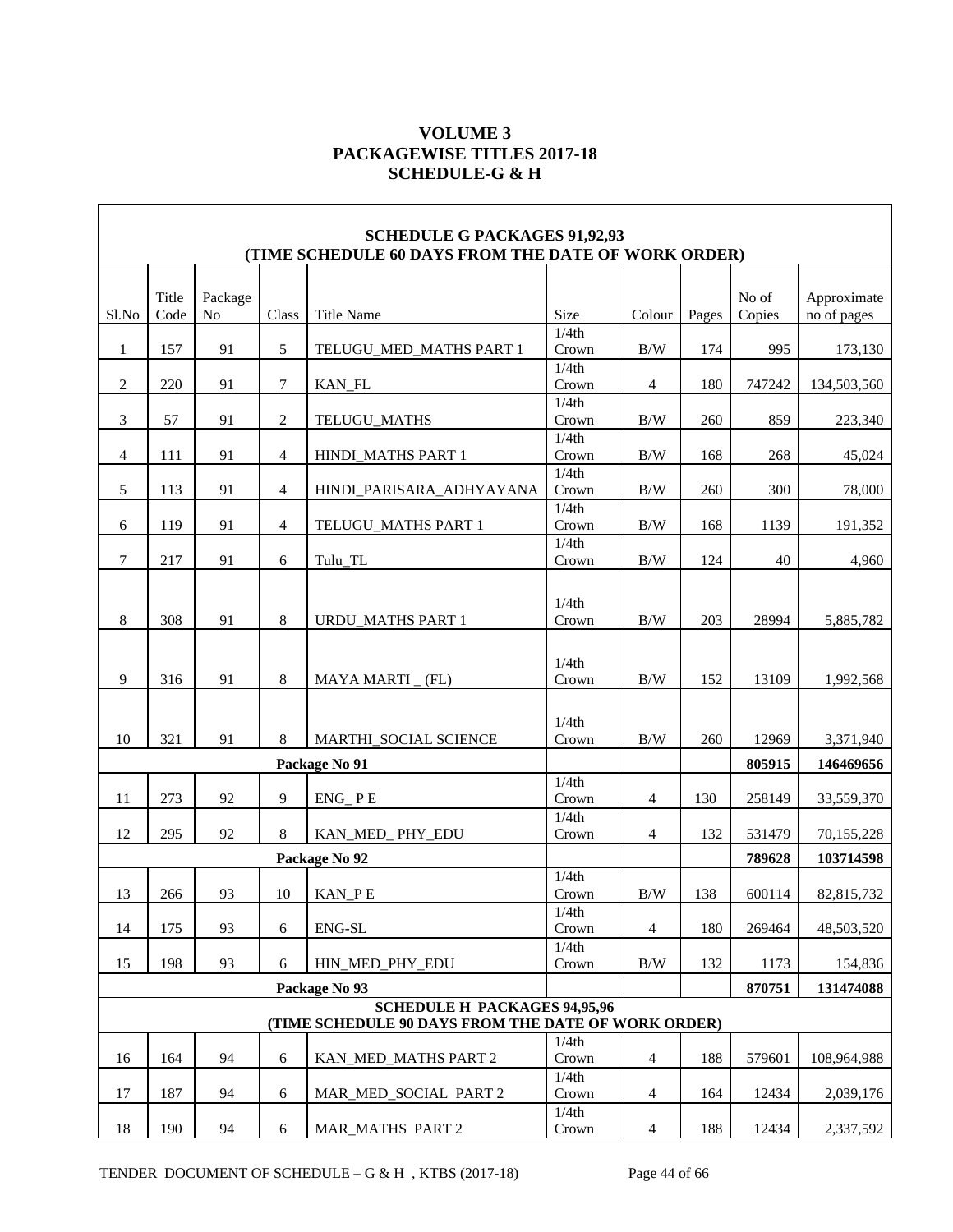|    |     |    |                | Package No 94                     |       |     |     | 604469  | 113341756  |
|----|-----|----|----------------|-----------------------------------|-------|-----|-----|---------|------------|
|    |     |    |                |                                   | 1/4th |     |     |         |            |
| 19 | 158 | 95 | 5              | TELUGU MED MATHS PART 2           | Crown | B/W | 152 | 995     | 151,240    |
|    |     |    |                |                                   | 1/4th |     |     |         |            |
| 20 | 120 | 95 | $\overline{4}$ | TELUGU MATHS PART 2               | Crown | B/W | 138 | 1139    | 157,182    |
|    |     |    |                |                                   | 1/4th |     |     |         |            |
| 21 | 294 | 95 | 8              | KAN SOCIAL SCIENCE PART 2         | Crown | B/W | 130 | 543134  | 70.607.420 |
|    |     |    |                |                                   | 1/4th |     |     |         |            |
| 22 | 318 | 95 | 8              | <b>MARTHI MATHS PART 2</b>        | Crown | B/W | 187 | 12779   | 2,389,673  |
|    |     |    |                | Package No 95                     |       |     |     | 558047  | 73305515   |
|    |     |    |                |                                   | 1/4th |     |     |         |            |
| 23 | 302 | 96 | 8              | <b>ENGLISH SCIENCE PART 2</b>     | Crown | 4   | 158 | 273328  | 43,185,824 |
|    |     |    |                |                                   |       |     |     |         |            |
|    |     |    |                |                                   | 1/4th |     |     |         |            |
| 24 | 300 | 96 | 8              | <b>ENGLISH MATHS PART 2</b>       | Crown | B/W | 185 | 234685  | 43,416,725 |
|    |     |    |                |                                   |       |     |     |         |            |
|    |     |    |                | Package No 96                     |       |     |     | 508013  | 86602549   |
|    |     |    |                | <b>SCHEDULE G &amp; H DETAILS</b> |       |     |     | 4136823 | 654908162  |

#### **Note :**

 1. A Bidder who already allotted for a maximum of 4 packages in A,C,E&F Schedule and 2 Packages in B,D,E&F Schedule will be eligible to participate for 1 in this tender (Schedule G& H) and others can participate for the shortfall of 7 Packages **,**eligible bidders can participate in all the packages in the order of his preference.

- 2. Packages 91,92,93,94,95,96 available for quoting .
- 3. Number of copies allotted for Printing shall be categorized as Free & Sale and they are to be bundled separately and supplied using separate coloured Delivery Challans as per the Purchase order. Distribution list shall be provided with the Purchase order .
- 4. Numbers are all indicative in nature and final numbers which may be allotted under various packages may vary up/down to 25% to the extent provided in the Purchase order .
- 5. Titles which are classified as ( B/W) have single colour inner pages. However all books are bound by 04 colour cover page.

 Sd/- Managing Director Karnataka Textbook Society®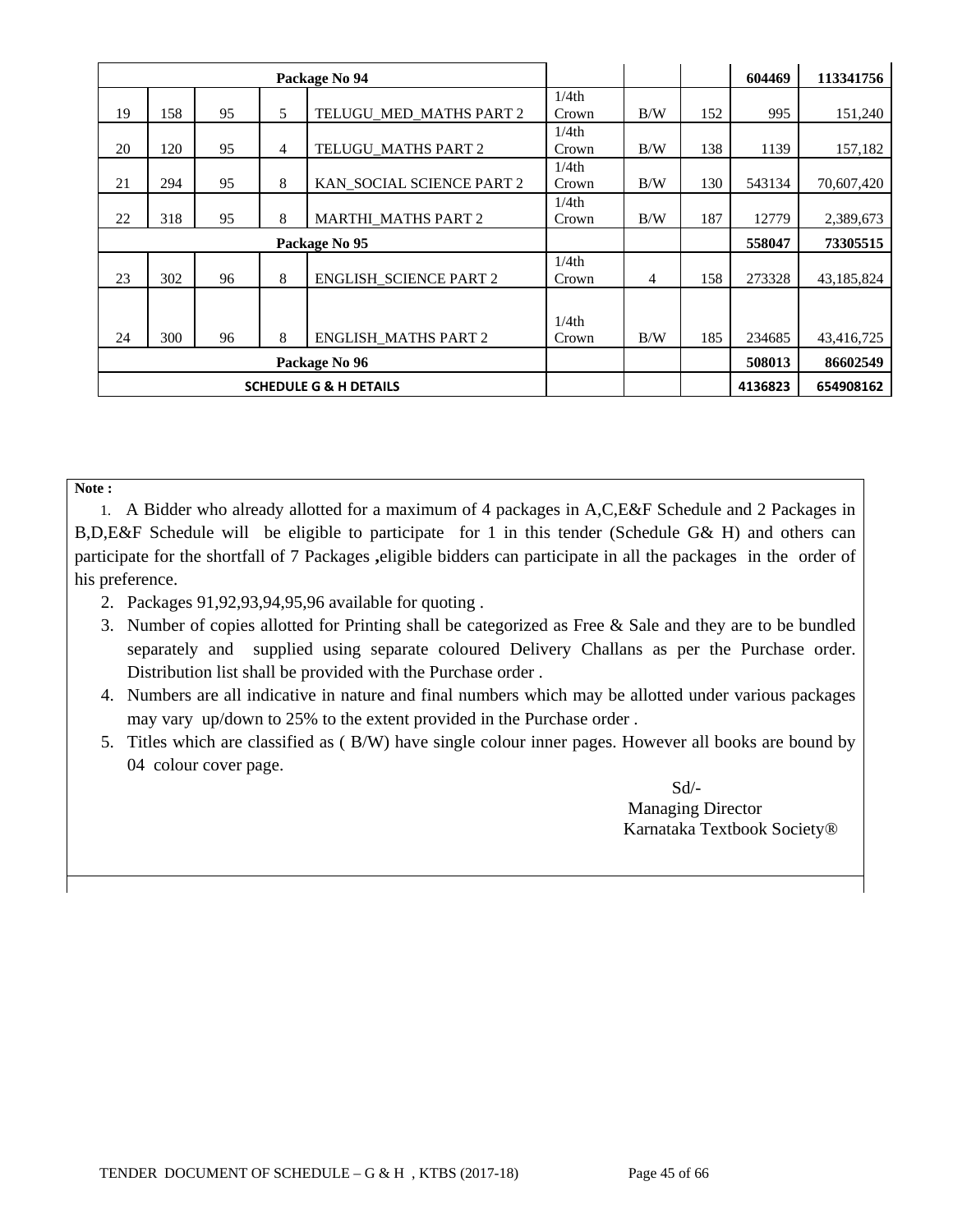## **TABLE-I**

## **BID FORM**

To

The Managing Director, Karnataka Textbook Society®, No.4, DSERT Building, 100 Ft ring Road, BSK III Stage, Bengaluru - 560 085.

Sir/Madam,

Having examined the Bidding Documents including Addenda No. The receipt of which is hereby duly acknowledged, we, the undersigned, offer to print and supply School textbooks to all the Block Educational Offices in State for which necessary Bid security ( EMD) amounting to Rs.  $2,50,000/$ - is remitted via e-payment mode.

Terms & conditions:-

- 1. We undertake, if our Bid is accepted, to supply of School Books to all the Block Educational Offices in the State in accordance with the terms and conditions in the Bidding document.
- 2. If our bid is accepted we will furnish the bank guarantee for the due performance of the Contract, in the form prescribed by the purchaser.
- 3. We agree to abide by this bid for a period of 90 days after the date fixed for bid opening of Second Envelope under Clause 2.16 of the Instruction to Bidders and shall remain binding upon us and may be accepted at any time before the expiry of that period.
- 4. We understand that in competing for (and if the award is made to us, in executing the above contract,) we will strictly observe the laws against fraud and corruption in force in India namely "Prevention of Corruption Act 1988 ".
- 5. We understand that you are not bound to accept the lowest or any bid you may receive.
- 6. We understand that contract conditions and the time stipulated for execution of tender is 90 days.

| Dated this                                        | day of | 2016 |                                                  |     |     |
|---------------------------------------------------|--------|------|--------------------------------------------------|-----|-----|
|                                                   |        |      | Signature:                                       | (in | the |
| Capacity of: $\_\_\_\_\_\_\_\_\_\_\_\_\_\_\_\_\_$ |        |      |                                                  |     |     |
|                                                   |        |      | Duly Authorized to sign bid for and on behalf of |     |     |
| Place:                                            |        |      |                                                  |     |     |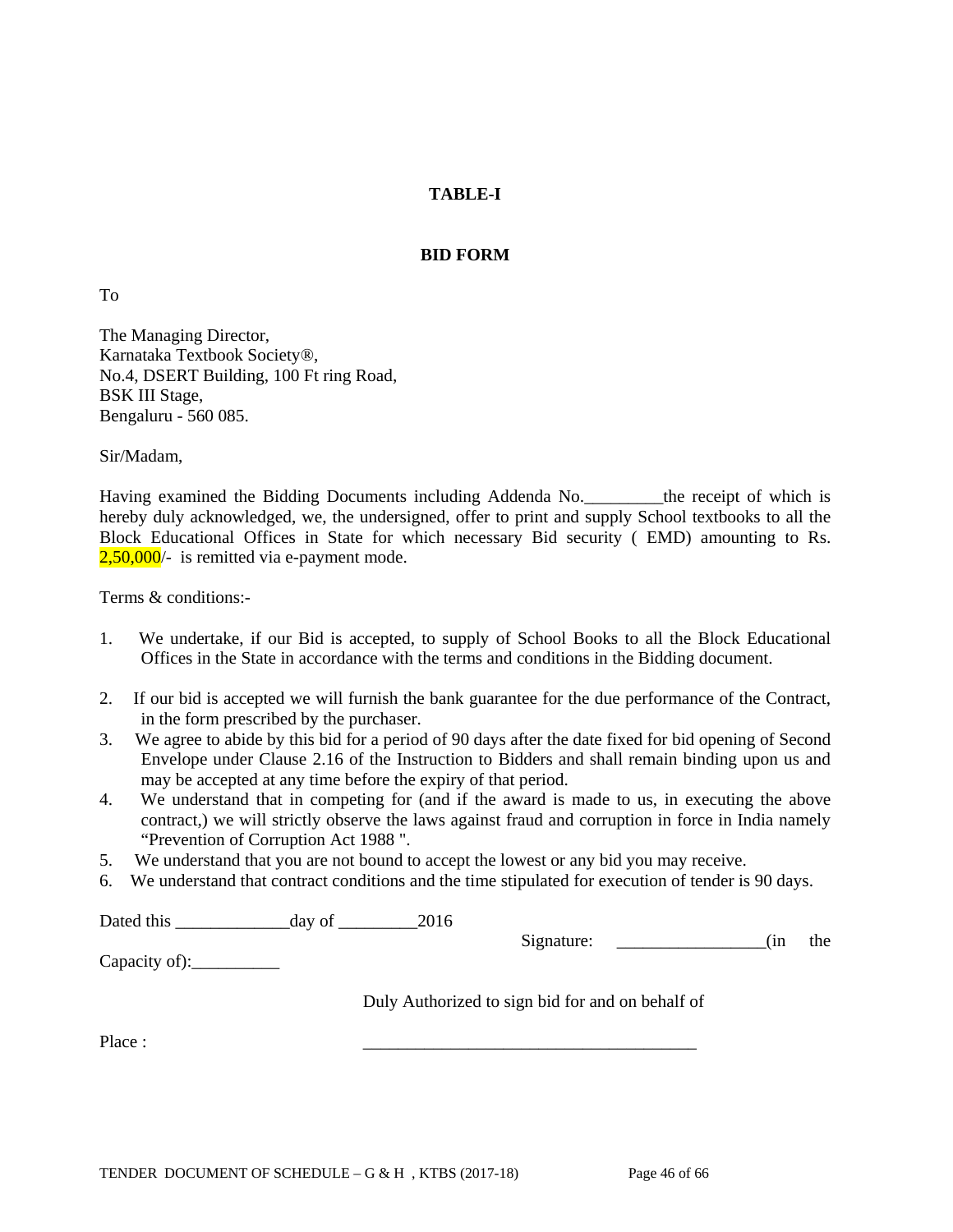### **APPENDIX A**

#### **Format for Letter of Proposal**

#### **(On the Letter head of the Bidder)**

**Date** 

**To,** 

The Managing Director, Karnataka Textbook Society®, No.4, DSERT Building,100 Ft ring Road, BSK III Stage, Bengaluru - 560 085.

Sir,

#### **Re : Implementation of printing and supply of Government School textbooks in Karnataka**

Being duly authorized to represent and act on behalf of ......................................... (here in after referred to as "the Bidder"), and having reviewed and fully understood all of the Proposal requirements and information provided, the undersigned hereby submits the Proposal for the project referred above.

We confirm that our Proposal is valid for a period of 90 days from ........................... (Proposal Due Date)

Yours faithfully,

 (Signature of the Authorized Signatory of Bidder) (Name and designation of the Authorized Signatory of Bidder.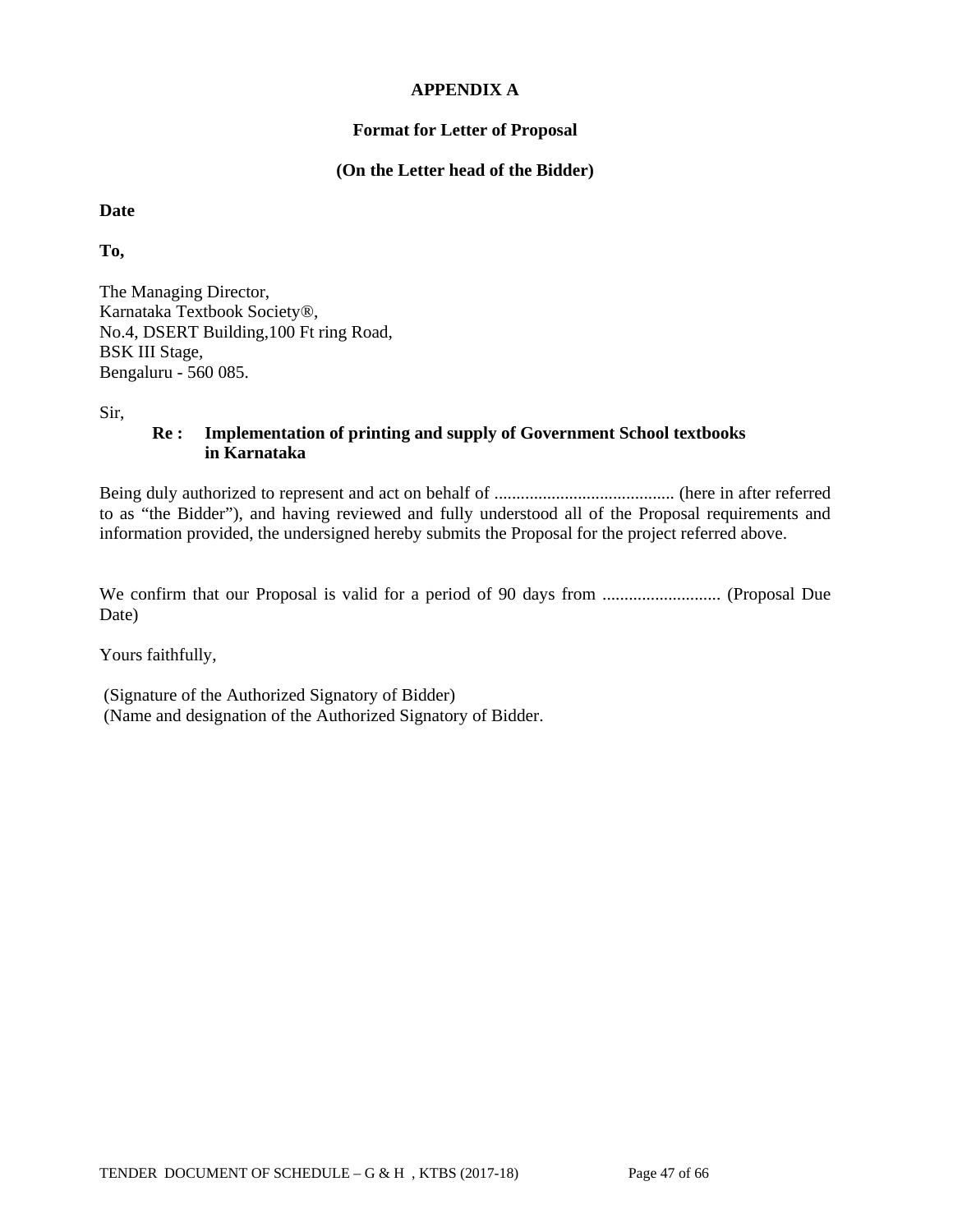#### **APPENDIX B**

#### **Format for Power of Attorney for Signing of Proposal (On stamp paper of appropriate value)**

#### **POWER OF ATTORNEY**

 Know all men by these presents, we .................................................... (name and address of the registered office) do hereby constitute, appoint and authorize Mr. / Ms. ............................................................................. (name and residential address) who is presently employed with us and holding the position of .................................................... as our attorney, to do in our name and on our behalf, all such acts, deeds and things necessary in connection with or incidental to our bid for the project envisaging Implementation of printing and supply of textbooks in Government / aided Schools under Karnataka Textbook society(R) in Karnataka, including signing and submission of all documents and providing information / responses to KTBS, representing us in all matters before KTBS, and generally dealing with KTBS in all matters in connection with our bid for the said Project.

 We hereby agree to ratify all acts, deeds and things lawfully done by our said attorney pursuant to this Power of Attorney and that all acts, deeds and things done by our aforesaid attorney shall and shall be deemed to have been done by us.

| For         |
|-------------|
|             |
| (Signature) |

............................................. (Name, Title and Address)

Accepted

............................................. (Signature)

............................................. (Name, Title and Address of the Attorney)

Note:

- 1. The mode of execution of the Power of Attorney should be in accordance with the procedure, if any, laid down by the applicable law and the charter documents of the executants(s) and when it is so required the same be affixed under common seal in accordance with the required procedure. The Power of Attorney should be on a stamp paper of appropriate value.
- 2. Also, wherever required, the Bidder should submit for verification the extract of the charter documents such as a resolution/power of attorney in favor of the Person executing this Power of Attorney for the delegation of power hereunder on behalf of the Bidder.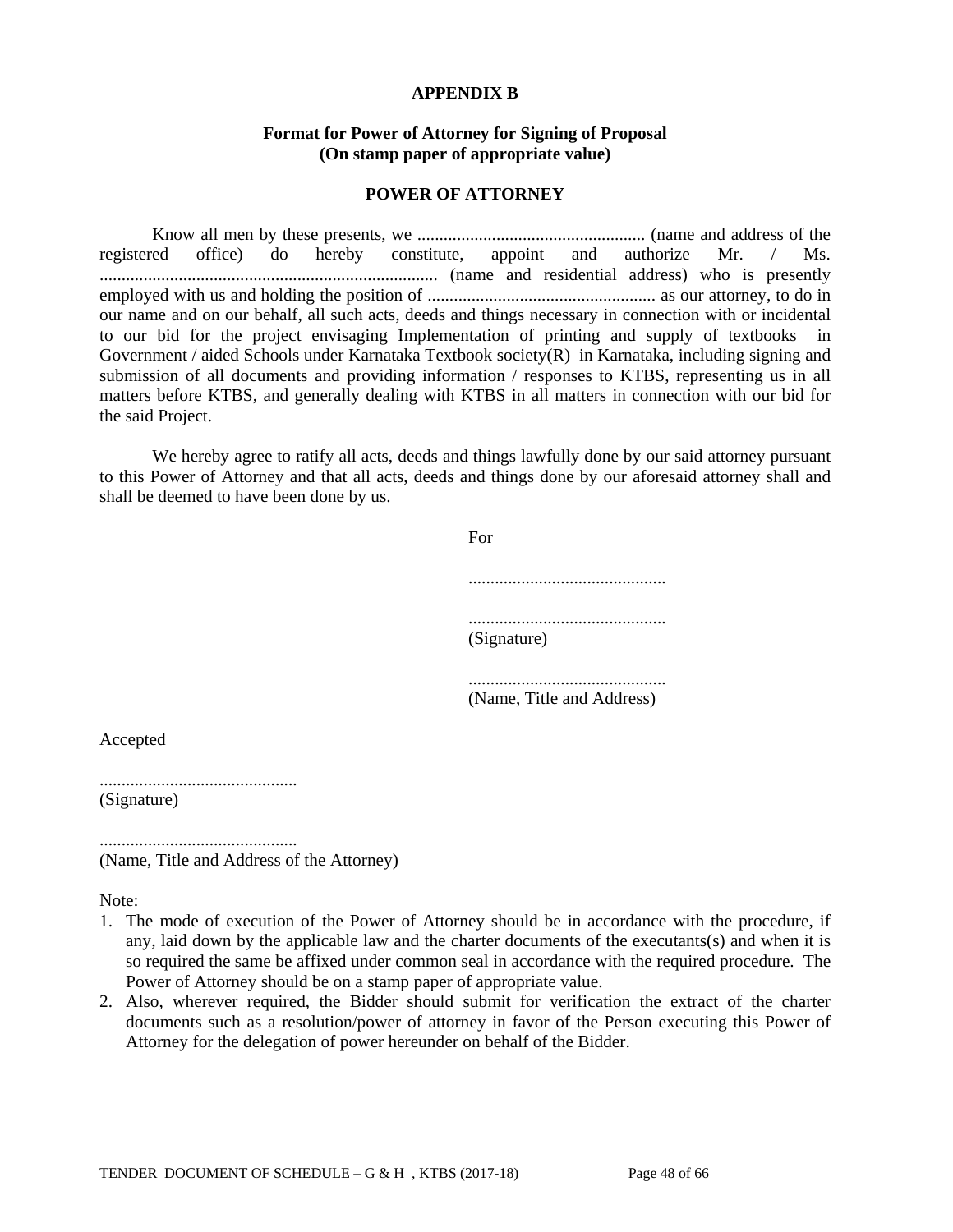## **APPENDIX C**

### **Details of Bidder**

- 1. Name
- 2. Address of the office(s)
- 3. Printing press Address (Place of production):
- 4. Date of incorporation and/or commencement of business
- 5. Sales Tax/VAT Registration No
- 6. Service Tax Registration No
- 7. Brief description of the Legal Entity including details of its main lines of business.
- 8. Name, Designation, Address and Phone Numbers of Authorized Signatory of the Bidder:
	- a. Name :
	- b. Designation :
	- c. Legal Entity :
	- d. Address :
	- e. Telephone Number :
	- f. Fax Number :
	- g. Mobile Number :
	- h. E-Mail Address :
- 9. Details of individual (s) who will serve as the point of contact / communication with The Karnataka Textbook Society® :
	- a. Name :
	- b. Designation :
	- c. Legal Entity :
	- d. Address :
	- e. Telephone Number:
	- f. Fax Number :
	- g. Mobile Number :
	- h. E-Mail Address :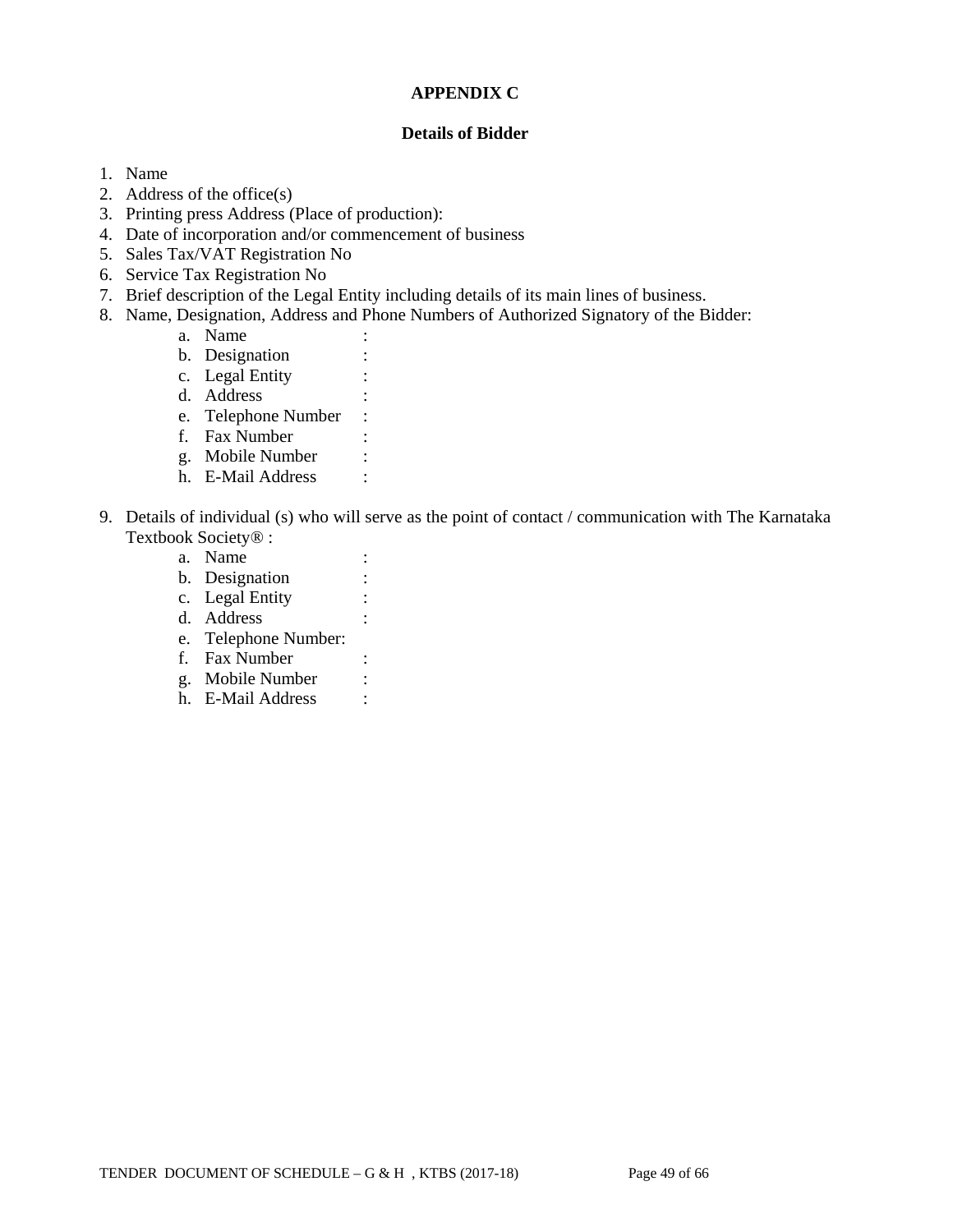#### APPENDIX D **Format for Anti-Collusion & Eligibility Certificate (On the Letterhead of the Bidder)**

 We hereby certify and confirm that in the preparation and submission of our Proposal for the Implementation of printing and supply of textbooks in Government Schools in Karnataka, we have not acted in concert or in collusion with any other Bidder or other person(s) and also not done any act, deed or thing which is or could be regarded as anti-competitive.

 We further confirm that we have not offered nor will offer any illegal gratification in cash or kind to any person or agency in connection with the instant Proposal.

 We further confirm that we have not been barred by Education Department, Government of Karnataka/any other State Governments in India/any agencies of GOK, and thereby have not been proven ineligible to bid.

Dated this ..................................... Day of .............................., 2017

........................................ (Name of the Bidder)

----------------------------------

(Signature of the Authorized Person)

-----------------------------------

(Name and designation of the Authorized Person)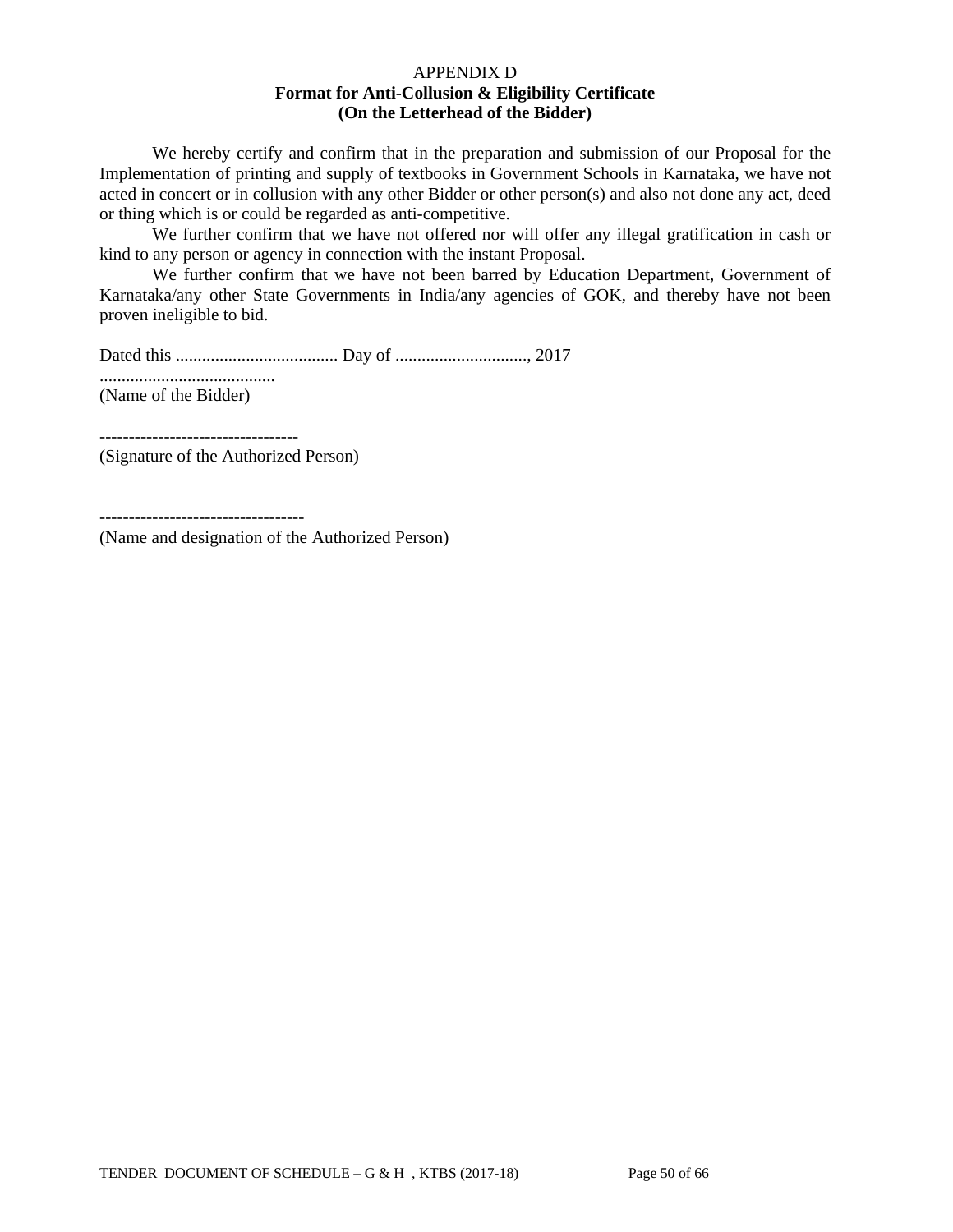#### **APPENDIX E**

#### **Format for Performance Bank Guarantee (To be issued by a Nationalized / Scheduled Bank in India)**

B.G. No. .................................................... dated ......................This Deed of Guarantee executed at ...................... by ........................ (Name of Bank) having its Head/Registered office at ............................. .................. (herein after referred to as "the Guarantor") which expression shall unless it be repugnant to the subject or context thereof include its, successors and assigns;

In favor of, The Managing Director, The Karnataka Textbook Society(R), (hereinafter referred to as "The Karnataka Textbook Society(R)") having its office at No.4, DSERT Building,100 Ft Ring Road, Hosakerehalli cross, BSK III Stage, Bengaluru - 560 085, Karnataka State, India, which expression shall unless it be repugnant to the subject or context thereof include its successors and assigns;

#### WHEREAS

A. M/s. ........................................... a Legal Entity having its registered office at ............... (hereinafter called "the Bidder") which expression shall unless it be repugnant to the subject or context thereof include its / their executors administrators, successors and assigns, intends to bid implementation of printing and supply of text books to schools across Karnataka.

B. In terms of **Clause 2.28** of the Tender Document dated ....................issued in respect of the Project, the Bidder is required to furnish to The Karnataka Text book Society(R) an unconditional and irrevocable Bank Guarantee for an amount of Rs. .................. (Rupees ............... only) as Performance Security for the Package Number……………………...

The Guarantor has at the request of the Bidder and for valid consideration agreed to provide such Bank Guarantee being these presents:

#### NOW THEREFORE THIS DEED WITNESSETH AS FOLLOWS:

- A. The Guarantor, as primary obligor shall, without demur, pay to The Karnataka Text book Society(R) Bengaluru an amount not exceeding Rs.................(Rupees.................only), within 5 days of receipt of a written demand from The Karnataka Text book Society(R) calling upon the Guarantor to pay the said amount.
- B. Any such demand made on the Guarantor by The Karnataka Text book Society(R) Bengaluru shall be conclusive and absolute as regards the forfeiture of Bid security and the amount due and payable by the Guarantor under this Guarantee.
- C. The above payment shall be made without any reference to the Bidder or any other person and irrespective of whether the claim of The Karnataka Text book Society(R) Bengaluru is disputed by the Bidder or not.
- D. This Guarantee shall be irrevocable and remain in full force upto **31st March 2018** or for such extended period as may be mutually agreed between The Karnataka Text book Society $(R)$ , Bengaluru and the bidder and shall continue to be enforceable till all amounts under this Guarantee are paid.
- E. The Guarantee shall not be affected by any change in the constitution or winding up of the Bidder/the Guarantor or any absorption, merger or amalgamation of the Bidder/the Guarantor with any other person.
- F. In order to give full effect to this Guarantee, The Karnataka Text book Society(R), Bengaluru, shall be entitled to treat the Guarantor as Principal debtor. The obligations of the Guarantor shall not be affected by any variations in the terms and conditions of the Tender document or other documents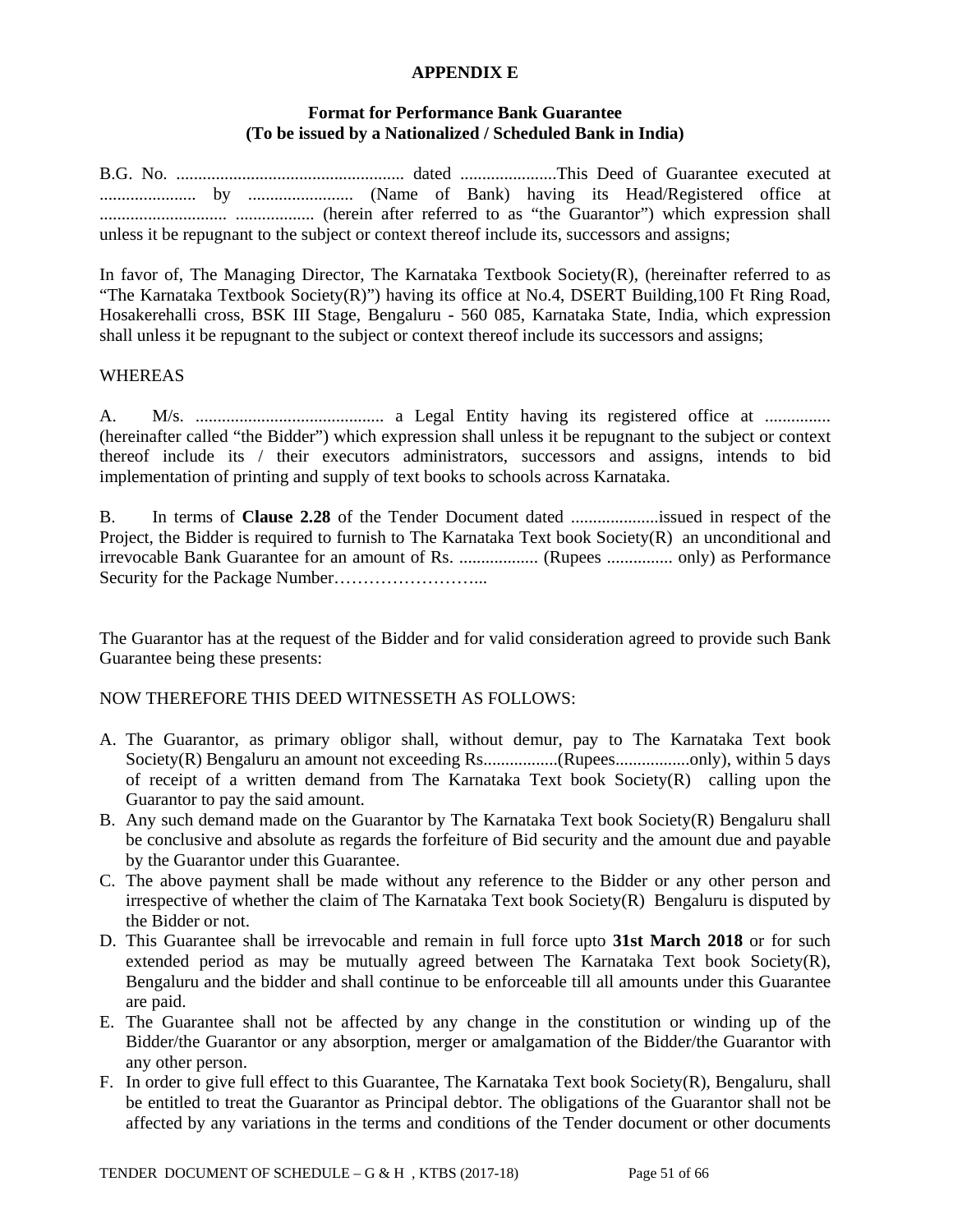or by extension of time of performance of any obligations granted to the Bidder or postponement /non exercise/delayed exercise of any of its rights by The Karnataka Text book Society(R), Bengaluru to the Bidder and the Guarantor shall not be relieved from the its obligation under this Bank Guarantee on account of any such variation, extension, postponement, non exercise, delayed exercise or omission on the part of The Karnataka Text book Society(R) to the bidder to give such matter or thing whatsoever which under the law relating to sureties would but for this provision have effect of so relieving the Guarantor.

G. The Guarantor has power to issue this Guarantee and discharge the obligations contemplated herein, the undersigned is duly authorized to execute this Guarantee pursuant to the power granted under…………………………

In witness thereof the Guarantor has set its hands hereunto on the day, month and year first herein above written.

Signed and delivered by…………………………………… bank By the hand of Mr/Mrs………………….. Its ……………………….. and authorized official.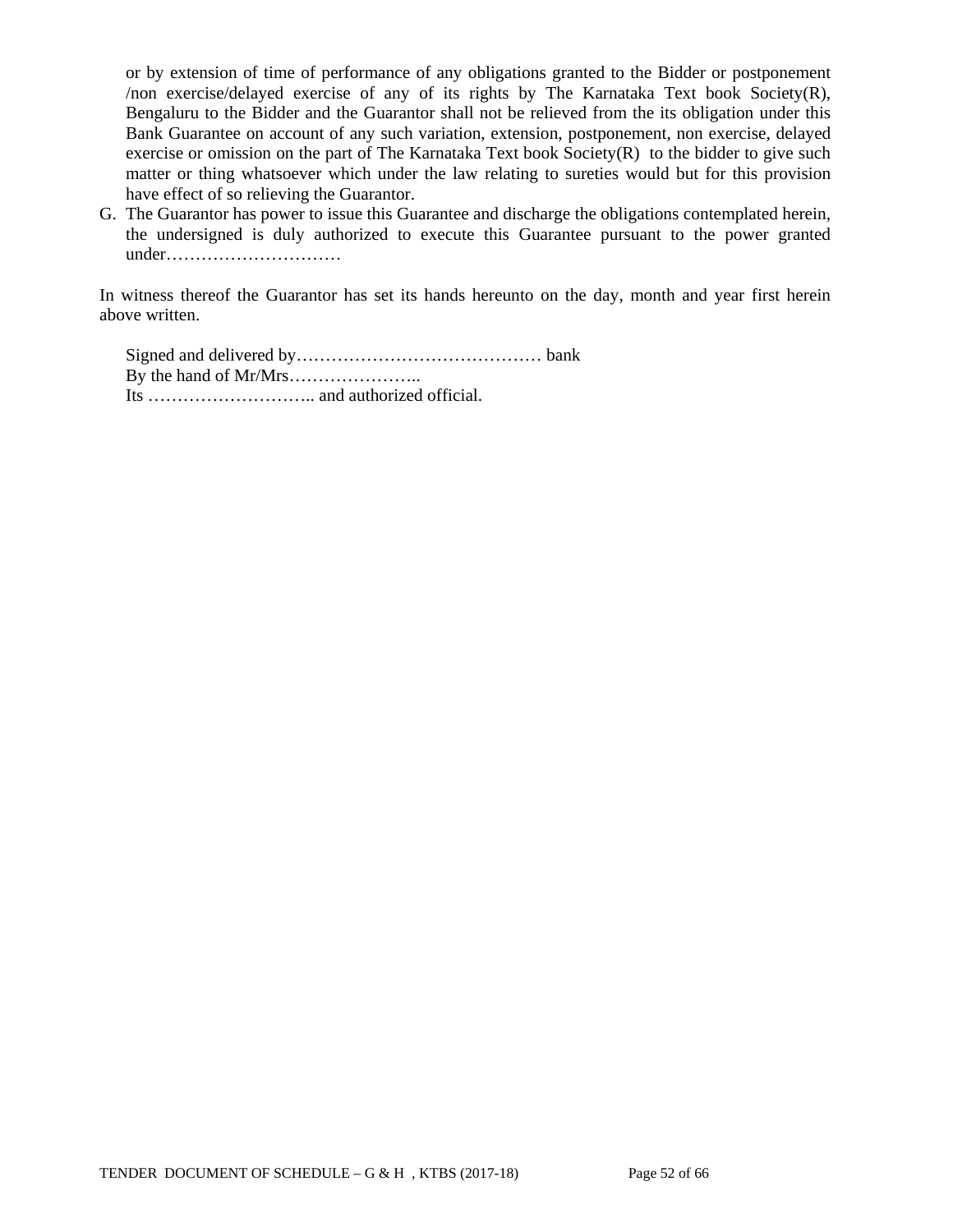## **Appendix F**

#### **(Format for undertaking of being a Printer)**

Date

**To,**  The Managing Director, Karnataka Textbook Society®, No.4, DSERT Building,100 Ft ring Road,

BSK III Stage, Bengaluru - 560 085.

Sir,

We confirm that we have been in the business of printing and supply of books / text books since past \_\_\_\_\_\_\_\_\_\_\_\_\_\_\_years.

Yours faithfully,

(Authorized Signatory)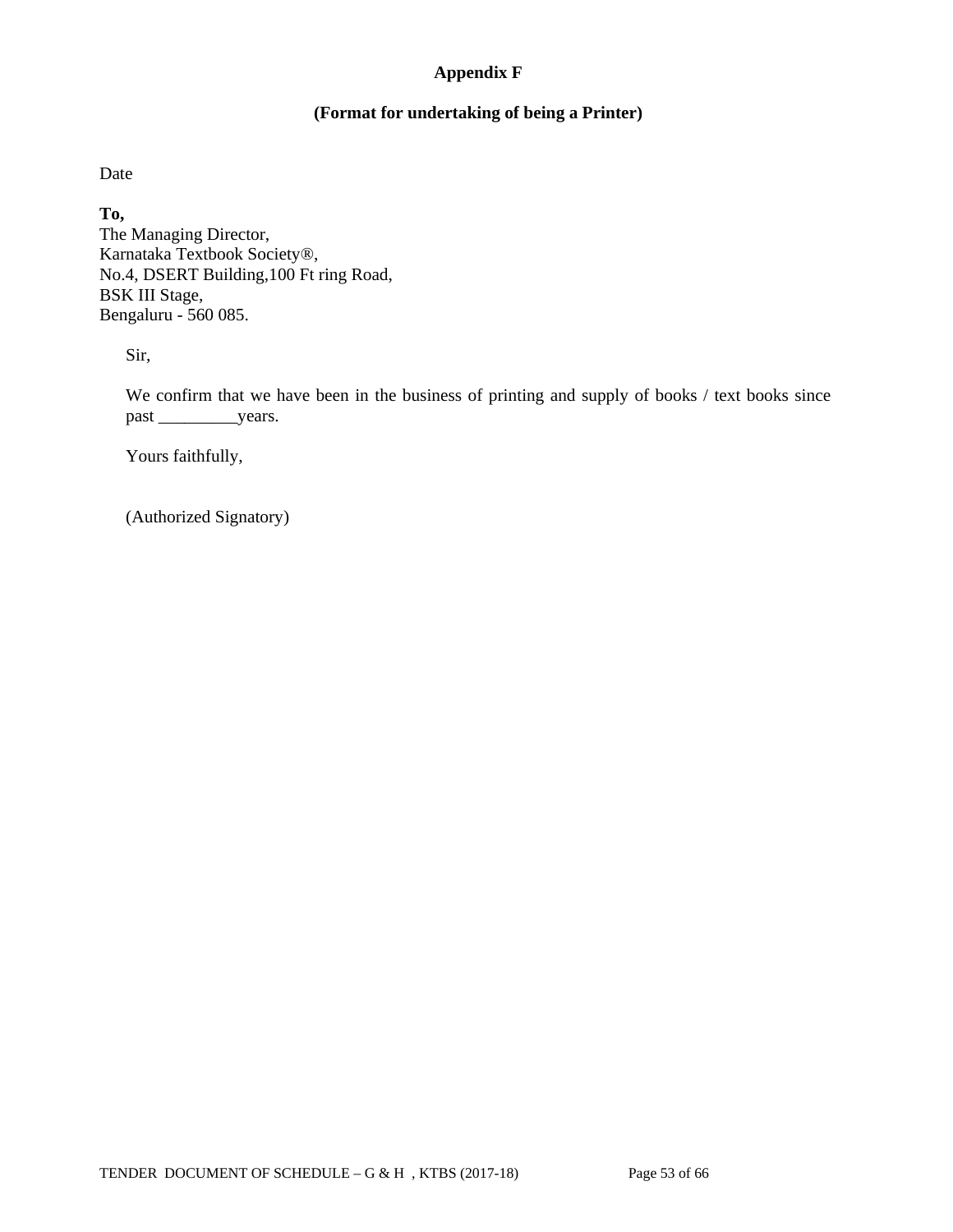## **Appendix G-1**

### *FORMAT FOR STATEMENT OF EXPERIENCE*

**Name of the Firm………………………………**

#### **Financial Year from 2013‐14,2014‐15,& 2015‐16**

|           |          |                                                         |                       |                                                  |                      | Date of Completion<br>of delivery |        |                                                                    |                                                                                                             |
|-----------|----------|---------------------------------------------------------|-----------------------|--------------------------------------------------|----------------------|-----------------------------------|--------|--------------------------------------------------------------------|-------------------------------------------------------------------------------------------------------------|
| SI.N<br>o | Yea<br>r | Order<br>placed by<br>(Full<br>address of<br>Purchaser) | Order<br>No &<br>Date | Description<br>& quantity<br>of ordered<br>books | Value<br>of<br>order | As per<br>Contract                | Actual | Remarks<br>Indicating<br>reasons<br>for late<br>delivery if<br>any | Has the<br>supply been<br>satisfactory?(<br>Attach a<br>certificate<br>from the<br>Purchaser/C<br>onsignee) |
|           |          |                                                         |                       |                                                  |                      |                                   |        |                                                                    |                                                                                                             |
|           |          |                                                         |                       |                                                  |                      |                                   |        |                                                                    |                                                                                                             |
|           |          |                                                         |                       |                                                  |                      |                                   |        |                                                                    |                                                                                                             |
|           |          |                                                         |                       |                                                  |                      |                                   |        |                                                                    |                                                                                                             |
|           |          |                                                         |                       |                                                  |                      |                                   |        |                                                                    |                                                                                                             |
|           |          |                                                         |                       |                                                  |                      |                                   |        |                                                                    |                                                                                                             |
|           |          |                                                         |                       |                                                  |                      |                                   |        |                                                                    |                                                                                                             |
|           |          |                                                         |                       |                                                  |                      |                                   |        |                                                                    |                                                                                                             |

Signature & Seal of the bidder

The above statement shall be supported by

- 1. A certificate issued by the Client clearly stating the scope of the project, cost of the project and date of successful completion.
- 2. Certificate from statutory auditor certifying date of successful completion of bidder's scope of work in the project and total billings till such date(Optional)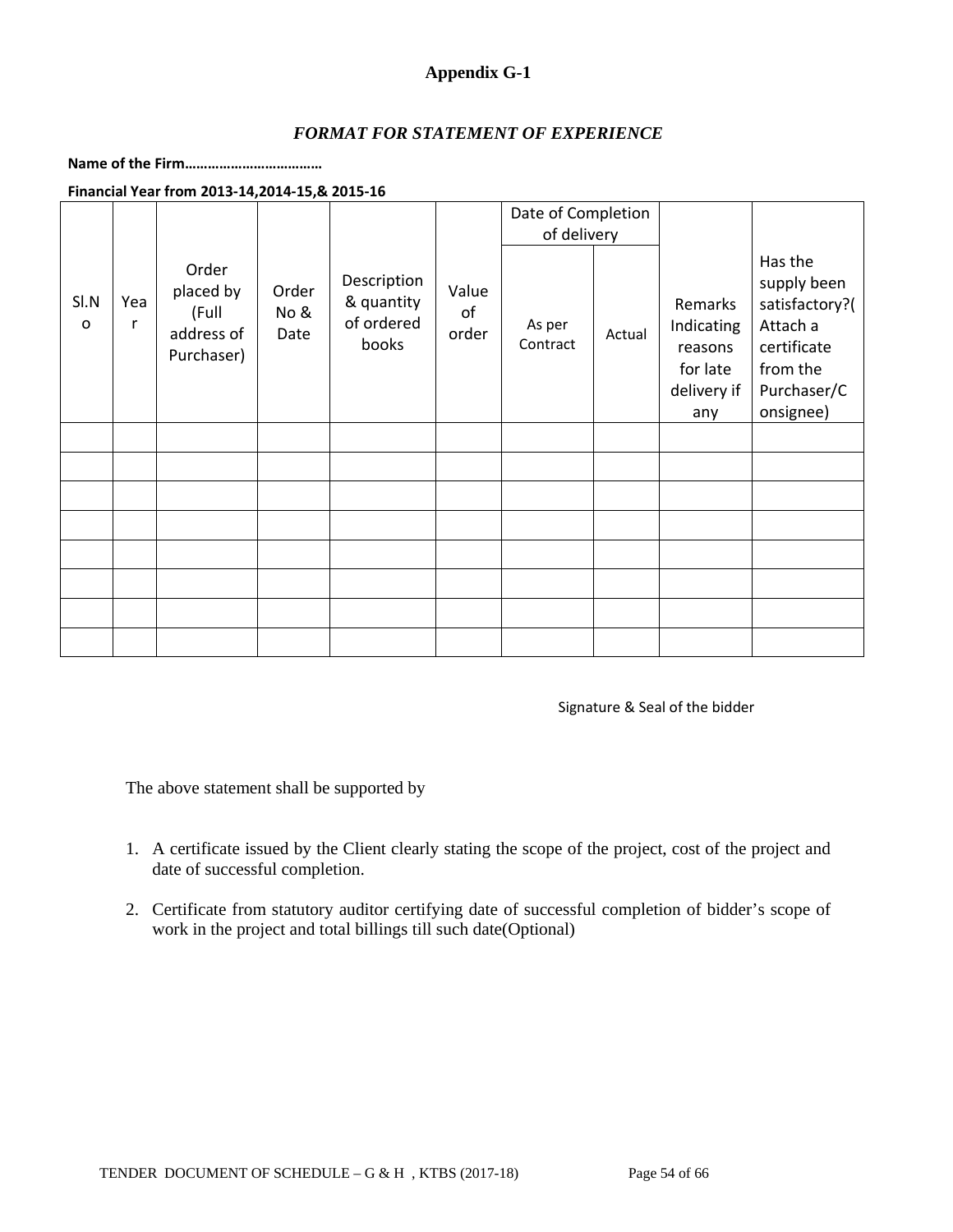## **Appendix G-2**

### **Format for Statutory Auditor's Certificate for Financial Capability of the bidder**

Date

We have verified the Annual Accounts and other relevant records of M/s ………………………………………… (Name of the bidder) and certify the following

Rs. In lakhs

| -S1<br>N <sub>o</sub> | Particulars            | $2013 - 14$ |  | $\vert$ 2014-15 $\vert$ 2015-16 $\vert$ Avg. for 3 yrs |
|-----------------------|------------------------|-------------|--|--------------------------------------------------------|
|                       | <b>Annual Turnover</b> |             |  |                                                        |
|                       | Net Worth              |             |  |                                                        |
|                       |                        |             |  |                                                        |

Signature and seal of Statutory Auditor

Name Membership No Address

Instructions:

For the purpose of this Certification:

- 1. The financial year would be the same as one normally followed by the bidder for its Annual Report.
- 2. The bidder shall provide the audited annual financial statements as required for this Tender document. Failure to do so would result in the Proposal being considered as non responsive.
- 3. A certificate from the Statutory Auditor should be provided as supporting document certifying the Qualification Statement submitted by the Bidder.
- 4. For the purpose of this Tender document, Net Worth shall mean:

Net Worth  $=$  (subscribed and paid up Equity + reserves) - (Revaluation reserves + miscellaneous expenditure not written off)

- 5. Experience (Financial Capability and Experience) of only the Bidder shall be considered. Experience of associate company/parent company/subsidiary company shall not be considered for qualification purposes.
- 6. Turnover and net worth of the bidder shall be certified by his statutory auditor who should mention his name, address and membership number. Turnover certificate shall be based on the audited accounts of the bidders, or based on the returns filed with the tax authority.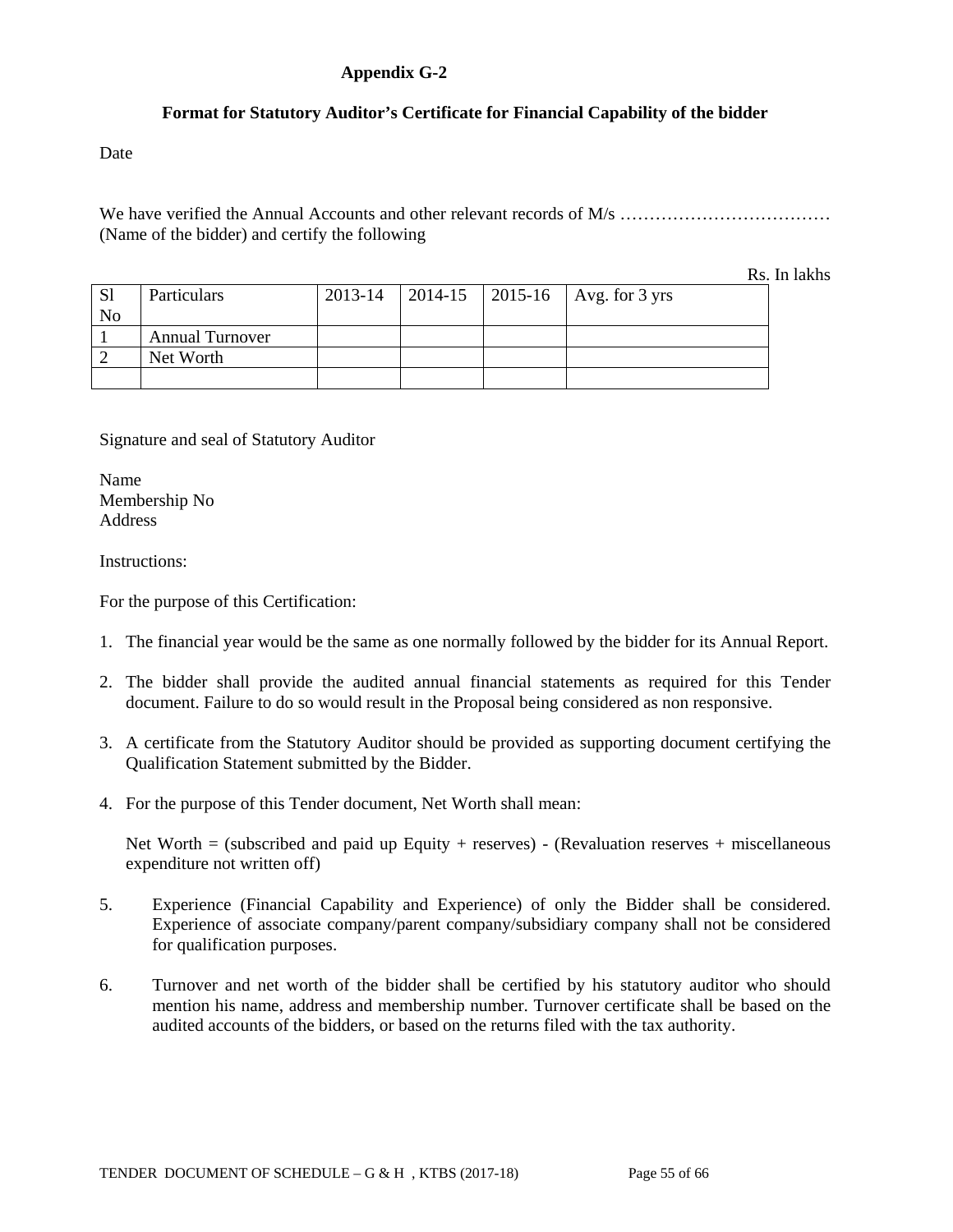### **APPENDIX G-3**

## **Format for Statutory Auditor Certificate for Project Experience of Printing and Supply of Books / Textbooks**

Date

We have verified the annual accounts and other relevant records of M/s…………………………….(Name of the Bidder) and certify that M/s………………………(Name of the Bidder) had been appointed for the purpose of ……………………………….. ( Name of the project)

We have also scrutinized the documents made available to us for the said project and certify the following years(2013-14,2014-15,2015-16)

| Date of commencement of Date of completion of the |         | Billings for the bidder |
|---------------------------------------------------|---------|-------------------------|
| the project                                       | project | from the project (Rs)   |
|                                                   |         |                         |

Signature and seal of Statutory Auditor

Name Membership No Address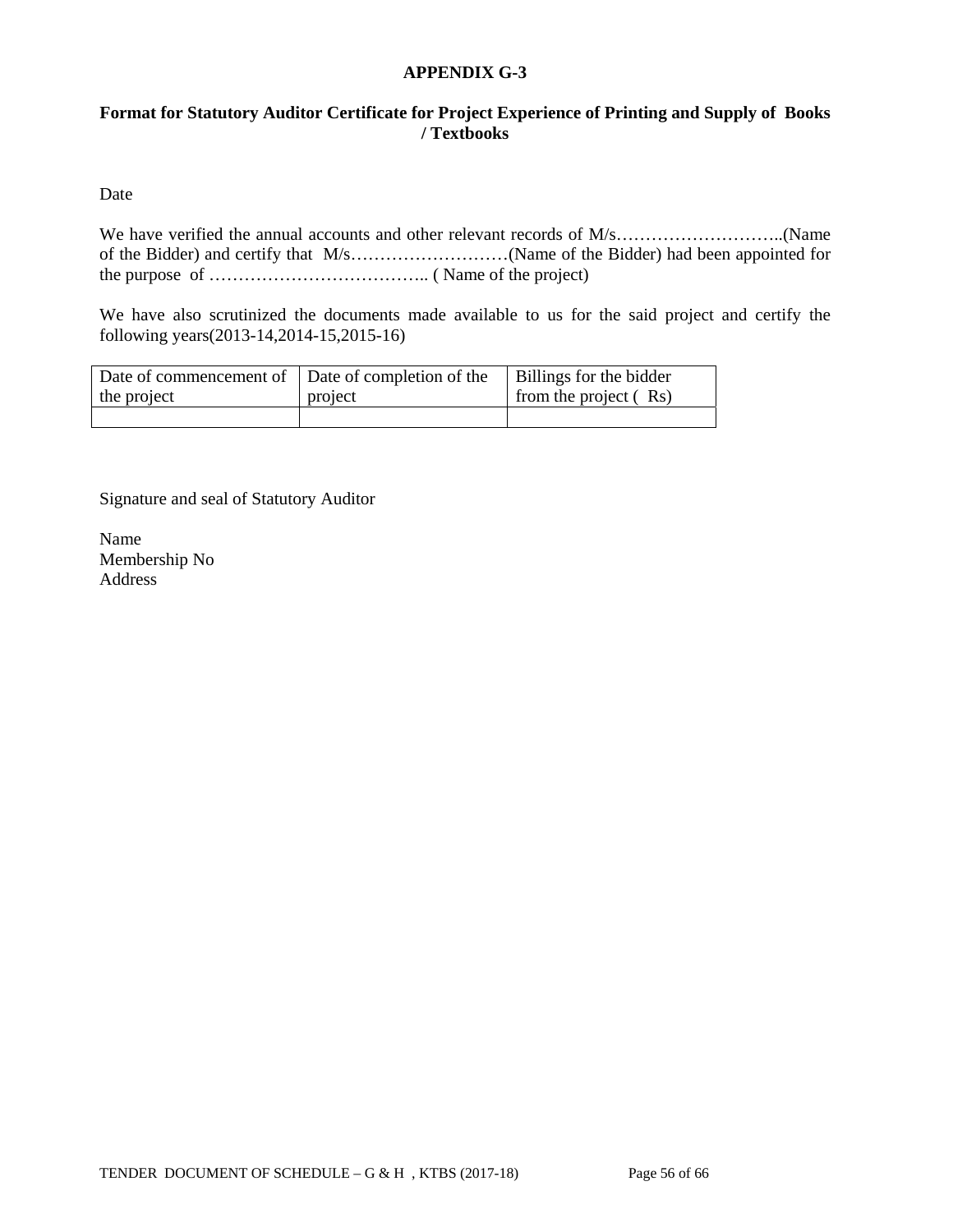## **Appendix H**

## **Format for Statutory Auditors Certificate regarding Financial Capability & Infrastructural Capabilities Package No.**

| <b>SI</b><br>N <sub>0</sub> | <b>Machinery / Other requirements</b><br>prescribed by the purchaser                                                                                                                                                                                                                                                                                            | Qty/<br>Unit | <b>Machinery/Othe</b><br>r requirements<br>offered by the<br>printer. | Qty/<br>Unit | <b>Production</b><br>capacity per<br>hour. |
|-----------------------------|-----------------------------------------------------------------------------------------------------------------------------------------------------------------------------------------------------------------------------------------------------------------------------------------------------------------------------------------------------------------|--------------|-----------------------------------------------------------------------|--------------|--------------------------------------------|
|                             | <b>Pre-Printing machinery</b>                                                                                                                                                                                                                                                                                                                                   |              |                                                                       |              |                                            |
| 1                           | Computer to Plate making plant with<br>processor capable of making plates<br>Double Crown, A-1 and such similar<br>sizes(CTP need not be compulsory its<br>optional)                                                                                                                                                                                            | One<br>Unit  |                                                                       |              |                                            |
|                             | <b>Printing machinery</b>                                                                                                                                                                                                                                                                                                                                       |              |                                                                       |              |                                            |
| $\mathbf{1}$                | Four colour web offset machine with a<br>minimum cut off 508 mm, reel width<br>760 mm or more, with one quarter<br>folder. The rated speed of the machine<br>with quarter folding shall not be less<br>than 10,000 cycles per hour.                                                                                                                             | One<br>Unit  |                                                                       |              |                                            |
| $\overline{2}$              | Four colour sheet fed CPC offset<br>printing machine with a Sheet size of<br>$485$ mm $X660$ mm $(19"x26")$ or above<br>capable of printing on Boards of at<br>least 220 GSM.                                                                                                                                                                                   | One<br>Unit  |                                                                       |              |                                            |
|                             | <b>Binding and Finishing Machinery</b>                                                                                                                                                                                                                                                                                                                          |              |                                                                       |              |                                            |
| 1                           | Fully automatic stand alone perfect<br>binding machine of minimum 6 clamps<br>with 2000 cycles/hr or equivalent<br>productivity.                                                                                                                                                                                                                                | One<br>Unit  |                                                                       |              |                                            |
| $\overline{2}$              | Three side trimming machine capable<br>of trimming the books in the size of<br>Crown $1/4^{\text{th}}$ .                                                                                                                                                                                                                                                        | One<br>Unit  |                                                                       |              |                                            |
| 3                           | Fully automatic programmatic cutting<br>machine 92 cm (36 inches) size                                                                                                                                                                                                                                                                                          | One<br>Unit  |                                                                       |              |                                            |
| $\overline{4}$              | Offline UV varnishing system.<br>(Note : If the four colour printing<br>machine is equipped with inline coating<br>system this machine is not required.)                                                                                                                                                                                                        | One<br>Unit  |                                                                       |              |                                            |
|                             | <b>Manpower, Factory and Storage Space</b>                                                                                                                                                                                                                                                                                                                      |              |                                                                       |              |                                            |
|                             | The plant shall be operated by qualified<br>and trained manpower with qualified<br>supervisors for quality checking in the<br>production line.<br>The plant shall be well planned and is<br>required to be in easily accessible<br>location. It is expected to be laid out in<br>an area of about 10,000 sq feet to have<br>and safe<br>movement of the<br>easy |              |                                                                       |              |                                            |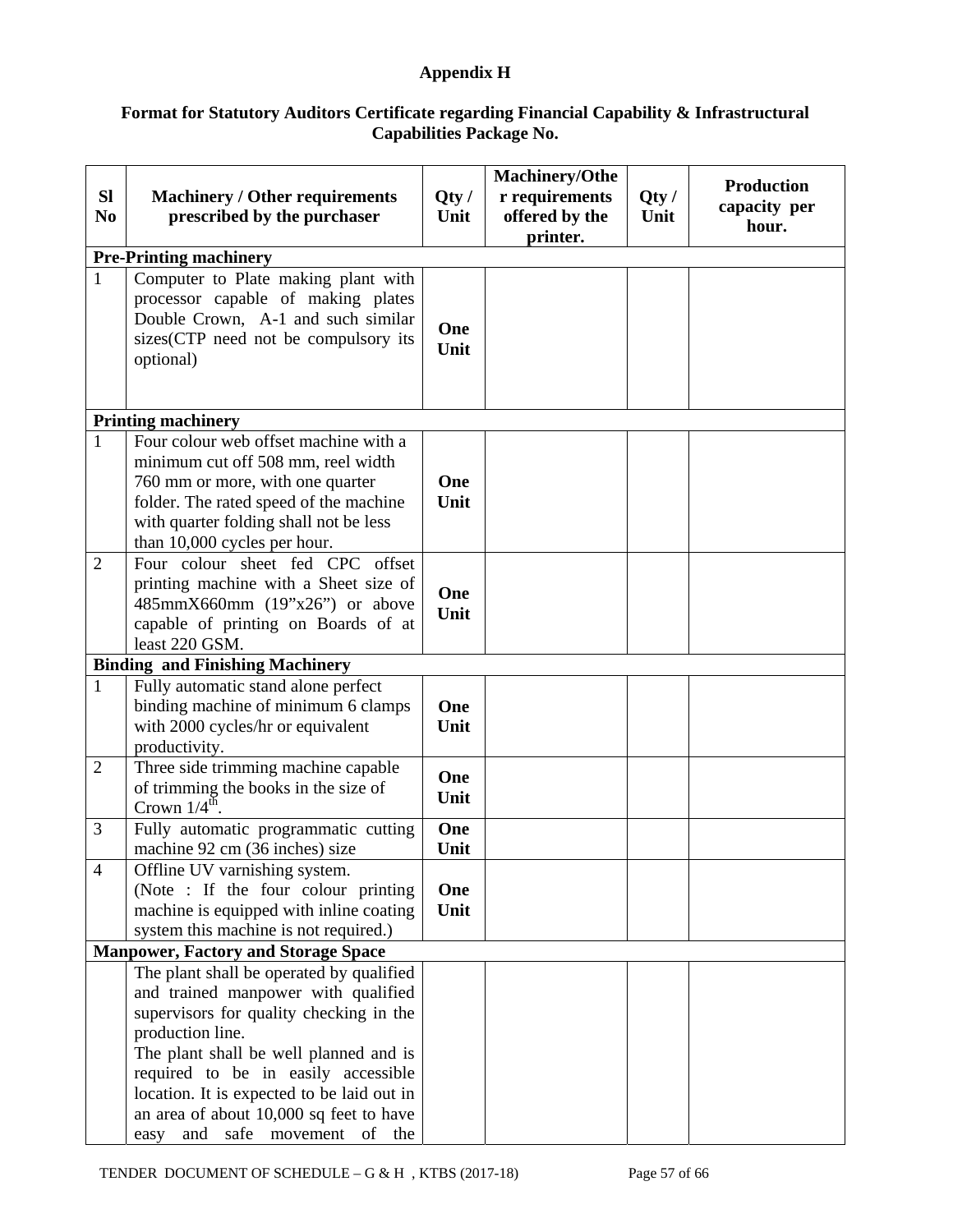| materials. The storage space shall be at<br>least another 10,000 sq feet covered<br>area for the safe storage of finished<br>goods as well as to stock the paper.<br>OTHERS |  |  |
|-----------------------------------------------------------------------------------------------------------------------------------------------------------------------------|--|--|
|                                                                                                                                                                             |  |  |

Signature

(Name and designation of signatory)

#### **Note** :

- 1) The bidder shall submit APPENDIX-H in affidavit.
- 2) The Specifications mentioned above are at minimum configurations expected, but Superior Machinery in the similar class are also acceptable. However, decision of the Purchaser in this regard shall be final and binding.

**Note:- A Bidder who already allotted for a maximum of 4 packages in A,C,E&F Schedule and 2 Packages in B,D,E&F Schedule will be eligible to participate in 1 package under this tender (Schedule G& H) and others can participate for the shortfall of 7 Packages i.e. this condition will be applies wherever it is applicable in the tender document.**

#### **Note** :

- f. **The Specifications mentioned above are at minimum configurations expected, but Superior Machinery in the similar class are also acceptable. However, decision of the Purchaser in this regard shall be final and binding**.
- g. In the table above, the bidder should own the required number of Printing machines. Additional Machinery, may be hired or taken on lease if required if a necessity arises during the course of production. Infrastructure, viz., minimum space and storage space can be either owned or hired or leased. Where the infrastructure capability/facilities are either hired or leased, the period of hire or lease should be double the period for which performance guarantee is to be furnished by the successful bidder.
- h. Mode of ownership and the period of lease or rent of infrastructure capability should be certified by the Statutory Chartered Accountant of the bidder. A chartered Accountant who issues such a certificate shall mention, in the certificate so issued, his name, address, membership number and the documents he has verified to issue the certificate.
- i. The CTP is made optional and outsourcing Plate making is allowed .
- j. A perfect binding machine with the same output capacity with lesser number of clamps may also be considered. However the number of clamps shall not be less than four. The purchaser will be the final authority to assess the capacity of the machine.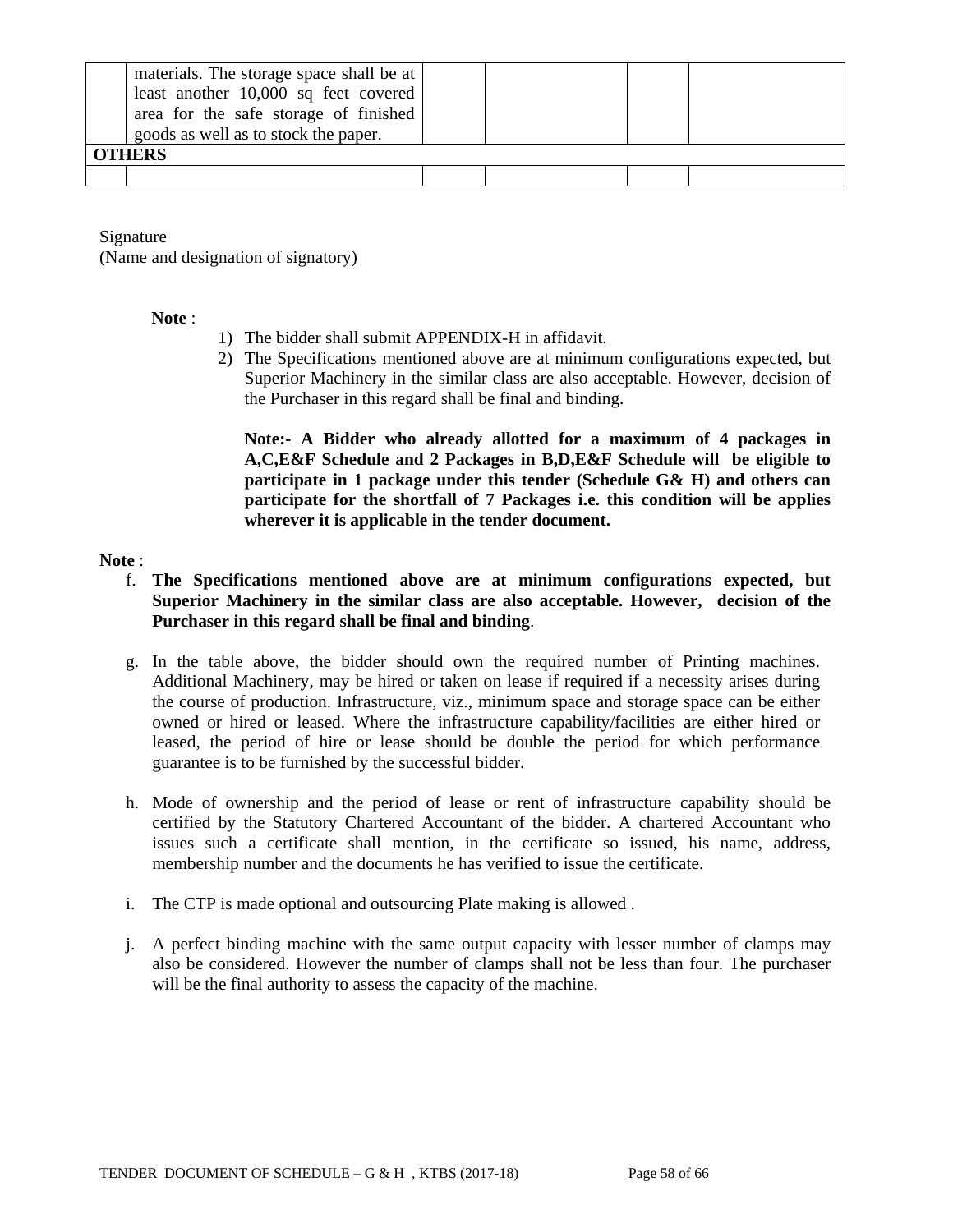## **APPENDIX - I ( Cover 1 )**

### Bidder Declaration regarding his capacity ( On the Letter Head )

I …………………. (firm name)Here by declare that

- 1. I have ……………(No's) of Sheet fed offset Printing machines and ………………… (No's) of Web Offset Printing machines.
- 2. I can print ……………….pages/hour in Sheet fed offset I can print ……………….pages/hour in Web Offset
- 3. I can bind………………..copies/hour
- 4. I can supply a total of \_\_\_\_\_\_\_\_\_\_\_lakh textbooks , belonging to \_\_\_\_\_\_\_\_\_\_\_\_\_ number of packages and supply to 204 Blocks within 60 days for Schedule G from the next date of purchase order.
- 5. I can supply a total of \_\_\_\_\_\_\_\_\_\_\_lakh textbooks, belonging to \_\_\_\_\_\_\_\_\_\_\_\_\_\_ number of packages and supply to 204 Blocks within 90 days for Schedule H from the next date of purchase order.
- 6. The supplier shall submit dummy as per the time schedule mentioned in the tender document.

\*Specifications & Time Schedule as mentioned in the tender document\*

Bidder Authorized Signatory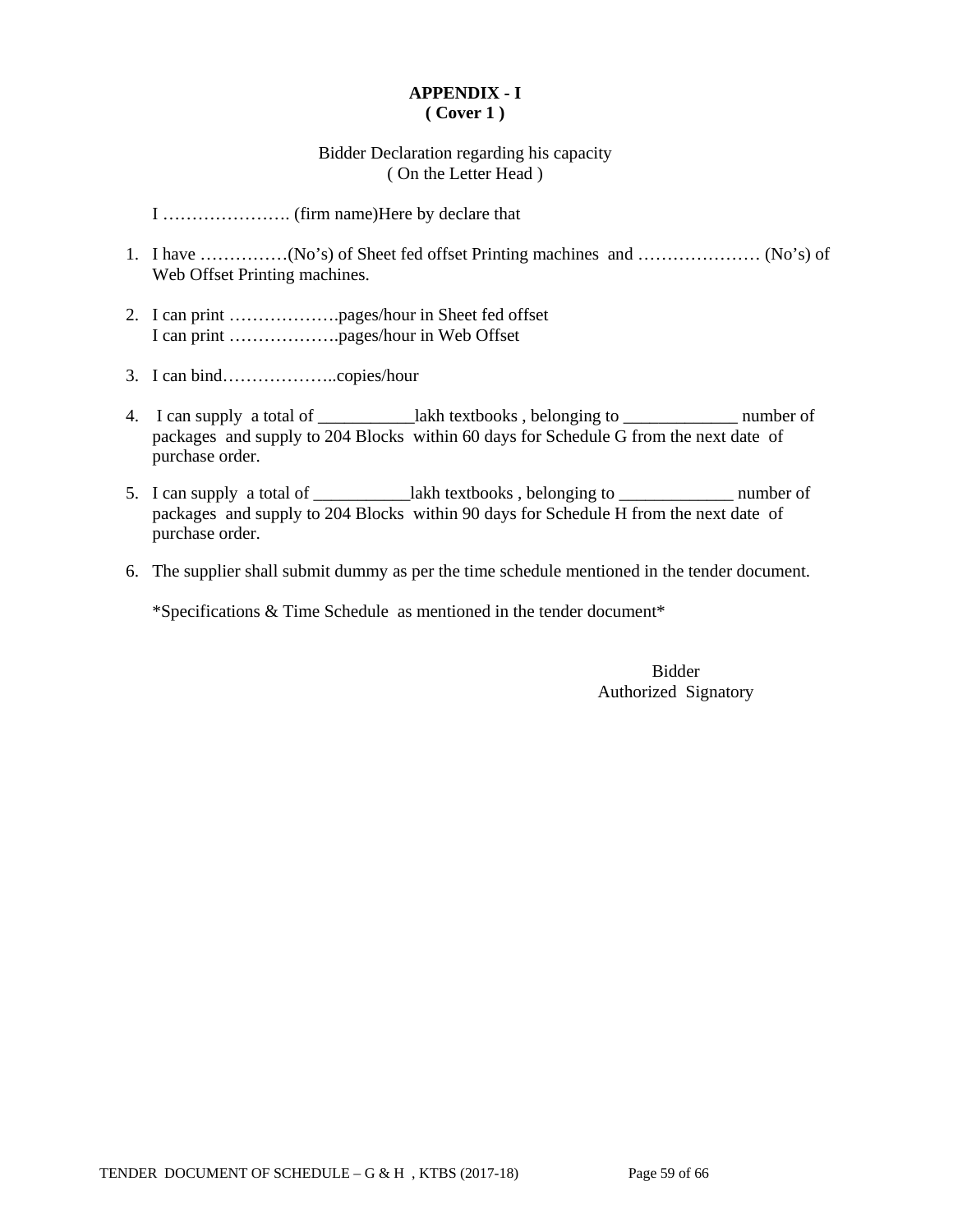## **APPENDIX J**

## **(Cover 2) TENDER FORM & PRICE SCHEDULE**

#### PARTICULARS TO BE SUBMITTED IN THE COMMERCIAL BID/ **SECOND COVER**

To

The Managing Director, Karnataka Textbook Society ® No.4, 100Ft Ring Road, Hosakerehalli, BSK  $3^{\text{rd}}$  Stage, Bengaluru – 560085.

Sir,

Having examined the bid Documents including Addenda No: the receipt of which is hereby duly acknowledged, we, the undersigned, offer to quote the rates per page towards printing and supply of School Text Books. Price quoted is all inclusive.

Price shall be indicated to a maximum of 04 decimals.

( Signature of the Printer) ( Authorized Signatory )

#### **Preference 1**

A. Name of the Printer :

B. Package No. quoted :

Paper Quality: 60GSM and Book Size:  $1/4^{\text{th}}$  Crown

| Sl.No | <b>Title Code</b> | <b>Title</b><br><b>Name</b> | <b>Colour/Other</b><br>specifications | Rate per page in Rupees in digits<br>shall be inclusive of all taxes<br>other than VAT shall be indicated<br>to a maximum of 04 decimals (for<br>financial evaluation purpose rate<br>quoted in this column will be<br>considered) |
|-------|-------------------|-----------------------------|---------------------------------------|------------------------------------------------------------------------------------------------------------------------------------------------------------------------------------------------------------------------------------|
|       |                   |                             |                                       |                                                                                                                                                                                                                                    |
|       |                   |                             |                                       |                                                                                                                                                                                                                                    |
|       |                   |                             |                                       |                                                                                                                                                                                                                                    |
|       |                   |                             |                                       |                                                                                                                                                                                                                                    |
|       |                   |                             |                                       |                                                                                                                                                                                                                                    |
|       |                   |                             |                                       |                                                                                                                                                                                                                                    |

Total No of Titles under this package:-………………….. VAT to be mentioned……………………(in %)

Place : Signature of Printer Date : with address and Seal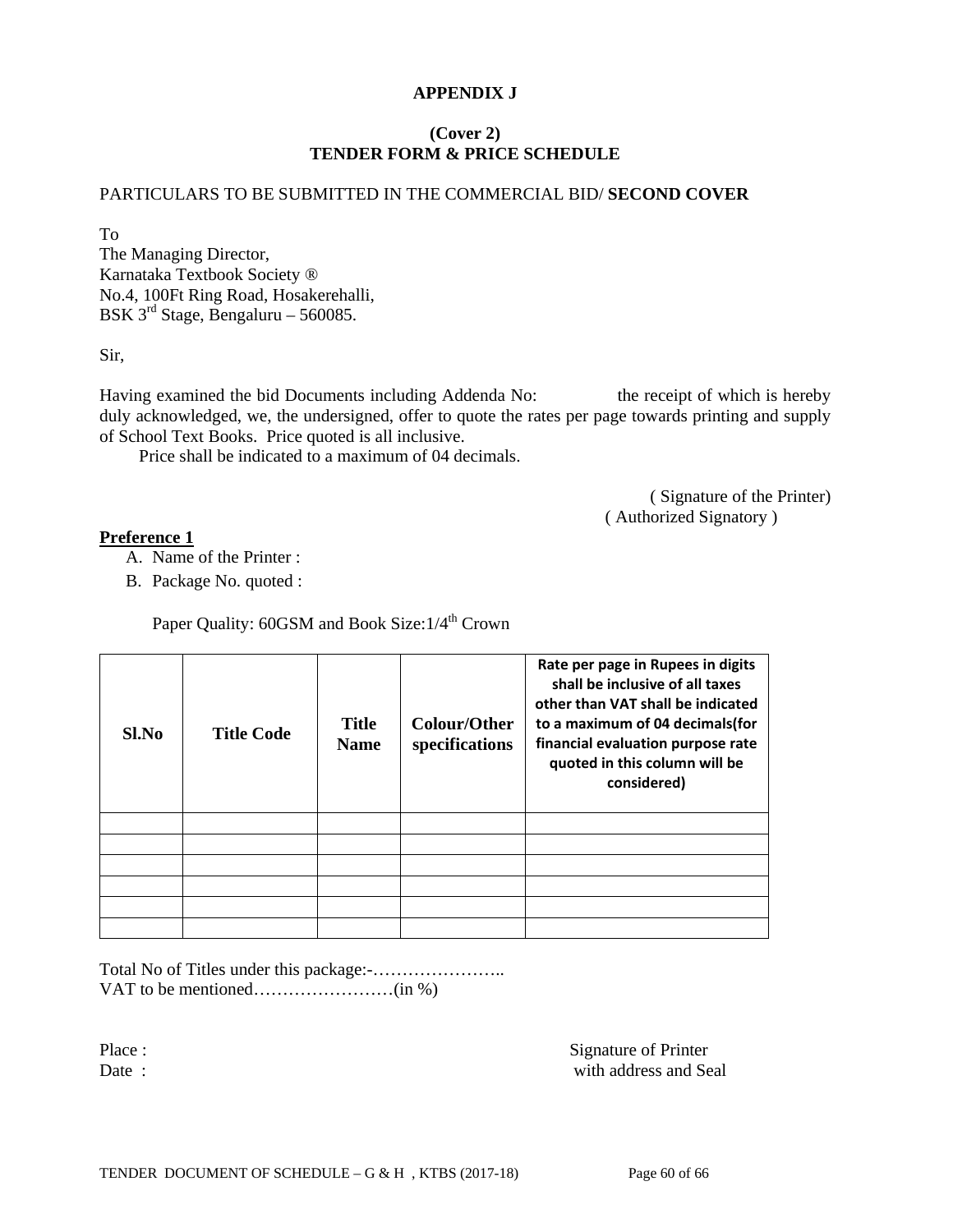## **Preference 2**

A. Name of the Printer :

B. Package No. quoted :

## Paper Quality: 60GSM and Book Size:  $1/4^{th}$  Crown

| Sl.No | <b>Title Code</b> | <b>Title</b><br><b>Name</b> | <b>Colour/Other</b><br>specifications | Rate per page in Rupees in digits<br>shall be inclusive of all taxes<br>other than VAT shall be indicated<br>to a maximum of 04 decimals (for<br>financial evaluation purpose rate<br>quoted in this column will be<br>considered) |
|-------|-------------------|-----------------------------|---------------------------------------|------------------------------------------------------------------------------------------------------------------------------------------------------------------------------------------------------------------------------------|
|       |                   |                             |                                       |                                                                                                                                                                                                                                    |
|       |                   |                             |                                       |                                                                                                                                                                                                                                    |
|       |                   |                             |                                       |                                                                                                                                                                                                                                    |
|       |                   |                             |                                       |                                                                                                                                                                                                                                    |

Total No of Titles under the package VAT to be mentioned……………………(in %)

Place : Signature of Printer Date : with address and Seal

#### **CONDITIONS:**

- 1. If our bid is accepted, we will have to abide as per the stipulated Terms & Conditions to supply of school books to all the Block Educational Offices in the State.
- 2. If our bid is accepted we will furnish Performance Bank Guarantee separately for each package as per terms.
- 3. We agree to abide by this tender for bid validity of 90 days after the date fixed for opening of Second Envelope.
- 4. We understand that in competing for and if the award is made to us, in executing the above contract we will strictly observe the laws against fraud and corruption in force in India namely "Prevention of corruption act 1988".
- 5. We understand that you are not bound to accept a lowest offer that you may receive.

Dated this day of 2017

Signature

(Name and address of the Tenderer with seal)

(In the capacity of duly authorized to sign the Tender for and on behalf of)

#### **Tender / Bid Validity:**

The Tender is valid for a period of 90 days from the date of opening of Tender. Dated this day of 2017 Signature: (Name and Address of the Tenderer with Seal)

(In the Capacity of :………………………. Duly authorized to sign the Tender for and on behalf of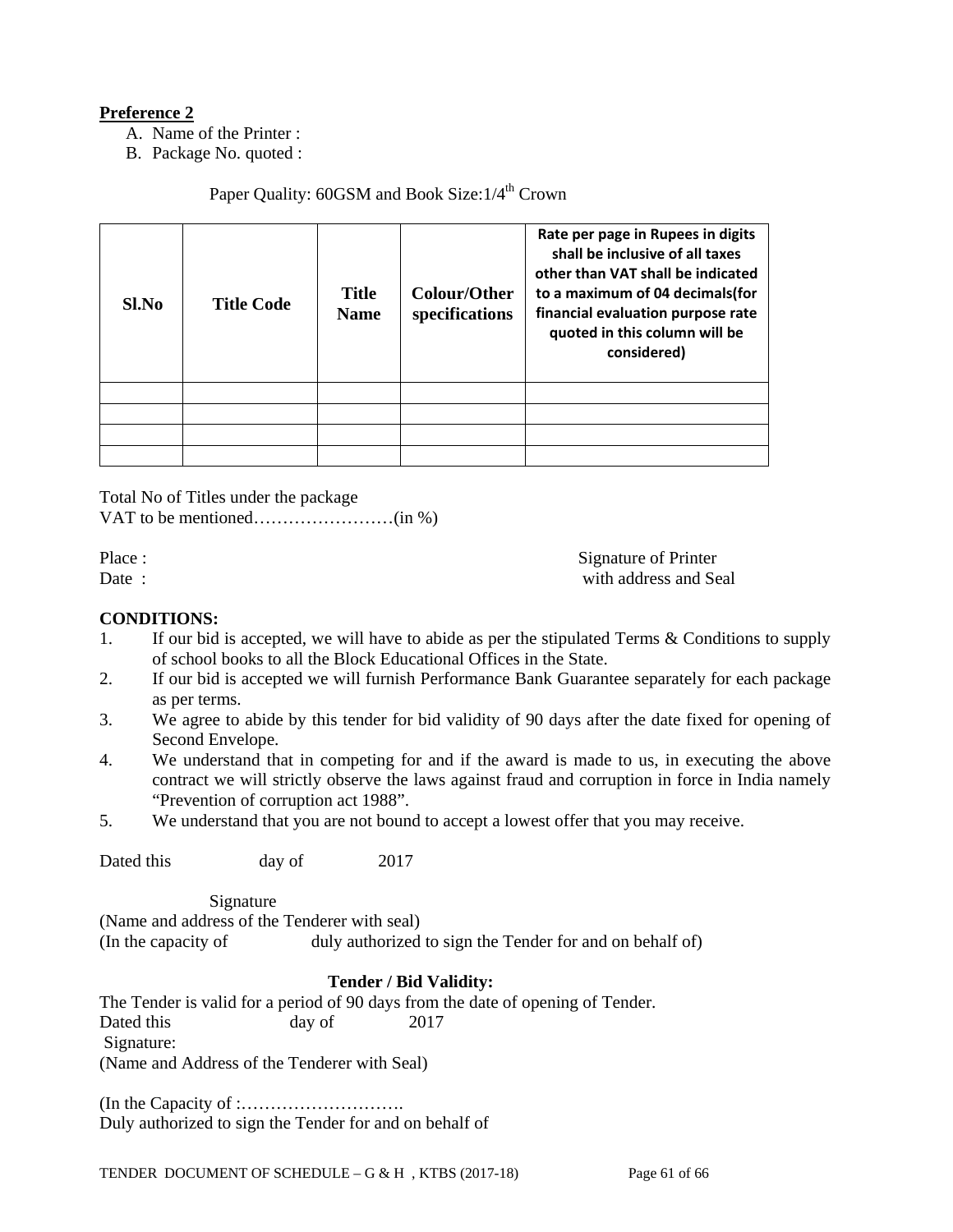## Appendix K

### **(Format for undertaking of work completion)**

Date:

**To,**  The Managing Director, Karnataka Textbook Society®, No.4, DSERT Building,100 Ft ring Road, BSK III Stage, Bengaluru - 560 085.

Sir,

 We hereby confirm that the printing and supply of textbooks will be completed within the scheduled time given in the tender document of Karnataka Text Book Society 2017-18.

 In case if I/We fail to print/supply the given text books. I/We shall pay the penalty according to the terms and conditions of the tender and we are bound by the same in all respects.

Yours faithfully,

(Authorized Signatory)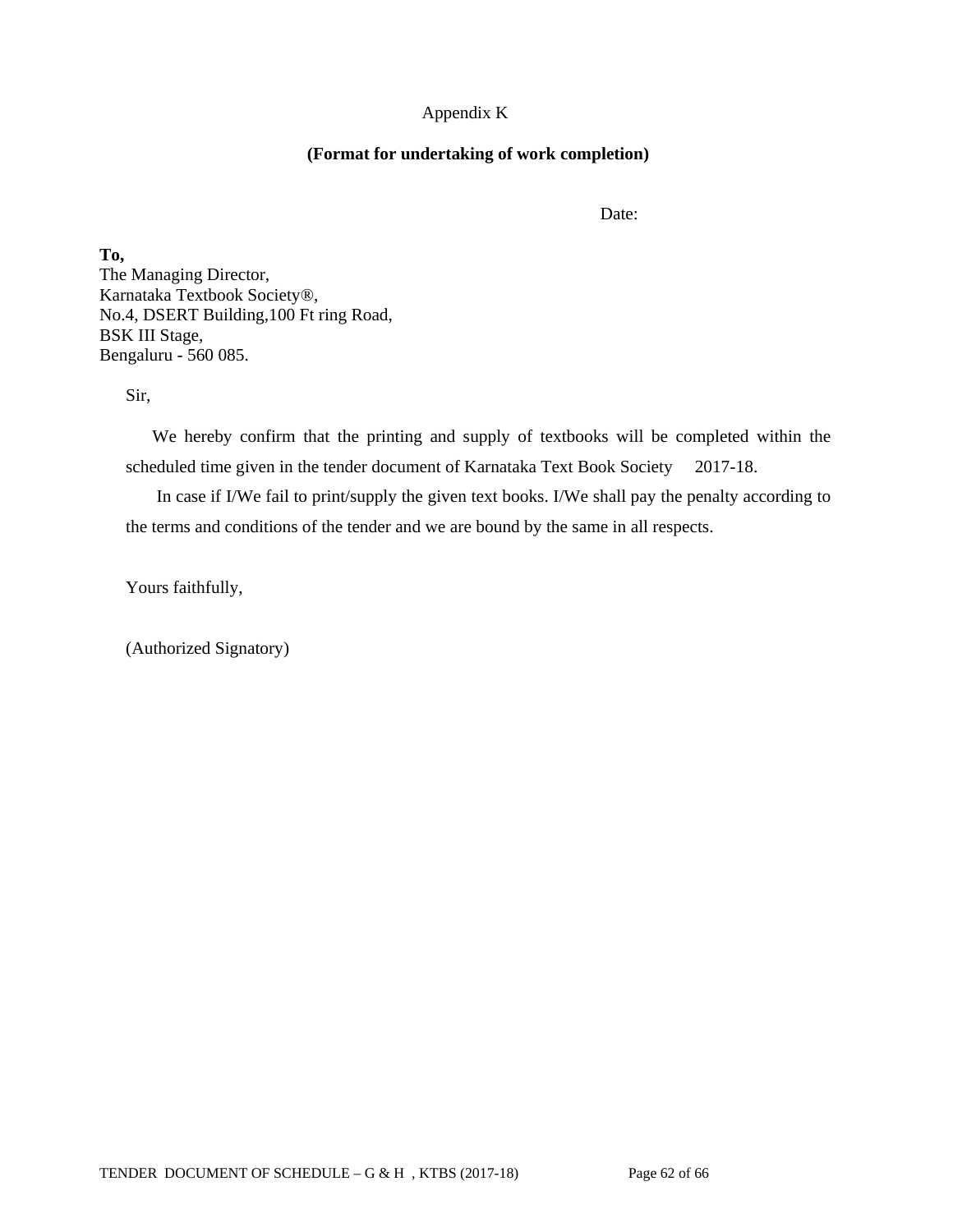## Appendix L

## **(Declaration by Bidder)**

Date

**To,**  The Managing Director, Karnataka Textbook Society®, No.4, DSERT Building,100 Ft ring Road, BSK III Stage, Bengaluru - 560 085.

Sir,

I/We……………………….here by declare that I/We have fully read the tender document dated…………………and have understood the contents and the meaning of all the terms and conditions.

Accordingly I here by signing the above declaration and abide by the same.

Yours faithfully,

(Authorized Signatory)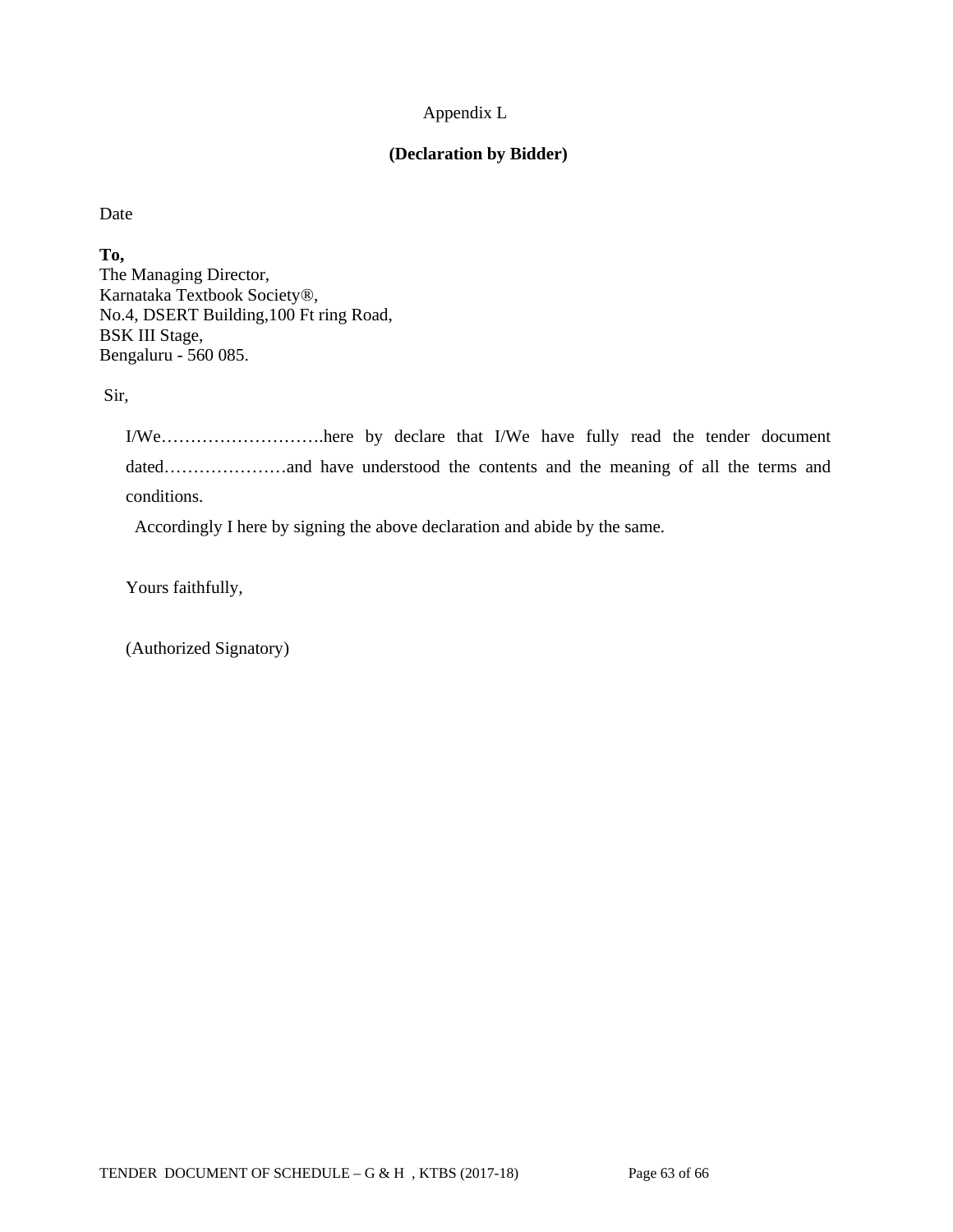## **Appendix-M Penalty for deviation in the quality**

| <b>Of Paper</b> |                   |                     |                                   |  |  |
|-----------------|-------------------|---------------------|-----------------------------------|--|--|
| Sl.No           | <b>Property</b>   | Specification       | Penalty percentage on total       |  |  |
|                 |                   |                     | order value                       |  |  |
|                 | Substance         | 60 GSM $+/- 1\%$    | For every 1% deviation a penalty  |  |  |
|                 |                   |                     | of 2% of the value of the lot.    |  |  |
| 3               | <b>Brightness</b> | 80 Minimum          | Each unit deviation 0.5 % of the  |  |  |
|                 |                   |                     | value of the lot.                 |  |  |
| $\overline{4}$  | Opacity           | 85 Minimum          | Each unit deviation 0.5 % of the  |  |  |
|                 |                   |                     | value of the lot.                 |  |  |
| 5               | <b>Smoothness</b> | 200 on Top Side and | For each 10 units deviation 0.5 % |  |  |
|                 |                   | 250 on wire side    | of the value of the lot.          |  |  |

## **220 GSM Ard Board of Industry Standards**.

| Sl.No                       | <b>Property</b> | <b>Specification</b> | Penalty percentage on total           |
|-----------------------------|-----------------|----------------------|---------------------------------------|
|                             |                 |                      | order value                           |
|                             | Gloss           | 75% Minimum          | Each 5 unit deviation 0.5 %           |
| $\mathcal{D}_{\mathcal{L}}$ | Bulk            | $1.0$ cc/gm, Minimum | For Each 0.05 units                   |
|                             |                 |                      | Deviation $0.5\%$ of the value of the |
|                             |                 |                      | Lot.                                  |
| $\mathcal{R}$               | Textile index   | CD: 20 minimum       | Each unit deviation 0.05              |
|                             |                 | MD: 30 minute        |                                       |
| $\overline{4}$              | Substance       | 220 GSM +/- $4\%$    | For every 1% deviation a penalty      |
|                             |                 |                      | of 2% of the value of the lot.        |

## **Printing Quality**

| Sl.No | <b>Defect</b>                                      | <b>Penalty</b>             |
|-------|----------------------------------------------------|----------------------------|
|       | Misregistration with readability and               | 5% of the value of the lot |
|       | understandable pictures                            |                            |
|       | Inking, Legibility, Offsetting, smudging, tilting, | 3% of the value of the lot |
|       | scumming, slur, ragged printing, non uniformity    |                            |
|       | in ink                                             |                            |

## **Size of the book:**

| Sl.No                       | <b>Defect</b>                                               | <b>Penalty</b>             |
|-----------------------------|-------------------------------------------------------------|----------------------------|
|                             | The required book size is 18.3X24.5 cms. Any change         | Two times the value of     |
|                             | in the size will be quantified in to the reduction in total | the cost of the reduction  |
|                             | weight of the paper and the penalty will be charged         | in weight of the paper     |
|                             | accordingly                                                 |                            |
| $\mathcal{D}_{\mathcal{A}}$ | Cross cutting                                               | 3% of the value of the lot |
| $\mathcal{R}$               | Rough cutting                                               | 1% of the vlaue of the lot |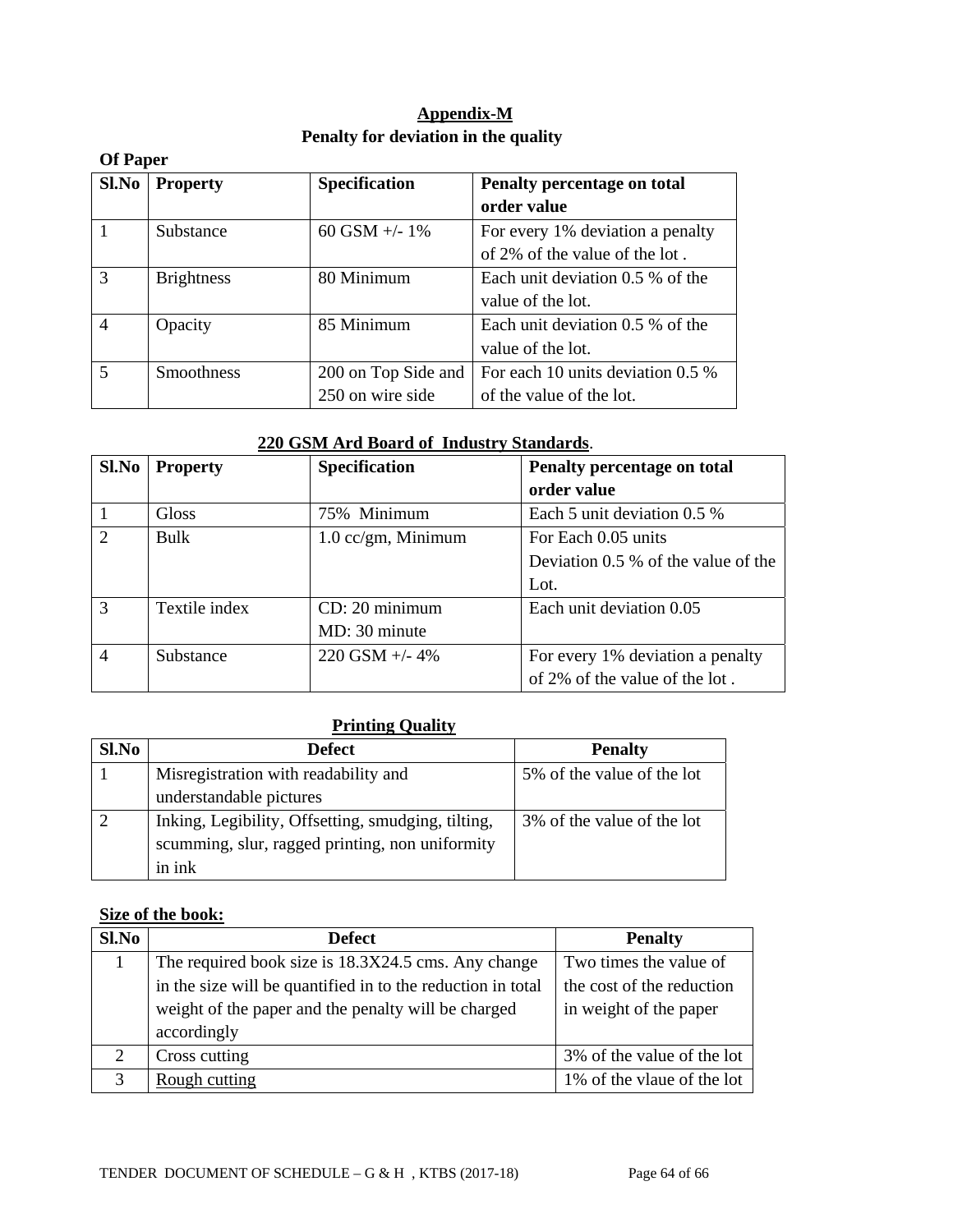# **Binding Quality:**

| Sl.No                       | <b>Defect</b>                                       | <b>Penalty</b>             |  |
|-----------------------------|-----------------------------------------------------|----------------------------|--|
|                             | Cross folding, Cross cutting,                       | 2% of the value of the lot |  |
| $\mathcal{D}_{\mathcal{L}}$ | Rough cutting                                       | 1% of the value of the lot |  |
| 3                           | Improper cover adhesion, Cavity spines, Chip out at | 2% of the value of the lot |  |
|                             | the edges                                           |                            |  |
|                             | Pages peeling off, No adhesive running              | Out right rejection and    |  |
|                             |                                                     | 150% of the value of the   |  |
|                             |                                                     | <b>l</b> ot                |  |

# **Quality of the U V Varnish**

| Sl.No | Defect                     | <b>Penalty</b>               |
|-------|----------------------------|------------------------------|
|       | Less gloss, non uniformity | 0.25 % of the value of the   |
|       |                            | lot                          |
|       | Less than 3 gsm            | 0.5% of the value of the lot |